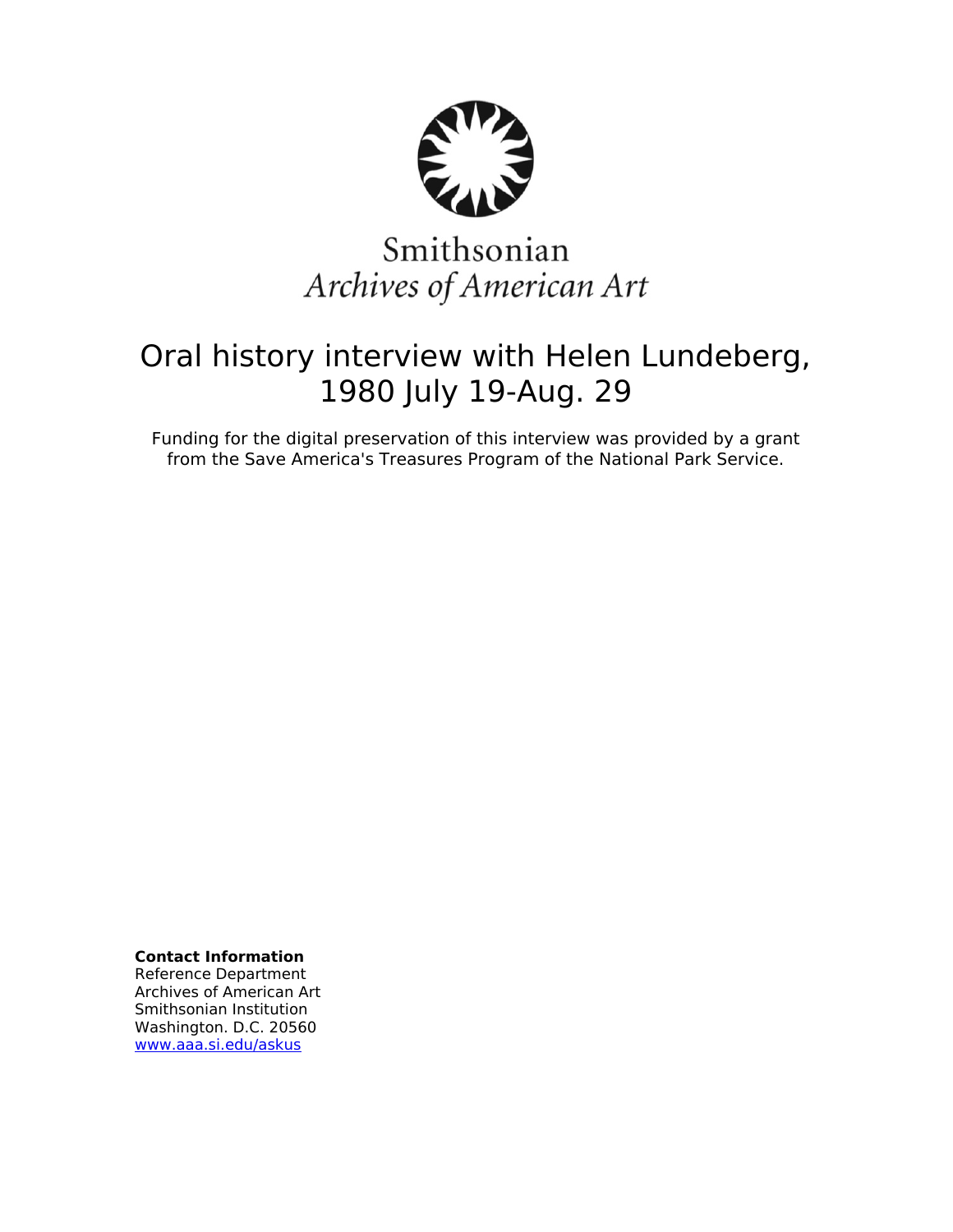## **Transcript**

### **Preface**

The following oral history transcript is the result of a tape-recorded interview with Helen Lundeberg on July 19 and August 29, 1980. The interview was conducted at Helen Lundeberg's studio by Jan Butterfield for the Archives of American Art, Smithsonian Institution.

### **Interview**

JAN BUTTERFIELD: We were talking about women at the Eleventh International Sculpture Conference in Washington. Some of the strongest pieces in that show were by women; Alice Aycock, Mary Meiss, Nancy Graves. A lot more women are taking permission to be serious artists in a way that they had not before. At the same time gallery dealers are not as concerned as they were at one time. Very often they would look at strong work and say, "Oh well, she's just a woman, she's going to get married," or, "I don't want to handle a woman."

HELEN LUNDEBERG: That's what needs to happen, [gallery dealers to not be as concerned about whether the artist is a woman.]

JAN BUTTERFIELD: I'm sure in the beginning days that must have been a very serious part of—

HELEN LUNDEBERG: It never occurred to me that I couldn't be an artist if I wanted to be.

JAN BUTTERFIELD: Isn't that interesting.

HELEN LUNDEBERG: Two things I remember reading before I went to art school which interested me. They were biographies in the Saturday Evening Post of two women, Janet Scudder, who worked with MacMonnies. She did commissions on her own, and she was featured in a full-length article. I'm not sure, but what it went on to more than one number of the magazine. Then, because at that time I didn't know art from illustration, there was an article about Neysa McMein. She was a very successful and well thought of illustrator. These articles go back to the twenties.

JAN BUTTERFIELD: Isn't that interesting to see what they have done.

HELEN LUNDEBERG: Nobody told me that a woman couldn't be an artist. I took it for granted.

JAN BUTTERFIELD: Were there painters in your family?

HELEN LUNDEBERG: Not really. My father, when he was about twenty, took some painting lessons and produced a couple of little paintings, one of which always hung over our piano at home. It was well done. It must have been a copy of some painting of the period.

JAN BUTTERFIELD: That would make sense. Your mother didn't paint, and you didn't have a female member of the family that painted?

HELEN LUNDEBERG: No.

JAN BUTTERFIELD: How early in your own life did you decide that was something you wanted to do?

HELEN LUNDEBERG: Both my sister and I made drawings and stuff when we were kids as all children do. I never got over liking to draw. I took a couple of high school art courses which weren't very satisfactory or exciting. I kept fiddling around with things, making little drawings. I even made some soap sculptures.

JAN BUTTERFIELD: I remember those.

HELEN LUNDEBERG: I never entered a competition, but I got into carving.

JAN BUTTERFIELD: We used to make them out of Ivory Soap.

HELEN LUNDEBERG: Oh, I did other silly things.

JAN BUTTERFIELD: Did you take any other art courses when you were in high school, on Saturdays, or was there anybody around that—

HELEN LUNDEBERG: No. Well, I had one teacher in high school who was encouraging, and after we got through rendering the cubes and the spheres and so forth, we were allowed to draw fruits and flowers and things of that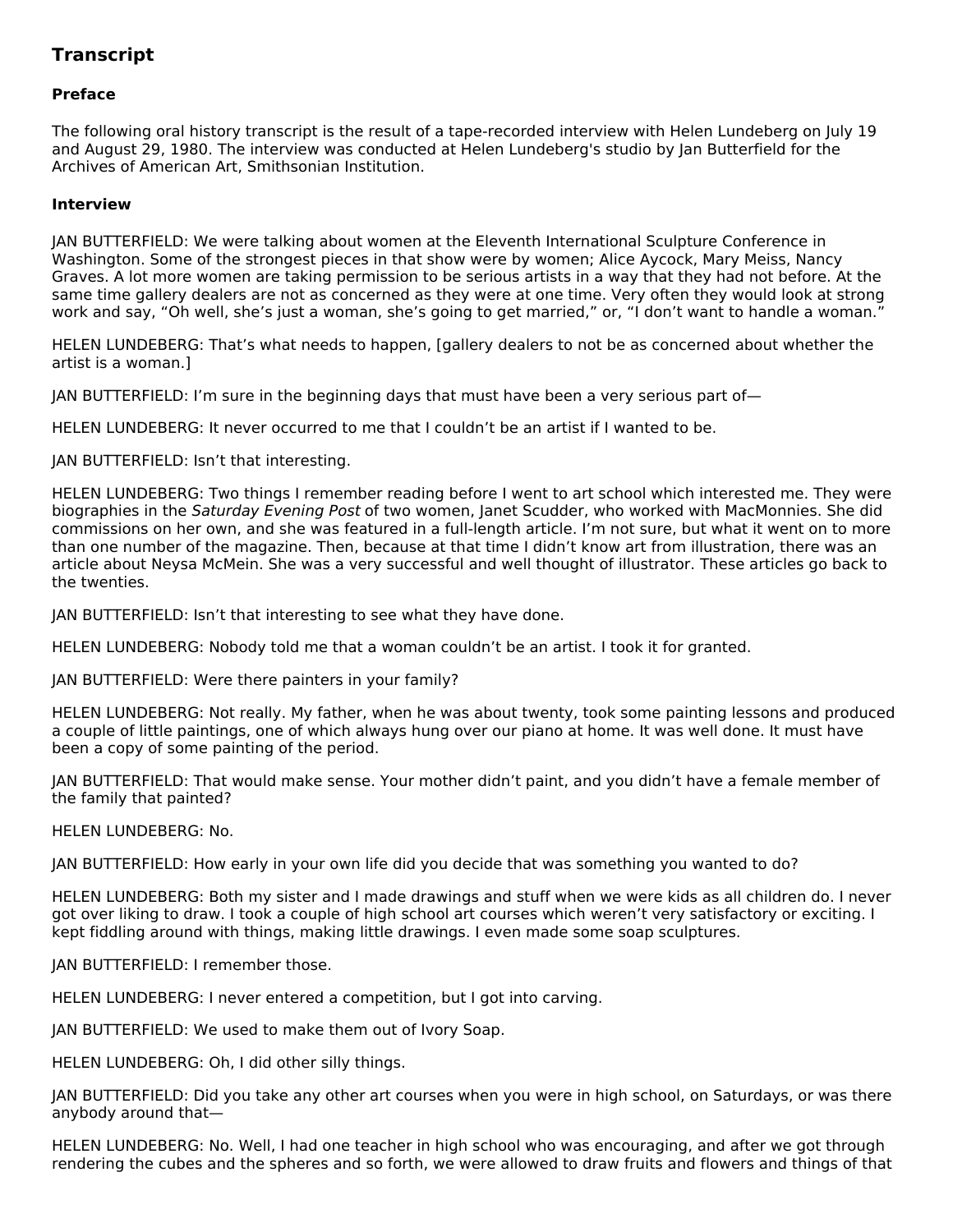kind.

JAN BUTTERFIELD: Did you draw plaster casts?

HELEN LUNDEBERG: No, this was in high school. We drew from—maybe they were plaster, or wood, geometric solid shapes.

JAN BUTTERFIELD: Everybody had to do that. I guess it's all right, it's certainly about seeing and understanding volume in space.

HELEN LUNDEBERG: It was all right. I even sent for one or two catalogs of art schools. But they were too far away so nothing came of that.

JAN BUTTERFIELD: Where were you born?

HELEN LUNDEBERG: In Chicago.

JAN BUTTERFIELD: And how old were you when you came out here?

HELEN LUNDEBERG: Four and a half.

JAN BUTTERFIELD: Oh, very young. So you're pretty much a Californian born and bred.

HELEN LUNDEBERG: I'm a Californian. I don't have any Chicago roots.

JAN BUTTERFIELD: Your family lived in Pasadena from the time you were about four? When you were through with high school, what was your inclination in relation to your art?

HELEN LUNDEBERG: I went to junior college as an English major. I was more involved with the idea of literature, writing. Being a painter sounded like something only remotely possible, for various practical reasons. And there wasn't any tradition in the family. But everyone can read and everyone can write. I belonged to a little creative writing group when I was in junior college, and had a few little things published in their little yearly book.

JAN BUTTERFIELD: There are some very interesting things to think about in relation to all of that. Because I have taught for a long time in an art school. I obviously agonized over the whole attitude of art education. I mean, philosophically, how do you educate an artist, and can you, even? There are days when I'm deeply committed to the attitude of a hard art school like the San Francisco Art Institute, or like the Chicago Art Institute. And there are other times when I think it's not nearly enough. That all of that richness and joy of literature, and understanding history and curiosity about the world around you, they are part of the life of any serious artist, who don't read or who are not involved with humanities in some fashion. So in some ways I think maybe you were quite fortunate to have that dual...

HELEN LUNDEBERG: I don't think that I was missing anything at that point. I enjoyed my zoology class.

JAN BUTTERFIELD: That's interesting. I can see where that might be—

HELEN LUNDEBERG: You can see? I also took an astronomy course. I could take these things as electives. When I finished the zoology course, my teacher said, "You could go into biological research, you know." She said, "You have that—" I was always the last one out of the lab, and I enjoyed doing my notebook.

JAN BUTTERFIELD: You drew well.

HELEN LUNDEBERG: Even in beginning college zoology I enjoyed the dissections and making drawings of what I saw.

JAN BUTTERFIELD: Oh, you probably loved doing those plates. I loved my biology classes. They have essentially nothing to do with what I do. I can't draw, and I used to go through just the agony of hell because I so cared about those classes. I simply don't have the hand-eye coordination. I would do these terribly labored, just pitifully labored plates. I've had such a respect ever since for medical illustrators.

HELEN LUNDEBERG: About that time I had read a story about a woman who had gone on some scientific expedition into, I think, the South Pacific, in the area of Java. She was the scientific illustrator for this expedition. Her job was to draw and do in watercolor these marvelous creatures which they drew up from the sea before they could lose their color.

JAN BUTTERFIELD: That's extraordinary.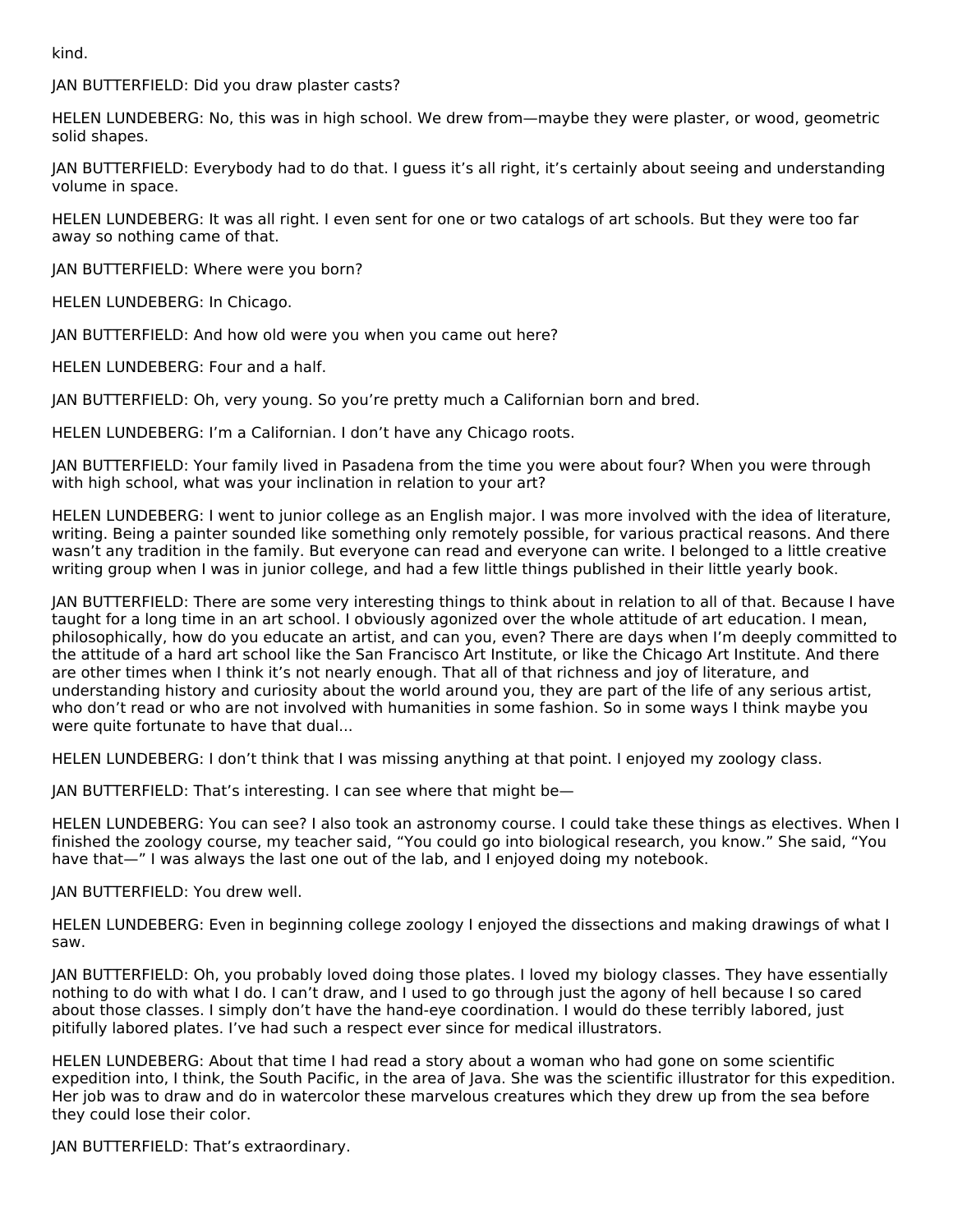HELEN LUNDEBERG: When they're brought up to the surface—

JAN BUTTERFIELD: —the oxygen changes them.

HELEN LUNDEBERG: I thought that would be an interesting career.

JAN BUTTERFIELD: Oh, I guess. All of those wonderful watercolors which were part of the push westward. Every single major expedition that pushed from the middle of the country out to the West sent major watercolorists along with the explorers to document all that. What a fascinating thing that was. Too bad that artists don't have —there've been some things, that wonderful bicentennial show that was done, sending artists to all parts of the country. Earlier in the sixties, sending Rauschenberg to Cape Canaveral with the moon shot. It would be nice to see more of that. There's no reason the artist's vision can't be extended that way. We haven't thought of it very much. I would love to see some more forays. Because I really thought a lot of the works in that bicentennial show were very interesting. Some were not. The artists had the option to go wherever they wanted to go. It didn't always work that way. But if one chose, for example, Joseph Raphael, with all those incredible water paintings, had always wanted to spend real time in Hawaii. The most extraordinary painting he's done to date is the one he did as a result of that trip. Incredible opulent jungle, rich. He loved that. Bill Allen from the Bay Area, who had been doing those water and sky with a much purer, softer – always wanted to go to Alaska. He had fantasies since he was a kid that he would be dropped in the middle of nowhere, and he convinced them to do that. Vija Celmins went to Alaska too. It would be interesting to see more of that happen, where the artist has the opportunity to do what he or she might not—

HELEN LUNDEBERG: Sometimes it's stimulating to be asked to do something you would never think of doing otherwise.

JAN BUTTERFIELD: It's a matter of plucking you out of your own sphere of vision. It's refreshing to have to deal with it in another way. When did you first take serious art classes?

HELEN LUNDEBERG: In 1930. I was finished with junior college. I had my certificate. I was all ready to go on. Those were difficult times.

JAN BUTTERFIELD: Oh my, yes.

HELEN LUNDEBERG: I couldn't afford to go away somewhere to college, like Stanford University or U.C. Berkeley. I could have gone to U.C.L.A. but it was too close to think of living there, and yet too far to go. While I was sort of in limbo as it were, a friend of the family who thought my little drawings were wonderful said, "Why don't you send her to the local art school? I'll give her a scholarship." That was how I went to Stickney. Physically it was located where Lincoln Avenue branched off from Fair Oaks. A few blocks above Colorado Street, in Pasadena. There's a triangular area there. The building is gone now, but it looked like a "Shakespearean clubhouse." It was a wonderful old building, covered with ivy. There was a big fireplace in the main painting studio. I'll never forget that mingled smell of the fireplace and turpentine. In the morning this wonderful fragrance greeted you. The building is gone now. The school was a small school. It was privately funded. I've forgotten how.

JAN BUTTERFIELD: Had it been there some time?

HELEN LUNDEBERG: I suppose it was given to the city by someone named Stickney as a memorial. It was called the Stickney Memorial School of Art. It was meant to serve cultural purposes for the city.

JAN BUTTERFIELD: Was it strictly a studio school, or were there other activities, such as theatrical presentations?

HELEN LUNDEBERG: Not during the time I was there, which was about three years.

JAN BUTTERFIELD: I think about art schools today, at least in terms of the schools that I'm familiar with. We tend to ask students to make a decision fairly quickly. What is it you want to do? Do you want to be a printmaker, do you want to be a photographer, do you want to be a painter, do you want to be a sculptor?

HELEN LUNDEBERG: This was a very small and informal art school.

JAN BUTTERFIELD: When really what they should say is, I want to be an artist.

HELEN LUNDEBERG: When I came in there, it was life drawing. I began drawing from the figure. Lawrence Murphy was the instructor. He's considered one of the early moderns of the Los Angeles area. But I must tell you he taught a Bridgman method of life drawing. I'm glad I didn't have more than three months of that. You know, the boxes?

JAN BUTTERFIELD: Yes, of course.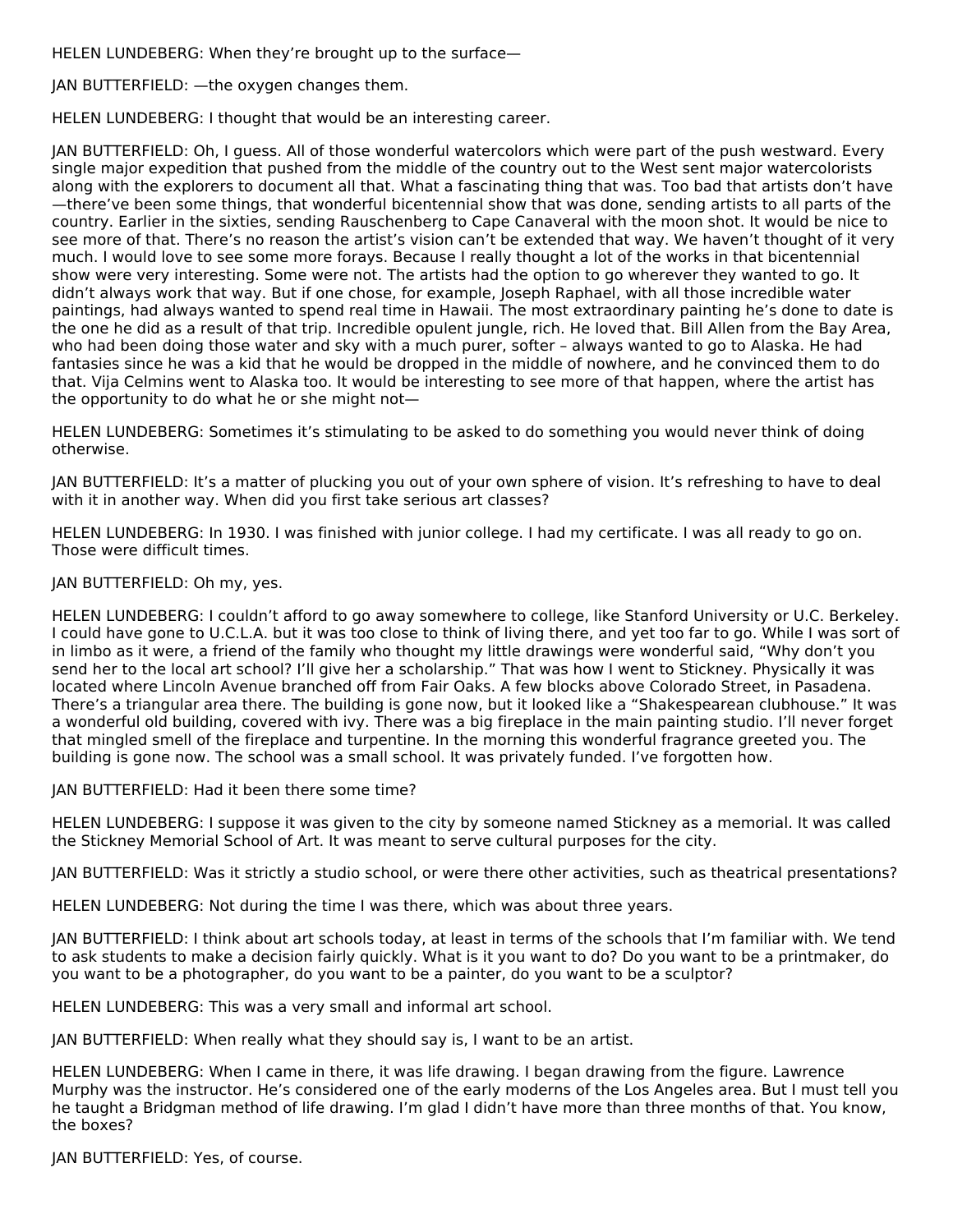HELEN LUNDEBERG: And if you become too addicted to that way of drawing, your figure drawing always looks like that, so many boxes and lumps. But I learned proportion and the axes of the figure.

JAN BUTTERFIELD: There's some validity to that, cubes in space.

HELEN LUNDEBERG: Well now, I learned some basic useful things. We also had a little composition class on Saturdays which was pointed toward illustration. I went to that on Saturday morning.

JAN BUTTERFIELD: I'm looking at a little catalog called, Arts of Southern California: The Early Moderns.

HELEN LUNDEBERG: The Long Beach Museum put that out.

JAN BUTTERFIELD: There's an entry here: "Lawrence Murphy, born 1872 in Denver, Colorado, died in 1948. Studied in New York with Bridgman and Du Monde and later in Paris with Laurens and Casteluccio. After studying abroad and exhibitions in Paris, Murphy returned to the United States to take up residence in the West. His work appeared in one-man exhibitions at the Jepson Art Institute in Los Angeles, and the M.H. de Young Memorial Museum. He taught in Denver and for twenty-two years at Chouinard Art Institute until his death in 1948."

HELEN LUNDEBERG: I never saw any examples of his own work during the first three months when I was in the school. That was in the spring. I never learned anything about composition from him, by the way.

JAN BUTTERFIELD: Why?

HELEN LUNDEBERG: Well, it was funny. We would bring in our little drawings, whatever we wanted to. They would be put up on a screen, and he would look at them. Then he would sort of mumble and so on and say, "Now that's very nice and that's not so good,' and never say why.

JAN BUTTERFIELD: That's awful.

HELEN LUNDEBERG: I swear to God I never knew what he was talking about. He never explained or analyzed anything. He just said, "This is good, this is not good."

JAN BUTTERFIELD: The capacity to do face-to-face criticism is a difficult thing to do. Many good teachers can't do that.

HELEN LUNDEBERG: They shouldn't try, then. They shouldn't do it.

JAN BUTTERFIELD: They shouldn't teach.

HELEN LUNDEBERG: At the end of that, about three months, summer came on and Murphy went off to Mexico on vacation. Lorser Feitelson took over his classes. That's 1930. What a revelation. All sorts of lights dawned on me because Lorser analyzed paintings for us, and graphically, too. Besides explaining verbally what it was all about.

JAN BUTTERFIELD: In a way you could really see.

HELEN LUNDEBERG: I still have some little notes I made of his analyses of old masters. Different composition from the Early Renaissance to the Baroque, Cezanne, etc.

JAN BUTTERFIELD: That's so important.

HELEN LUNDEBERG: I began to understand what was meant when he said, "This is wrong because—" So that was my great departure.

JAN BUTTERFIELD: You must have become aware that you and Lorser were seeing in a not dissimilar fashion. The capacity to share life has an awful lot to do with seeing the same way. Because if you place a great priority on those things, it's such a joy to find somebody who also holds things the way you do, and so frustrating when you don't. You go mad. This is an exhibition that H.J. Weeks did. A small red cover, Arts of Southern California No. 14: Early Moderns.

HELEN LUNDEBERG: 1963, I think. I know that I have one more copy of that. Perhaps I can loan you one. It was part of a program they did on the "Arts of Southern California."

JAN BUTTERFIELD: Throughout all of the work that Henry Hopkins and Walter Hopps and I did on the California show, that's not a name I remember popping up. If he taught at Chouinard for some time, I see some relation to the work of a number of early people.

HELEN LUNDEBERG: I never knew what he did in other schools. All I ever knew was that three months. He had a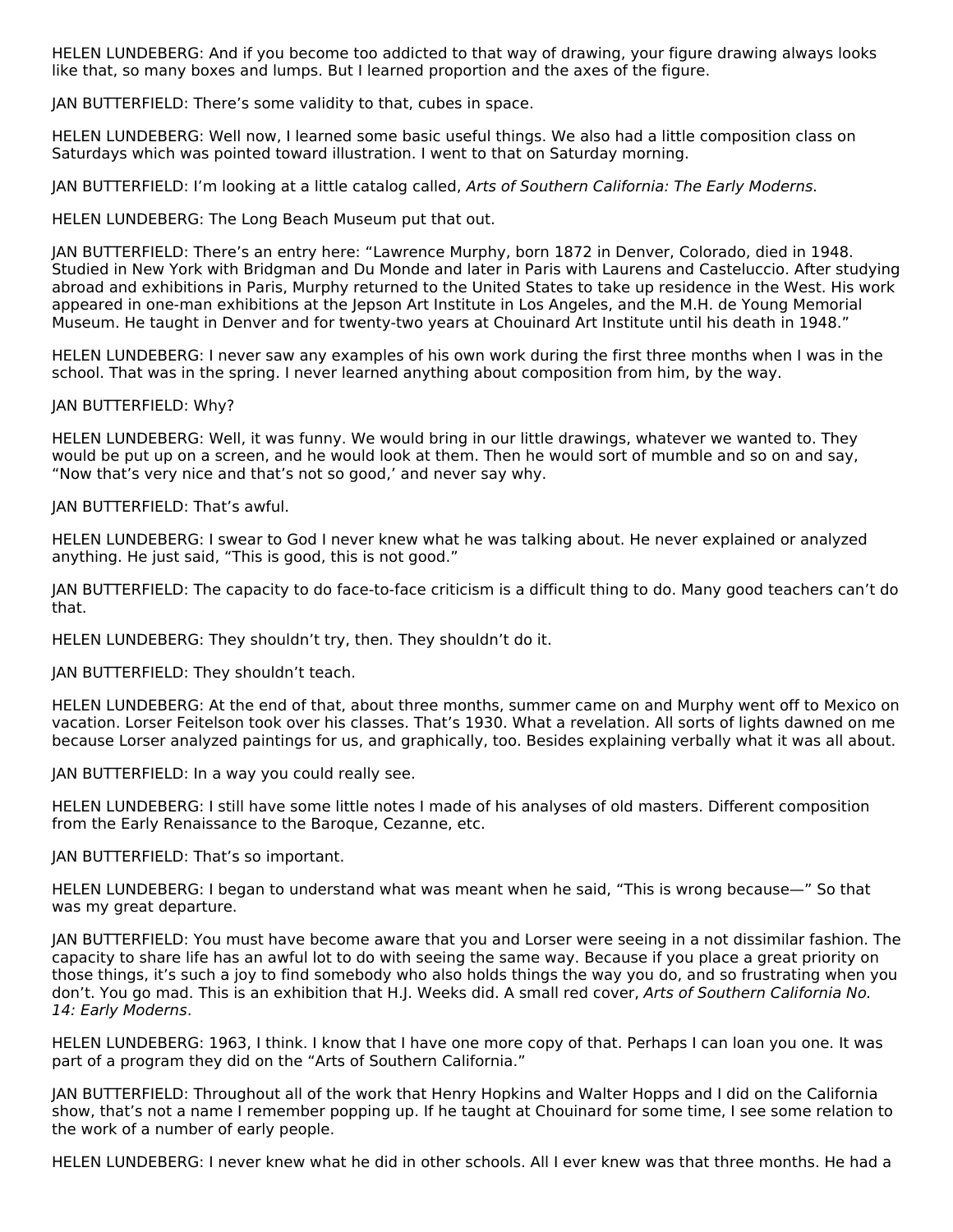wonderful Irish gift of gab. After Saturday morning class, some of the ladies would bring food. There was a dining room with a long table where some of us had lunch after class. Mr. Murphy sat at the head of the table and held forth, and the ladies were enchanted.

JAN BUTTERFIELD: You began in 1931. You were involved with mural painting, were you not?

HELEN LUNDEBERG: Not that early. In 1931 I exhibited my first painting in a regional show in San Diego. In 1933 I had that painting [pointing to painting] accepted for the L.A. County Museum.

JAN BUTTERFIELD: What's the title of that painting?

HELEN LUNDEBERG: The Mountain

JAN BUTTERFIELD: The Mountain. That's the one we looked at. And in your retrospective exhibition at the San Francisco Museum, is Henry Hopkins going to include that painting?

HELEN LUNDEBERG: No, we decided that it takes up a lot of room, and for a first painting of importance we're going to use the self portrait.

JAN BUTTERFIELD: That makes sense.

HELEN LUNDEBERG: I hadn't become involved with murals until 1935 or 1936, when I was assistant on a mural that Lorser was doing for the Art Project. I was involved with the Art Project, with the first one, for which I did easel paintings. The one that began in late 1933, and went on to about the middle of 1934, that first P.W.A.P. project, it didn't last very long.

JAN BUTTERFIELD: I told you when they sent me a set of slides from the W.P.A. exhibition at the de Sasset gallery at Santa Clara, that there were some slides of your easel paintings in there. It was nice to see that.

HELEN LUNDEBERG: I don't know if I would wish to see them or not.

JAN BUTTERFIELD: Figurative still life. In fact, it wasn't a painting, it was a drawing.

HELEN LUNDEBERG: I did make some quite nice drawings.

JAN BUTTERFIELD: And this was an oval or round table with three feet, and little lions or little ball feet, and a very simple still life of some sort on the table.

HELEN LUNDEBERG: It sounds rather like this painting.

JAN BUTTERFIELD: It's that table!

HELEN LUNDEBERG: I used that table many times, although I never had or saw a table like that. It's a funny little table, and it appears in quite a number of my paintings.

JAN BUTTERFIELD: It's a very surreal table, a Post-Surreal table.

HELEN LUNDEBERG: Post-Surreal table, let's call it that. I really don't know what that was.

JAN BUTTERFIELD: All right. I got that early mural date of 1933 from Henry Seldis. Maybe we should do a little bit of date checking here. In Henry Seldis's introduction to your catalog...

HELEN LUNDEBERG: Oh, Henry Seldis got a little mixed up about the sequence of events in that article. I didn't see the article or have a chance to correct his misconceptions before it was published. I think it's rather confused. It gives false impressions.

JAN BUTTERFIELD: We're talking about the Seldis article in the Helen Lundeberg retrospective catalog from the La Jolla Museum of Contemporary Art in 1972. In the introduction to that, Henry says that "her deep involvement in her study of the Italian Renaissance painters is also reflected in a number of murals she designed and supervised at the Los Angeles Hall of Records, Venice High School, and Centinella Park in Los Angeles from 1933 to 1941."

HELEN LUNDEBERG: My first mural for the P.W., W.P.A./F.A.P. was done in 1937. It was dedicated in 1938 or 1939 for the Hall of Records. There were two panels to that. Before that, the only mural work I had done was as an assistant to Lorser Feitelson on his mural for Edison High School.

JAN BUTTERFIELD: So it was dedicated in 1938, and it was the Los Angeles Hall of Records. Prior work was as assistant to Lorser Feitelson, which work was that?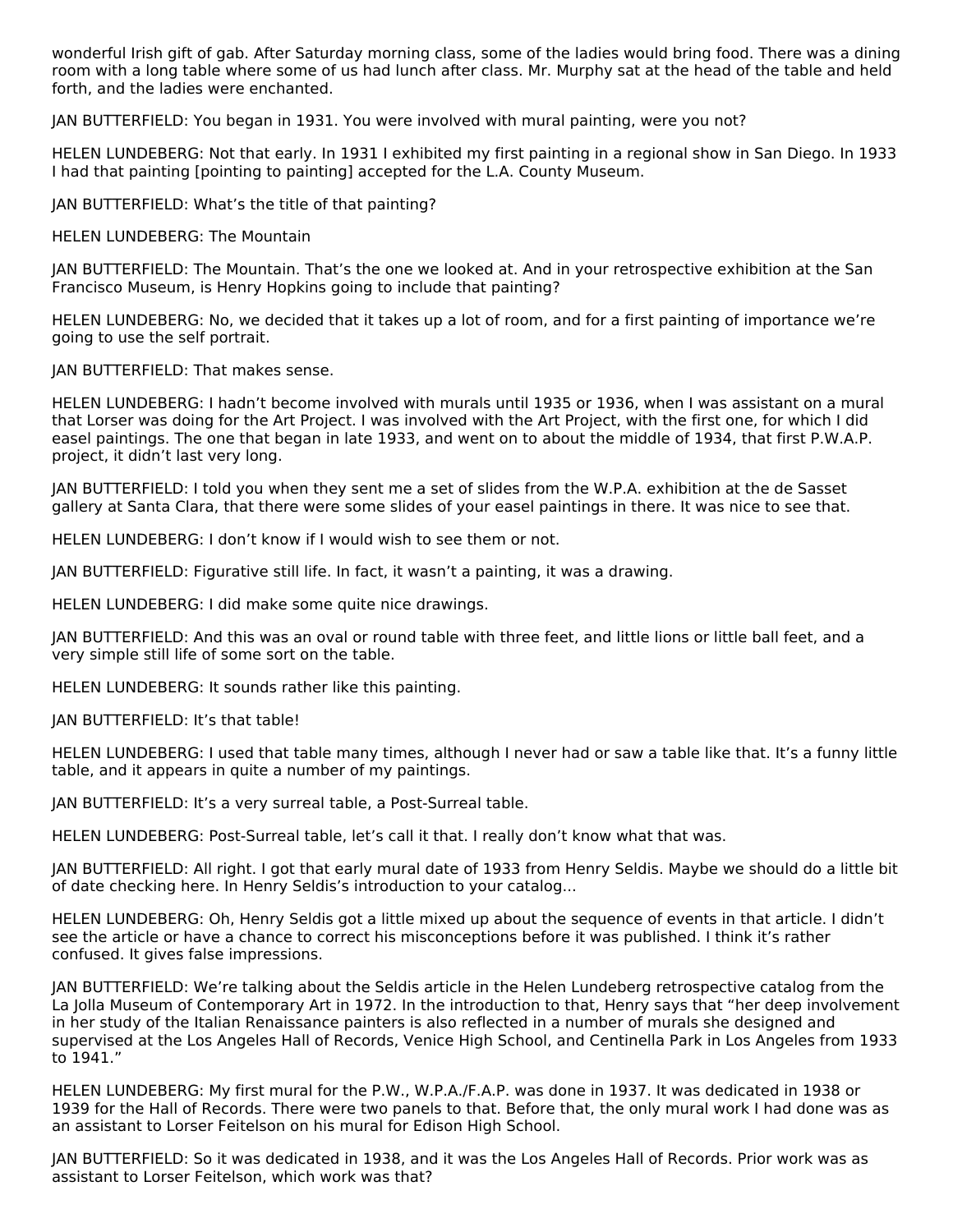HELEN LUNDEBERG: The Edison mural.

JAN BUTTERFIELD: Edison mural located—

HELEN LUNDEBERG: —Thomas Edison High School. I don't know whether it's still there or not. Bad things have happened to a lot of murals that were done for schools.

JAN BUTTERFIELD: And what year?

HELEN LUNDEBERG: It must have been completed by 1936 or 1937. I could look up these dates. I have material, but I don't remember them off hand.

JAN BUTTERFIELD: The 1933 date would have you working on murals the minute you got out of school which is awfully early.

HELEN LUNDEBERG: Oh, no. What occupied me right after school was Post-Surrealism.

JAN BUTTERFIELD: That's crucial that we get that date correct. It's extremely important that critics and curators and art writers in general collaborate on manuscripts. I see no reason not to do it. There's always a fear that the artist is going to argue with you.

HELEN LUNDEBERG: I was so disappointed that Peter Plagens didn't ask any questions for his book. Not from us, but there's considerable misinformation there, that is unnecessary, because although he asked us for photographs of paintings to reproduce, he didn't check any of the information. Anyway, Henry Seldis was outraged when my work became hard-edged, because he had liked what I was doing before. He thought that I had sort of betrayed myself, as it were. He didn't see at first what qualities carried right over into the new things I was doing. He was rather reluctant to—

JAN BUTTERFIELD: There is a date in one of these catalogs. I'm sorry it's not sticking in my head, but there was a very particular pivotal turning point which you mentioned the other day, which had to do with one painting which suddenly became essentially non-objective.

HELEN LUNDEBERG: That's the one that Henry Seldis mentions here.

JAN BUTTERFIELD: 1950.

HELEN LUNDEBERG: A Quiet Place. I have to get a new frame for it for the retrospective at the San Francisco Museum of Modern Art. I don't know whether it was a turning point or not. The real pivotal point was late 1958, and 1959 because that's when I began a series of— Well, I went from that, which is 1958—

JAN BUTTERFIELD: Studio Night, which was done in 1958.

HELEN LUNDEBERG: —which is almost reduced to hard-edge except for this shadow on the portrait, on the canvas, on the easel, and this little fruit. Otherwise, it's pretty flat. But from that to this, Sunny Corridor in 1959. There's a jump, and yet those flat, geometric areas are in that earlier painting. Here I had no idea of doing a non-objective painting.

JAN BUTTERFIELD: In Sunny Corridor.

HELEN LUNDEBERG: I gave titles to those earlier paintings deliberately to indicate that I had three-dimensional intentions related to what we call reality. I wanted you to go back here and look out this door—

JAN BUTTERFIELD: —and not be stopped by this pattern.

HELEN LUNDEBERG: I was interested both in the pattern and the three-dimensional illusion created by these very flat geometric forms. At first I confined myself to angles and straight lines. Then I got a little tired of that and began getting some curves.

JAN BUTTERFIELD: We haven't talked about space in your work, specifically architectural space. It's an extremely important aspect of your work. You know the Four Abstract Classicists catalog? That little black and white one? In that catalog there is a very good statement about Abstract Classicism. On page nine of Jules Langsner's newest essay, there's a quote which says, "the classical artist's preoccupation with form transcends passing fancy with any attractions he might find in particular shape. Form in classical art is articulated in an orderly relation to every other form in the same work. That is to say, forms are structured in accordance with some unifying concept or organizational plan. Moreover, the unifying concept in a classical work is not simply an invisible skeleton supporting forms that otherwise might fall apart. The relation of form to form, the construction of the work constitutes a raison d'etre in itself. Our pleasure, our satisfaction in response to a classical work of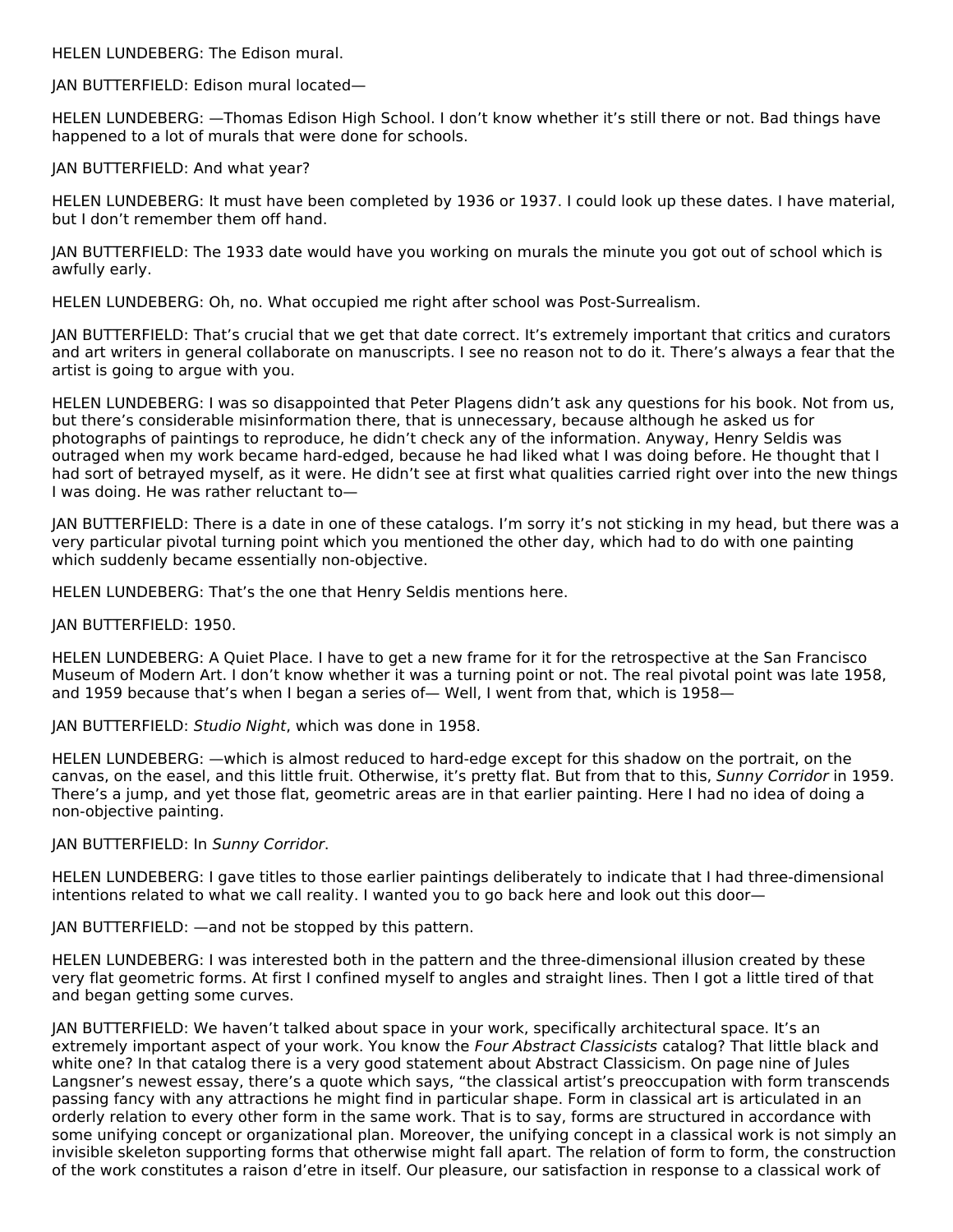art derives in no small degree from an awareness of the work's configuration and the clarity and coherence of the structure." Then he goes on to talk about Classicism coming out of the Greek spirit. That statement is peculiarly applicable to your work, because there is a major difference between the work we generally associate with European Surrealists, and the Post-Surrealism which you and Lorser were about.

HELEN LUNDEBERG: That statement is applicable to my work.

JAN BUTTERFIELD: Which has to do with the intellectual clarity and logical structure, rather than a simply autonomous—It strikes me that this particular definition is important in relation to your work. I'm not sure I fully understand exactly what the initial impulse was behind the formation of Post-Surrealism.

HELEN LUNDEBERG: Lorser formed this idea in two ways. It was the last painting of what he called his "peasant series," the one which belongs to the Los Angeles County Museum, which gives one clue. There's a diagram which he made to hang beside that painting on some occasion to show the directional organization of the painting. [break in tape] This painting is called Maternity. It is organized not merely by the disposition of the forms as depicted objects or people, but by the way in which this great gulf here, in the middle of the painting, is bridged by the child and the dog looking at each other, all these people on the road looking across at the child. In fact, the child is the center of interest. The attention of the two figures trained on the mother. It was a psychological organization rather than—

JAN BUTTERFIELD: —then the diagram says, "Unity attained through direction," so you have this rather compelling – the force lines are all going to slightly left, off center, the figure of the child. That's interesting.

HELEN LUNDEBERG: It's not a device that doesn't occur in some of the old masters. Giotto, for instance. But it was something that interested Lorser very much at that time. This is also one which he diagrammed, but the really interesting one is that one [Maternity]. This one is a diagram of the organization of rhythms of movement.

JAN BUTTERFIELD: —in a different painting. That's fascinating to see that.

HELEN LUNDEBERG: I don't remember the date of this painting. It's about 1932. I found a couple of little drawings which he had made as early as that, playing around with ideas which later turned up in Post-Surrealist paintings.

JAN BUTTERFIELD: Was there a conscious determination to develop Post Surrealism?

HELEN LUNDEBERG: No, there was not. That's the funny thing. Of course, the other thing I was going to speak of, which led to this, was his interest in European Surrealism.

JAN BUTTERFIELD: Who among the Surrealists was he particularly drawn to?

HELEN LUNDEBERG: Off hand, I can't say. But it was an idea in the air, and Lorser was always interested in everything going on. He wanted the utilization of association, the unconscious, to make a rational use of these subjective elements. Nothing of automatism about it. The name he had for this idea at first was "New Classicism," or "Subjective Classicism."

JAN BUTTERFIELD: I like that.

HELEN LUNDEBERG: But it got this title, which was supposed to be a subtitle, of "Post-Surrealism."

JAN BUTTERFIELD: It's like Post-Impressionism. It doesn't define, but it certainly has a date. I like "Subjective Classicism" because that is an attitude of mind.

HELEN LUNDEBERG: That is a real metaphor, but everybody latched on to Post-Surrealism as the name for it.

JAN BUTTERFIELD: It's like all of the names or the New York School, and how that actually got stuck as Abstract Expressionism, which is an odd title. New York School was even better, but it wasn't even a school.

HELEN LUNDEBERG: Of course it wasn't. If you look at reproductions of the people who were joined under that title, it's cuckoo.

JAN BUTTERFIELD: I've never been able to define that —Ad Reinhardt and DeKooning in the same net. When you and Lorser were involved with "Subjective Classicism," or "Post-Surrealism," how many others did you find sympathetic? Were there practitioners at the time?

HELEN LUNDEBERG: Well, Post-Surrealism was really Lorser's brainchild. I got involved from the beginning. I wrote some of the early brochures explaining what it was for an early exhibition, in 1934.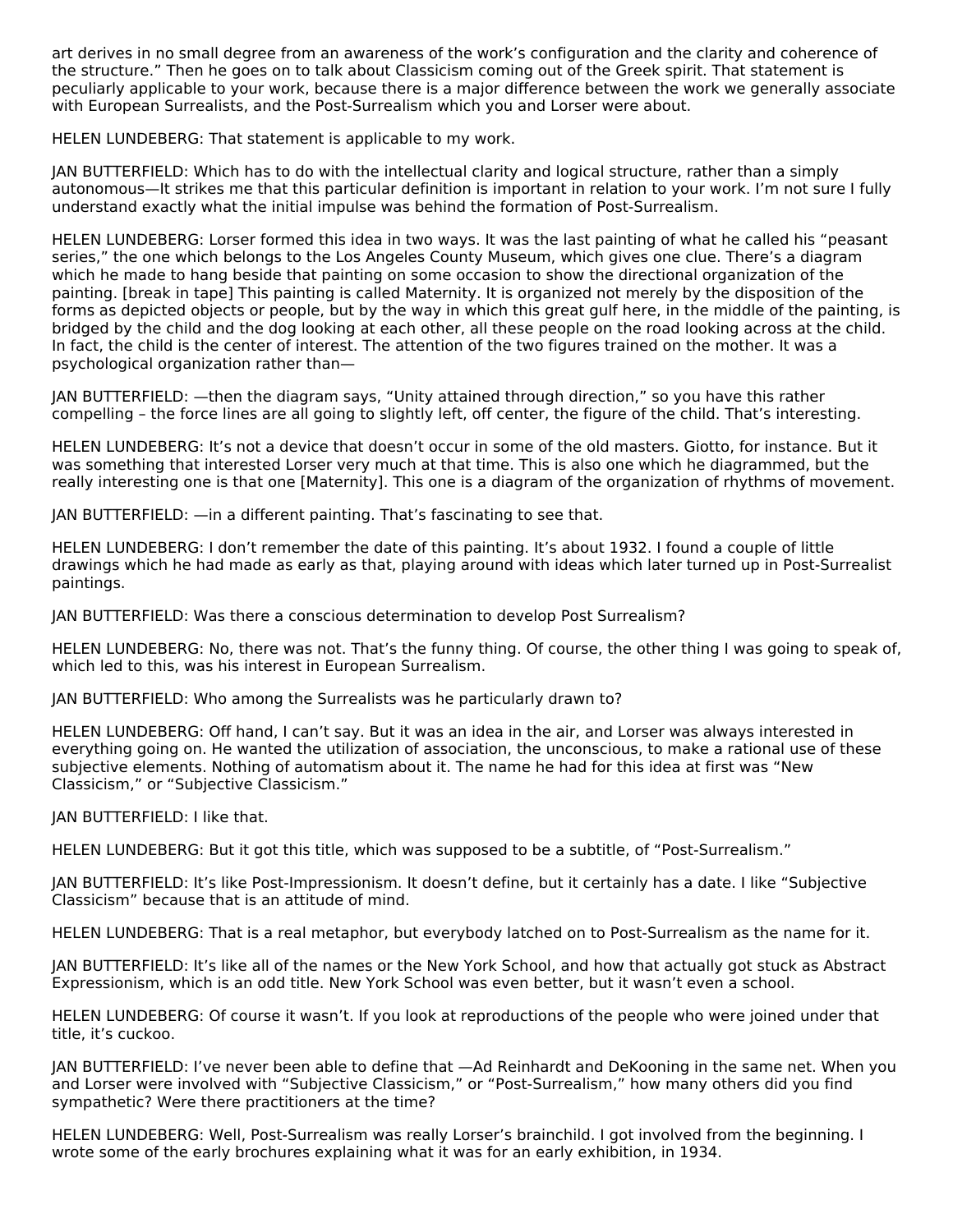JAN BUTTERFIELD: You don't still have that around, do you? Can you easily put your hands on it?

HELEN LUNDEBERG: I think so. As I was saying, Lorser's manuscript or typescript to correct was much fatter than mine, and the conversation ranged all over the map of art in Southern California and all over time. Lorser would jump from one thing to another, which was all right as far as Fidel was concerned. He knew what he was talking about, but what came out in the typescript! A typescript made, I'm sure, by some innocent student who had never heard of most of the people mentioned. The mistakes and the wrong under standings were just hilarious. It took us so long to try to make sense of things. Lorser said, "Never again."

JAN BUTTERFIELD: Do you generally feel that the material there is satisfactory in terms of information and so on?

HELEN LUNDEBERG: After we went through that, at least the information there is okay.

JAN BUTTERFIELD: That's important.

HELEN LUNDEBERG: But, as I say, the whole U.C.L.A. Oral History tape was rather disjointed.

JAN BUTTERFIELD: You were saying that this folder of very early material which we are looking through is comprised of newspaper clippings from the early thirties and is in the Archives.

HELEN LUNDEBERG: Yes.

JAN BUTTERFIELD: [There are a number of articles here. There's a pamphlet called, New Classicism that Helen Lundeberg wrote.]

HELEN LUNDEBERG: New Classicism is there, too, I'm sure. We gave material of which we had more than one copy. Because we needed to have these things for our own reference.

JAN BUTTERFIELD: Do you remember, was it a one-page statement from a brochure, for what?

HELEN LUNDEBERG: It was a brochure for probably the first exhibition of Post-Surrealist work at a little gallery called The Centaur, on Selma, in Hollywood.

JAN BUTTERFIELD: How long lived was that?

HELEN LUNDEBERG: It didn't last very long. A man named Murray Youlin, really, I think he was a bookshop man, and he was a friend and perhaps partner in this new little place with Stanley Rose.

JAN BUTTERFIELD: Aha. So that was the beginning of the Stanley Rose involvement.

HELEN LUNDEBERG: Lorser had already arranged shows for a little gallery that Stanley Rose had on a mezzanine in his Vine Street store. Before he moved to Hollywood Boulevard, when he was next door to Al Levy's. It was a great location. There was a door cut through. You could go right from the restaurant into the bookshop.

JAN BUTTERFIELD: That's wonderful.

HELEN LUNDEBERG: It was a hangout for a lot of Hollywood people, the "industry." I think that Stanley Rose was a partner with Murray Youlin. I had the impression the Centaur was also a bookshop, but it had much larger space for a gallery.

JAN BUTTERFIELD: I will read one quote from a newspaper article from the L.A. Evening Herald dated October 2, 1935. It's an article headed "Post-Surrealists exhibit Art in Hollywood Gallery," by Alma May Cook. "Lorser Feitelson and Helen Lundeberg are leaders in the Post-Surrealist field. While they include the work of some of the Surrealists in this exhibition, their own work is of the newer phase. Let's have an authentic description of Post-Surrealism in the words of Mr. Feitelson: "Post-Surrealism is a 'subjective' art which is classic in its ultimate aim. The esthetic integrity is attained through the 'subjective order' of the forms and their psychological character. This new classicism is distinctly cerebral and intellectual in its methods. Such rational formalism is directly opposed to the 'automatic' and subconscious recordings of Dali and his Surrealist colleagues. Post-Surrealism endeavors to attain an expression that is firmly rooted in permanent and constant psychological phenomena. Such expression is classic and deathless." And then another quote from Lorser Feitelson, "The method in which these are subjectively related," (speaking of the forms within a painting he was talking about) "creates the esthetic pattern which is classic. And because this classicism is introspectively subjective, I call this form of art 'New Classicism,' or 'Post-Surrealism.'" If you will, read the statement you wrote, called "New Classicism," which was from that little brochure we were talking about, because it's a good definition.

HELEN LUNDEBERG: I'll begin at the second paragraph. "Whereas the traditional mechanisms of esthetic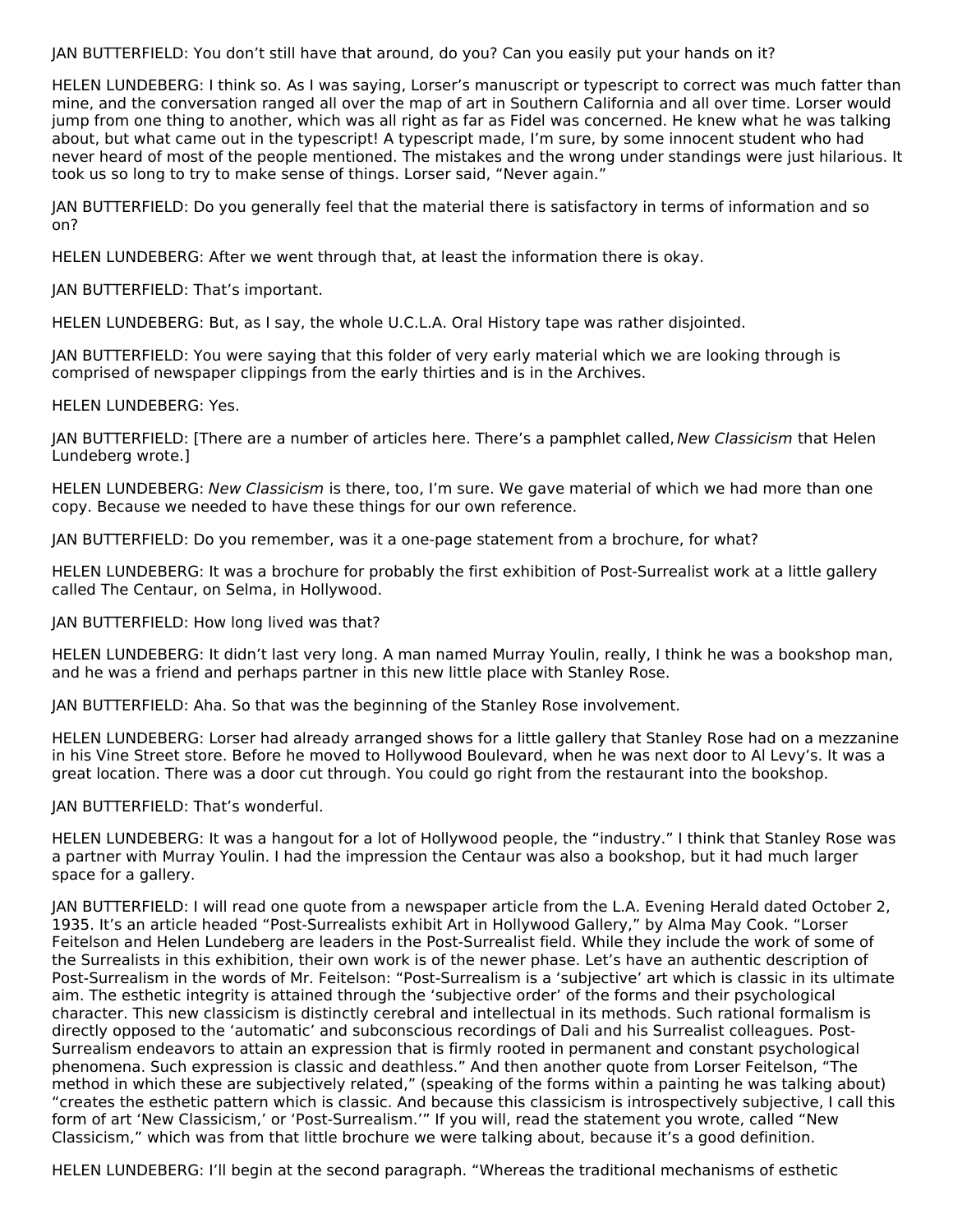organization in painting have been based upon the limitations of normal visual perception, the mechanisms of New Classicism are based upon the normal functioning of the mind, its meanderings, logical in sequence, though not in ensemble, its perceptions of analogy and idea content in forms and groups of forms unrelated in size, time or space. The new esthetic form is subjective, an ordered, pleasurable introspective activity, an arrangement of emotions or ideas. Pictorial elements function only to create the subjective form, either emotional or mood entity, or intellectual or idea entity. It should be understood that New Classicism differs not only from Expressionist Surrealism, but also from that Surrealism which, possessing an esthetic appeal, arranges subjective material in accordance with the traditional principles of objective surface organization. The esthetic structure in the works of Lurcat, Pierre Roy, Di Chirico, Severini, Dali and Max Ernst is of no historical significance, since it is still imitative and manneristic in its faithful mimicry of the essential principles of pictorial pattern to be found in Renaissance painting. In New Classicism alone do we find an esthetic which departs from the principles of the decorative graphic arts to found a unique order, an integrity of subject matter and pictorial structure unprecedented in the history of art." How's that for a manifesto?

JAN BUTTERFIELD: I wondered if there was a manifesto. If there was some specific piece of information.

HELEN LUNDEBERG: Well, as nearly as there was one, I guess that was it.

JAN BUTTERFIELD: That clarifies things a lot. The problem in the title, "Post-Surrealism," is that it is mushy. That's why I like "New Classicism" better, or "Subjective Classicism."

HELEN LUNDEBERG: "Subjective Classicism" is the best of all, I think.

JAN BUTTERFIELD: Because that's quite specific as a term. It enables you to see there are both things going on with the structure. Essentially, the structure is classical, ordered and rational.

HELEN LUNDEBERG: In the sense that it is ordered.

JAN BUTTERFIELD: But the impulse and the mood and the emotion are intuitive and/or subjective. But is some of the structure subjective as well?

HELEN LUNDEBERG: Well, this is very hard to talk about. Where's a good example. Yes, I suppose in one way you could say it is. Now in this painting, Plant and Animal Analogies—

JAN BUTTERFIELD: Is that reproduced in either of these catalogs?

HELEN LUNDEBERG: I don think so.

JAN BUTTERFIELD: This is the painting that is very diagrammatic, which relates parts of the human body to vegetables.

HELEN LUNDEBERG: It uses two analogies, of shape and of function. The analogy between the cut pepper, the cross section of the green pepper, to a cross section of the embryonic brain is only of appearance. When you come to the analogy of the cross section of the cherry, and the cross section of a uterus with the fetus in place, you have a functional analogy, in the ideas of reproduction, and of the seed. Of course this is a hint: the torso, with the uterus diagram strategically placed. And these dotted lines and arrows point to enlargements of parts of this intrauterine structure.

#### JAN BUTTERFIELD: Aha, I see.

HELEN LUNDEBERG: It's probably clearer in the painting itself. Then of course there is another visual, and functional, analogy between this network of placental veins, I've forgotten what these structures should be called, and the branching tree. The whole thing goes around in a circle. That is the subjective, or formal structure of the painting. Certain things are here to give you little hints as to what happened. The cherries realistically shown, the knife which has cut one in two. This cross-section is in black and white. These two diagrammatic forms are in black and white grays, as if they were plates in a book.

JAN BUTTERFIELD: There is that love of drawing biology plates we were talking about earlier!

HELEN LUNDEBERG: I fell right into Post-Surrealism, and all the things I had been interested in while I was going to school contributed to it. Also the rational structure.

JAN BUTTERFIELD: Aha, aha. You were saying that the problem with the 1933 – 1941 date of mural painting was that during the beginning part of that period you were involved with Post-Surrealism, and that's how we got on this discussion, and that's important to clear up.

HELEN LUNDEBERG: With Post-Surrealism, from late in 1933 through 1934 through 1937, even while I was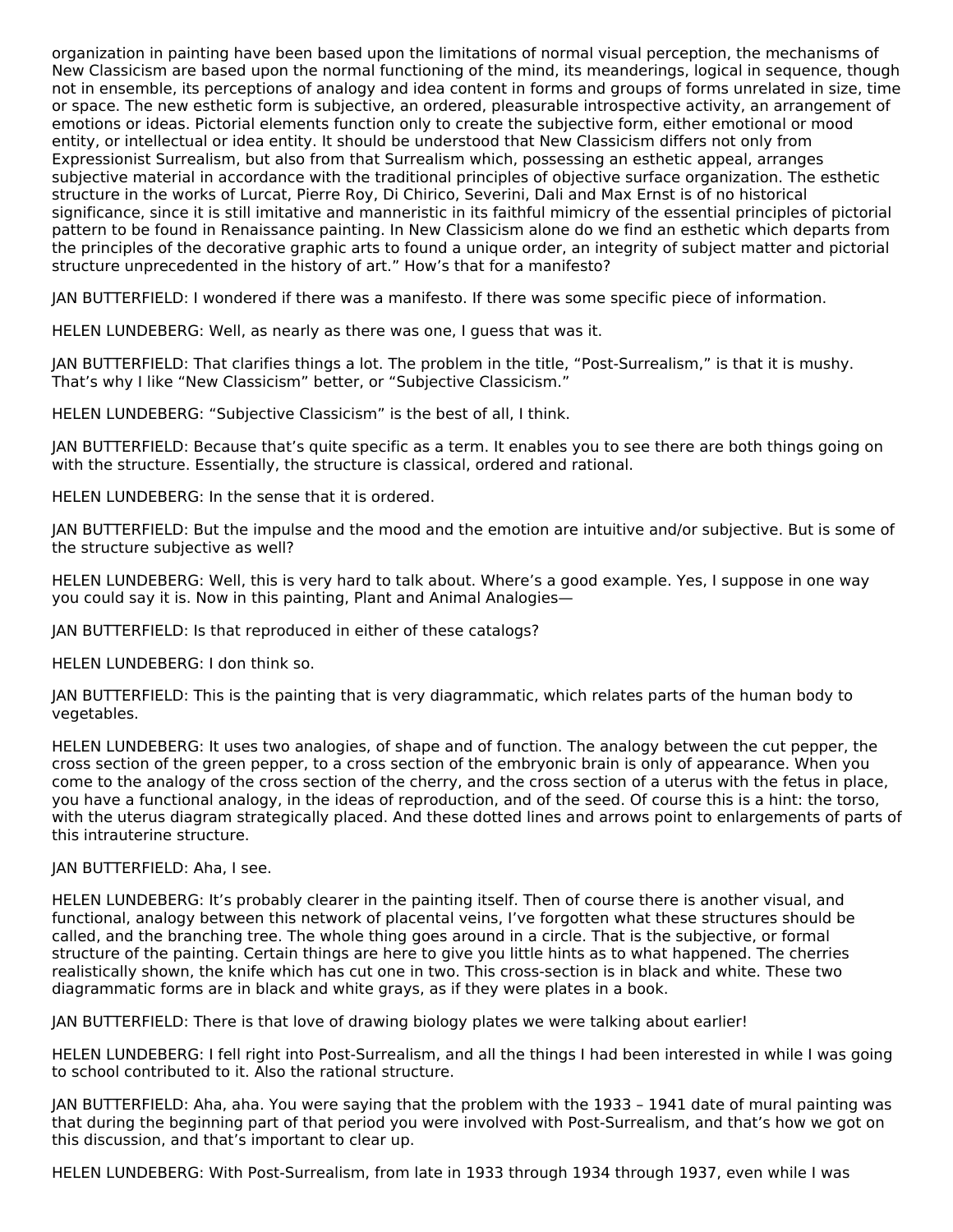already working for the Federal Art Project and beginning to do murals. I did a couple of Post-Surrealist lithographs for the project, based on paintings which I had already done.

JAN BUTTERFIELD: At what point did you consider that you had ceased to be a Post-Surrealist, and had become something else. Or do you still in some ways consider yourself a Post-Surrealist?

HELEN LUNDEBERG: In some ways, yes. There's a subjective element in my paintings. I'm not interested in merely a fine arrangement of shapes on the canvas. But as the activity of Post-Surrealism pretty much fell apart – The art projects absorbed a lot of time. Then, of course, the war came along. The last thing of mine that was more or less labeled Post— Surrealist was a little painting called, Micro-Macro Cosmic Landscape, which was invited to that Abstract Surrealist show at the Art Institute of Chicago. In 1946. I don't consider that a true Post-Surrealist painting because it has a strange landscape where unusual objects do strange things, a depiction of the division of the cell, I think its called mytosis, appears in the sky like a heavenly body. I've forgotten what the forms in that painting are! I would say it's a little more surreal than Post-Surreal. But perhaps the last one that really qualifies, that I can remember at the moment, is a painting called The Tree. It was in the "Americans of 1942" exhibition at MOMA. It was a part of the group of paintings I had there. It depicts a tree which on one side looks dead, on a wedge of earth so you see the roots coming out from either side. Its cut down, standing in a gulf. On one side it's very dark, and you see only stones and a few tree branches. On the other side the tree has leaves. You see some landscape which looks like farmland and the sky is blue. It's a life and death painting.

JAN BUTTERFIELD: In what way is your current work not Post-Surrealist? Why do you say it is not Post-Surrealist?

HELEN LUNDEBERG: I don't know. I'll make a stab at this. I've never thought about this before. The structure in this Plant and Animal Analogy depends on a certain sequence.

JAN BUTTERFIELD: Not just interrelationships of sequences.

HELEN LUNDEBERG: It creates an idea or attitude, and that's true of some of the other paintings of that period. My real difficulty was that I found it was hard, even in doing this kind of painting, not to consider traditional visual compositional principles. Because if you look at this, it may look crazy to you because of the conglomeration of objects in it, but nevertheless there's a vertical effect here and vertical here. It makes an "H" composition.

JAN BUTTERFIELD: The space can be diagrammed.

HELEN LUNDEBERG: It's not unpleasant to look at on the face of it.

JAN BUTTERFIELD: It's not a total disregard for system and structure.

HELEN LUNDEBERG: It's very hard to get away from it. Anyway, that's one thing which bothered me from time to time.

JAN BUTTERFIELD: The difficulty in letting go of --

HELEN LUNDEBERG: Of course, Post-Surrealism didn't enter into most of my work for the W.P.A. project. The murals I was asked to do usually had to do with a subject. The Centinella Wall was about the history of the development of transportation. So we started out with wagon wheels and ended with the passenger planes. It goes all around this 240 feet of wall. I did not try to do anything that could be called Post Surrealism. I simply made a procession—

JAN BUTTERFIELD: —straightforward story-telling.

HELEN LUNDEBERG: Which tells a story, and it's decorative at the same time.

JAN BUTTERFIELD: Did you like working on murals?

HELEN LUNDEBERG: I liked designing them and I liked the research. I am a little bit of a researcher. Some of the petrachrome murals, I made the large cartoons for. But then I had nothing more to do with the actual construction of them except for okaying the cement and aggregate colors.

JAN BUTTERFIELD: A completely different way of working.

HELEN LUNDEBERG: Of course artists have been doing that lately, making designs and giving them out to commercial firms to execute.

JAN BUTTERFIELD: There's a loss in that.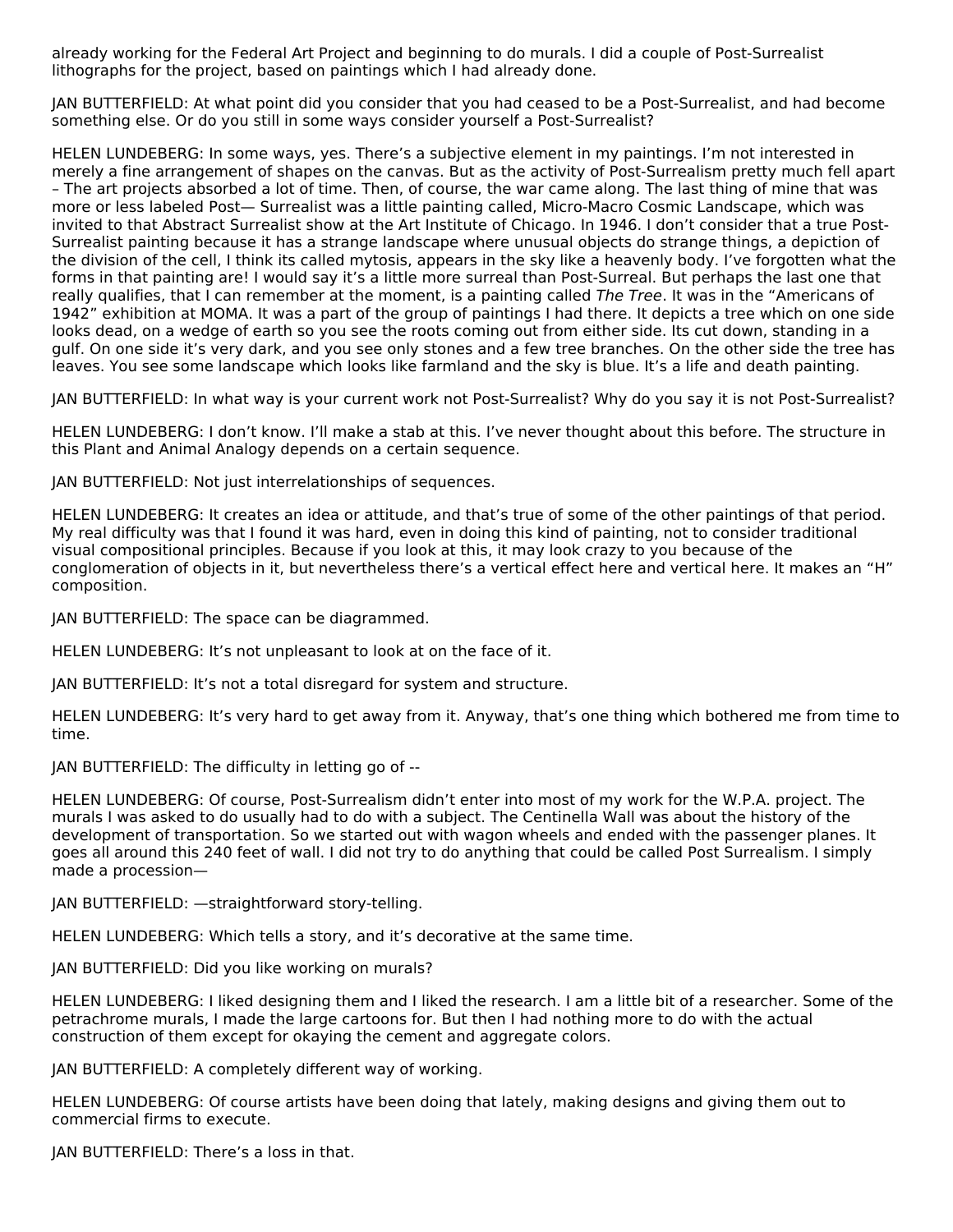HELEN LUNDEBERG: Yes, well—

JAN BUTTERFIELD: Most of them agree that that's so.

HELEN LUNDEBERG: It doesn't interest me today at all. But I had no choice in this. There was a whole petrachrome crew who laid down the drawings in big sheets of masonite, and blocked off, with plastilene or something like that, the different areas, and poured the cement with the stone in it. It's like terrazzo.

JAN BUTTERFIELD: Did you like the feeling of that large a canvas? Or did you find it a complex business with the subject matter?

HELEN LUNDEBERG: Well, I didn't get much sense of it with those petrachrome things, but I did other murals that were done right on the wall. But that too was a rather impersonal work, because I had to have usually three, four, five assistants who did most of the painting. I spent most of my time watching them, telling them what to do. One day, one fellow ran a color right down a wall. He got so interested in putting a beautiful coat of paint on that he forgot where he was going, so it didn't stop where it should have. You always had to keep an eye out.

JAN BUTTERFIELD: One of the most difficult things about that mural project for a lot of artists, must have been that problem of subject matter. Because I know as a writer, it's extremely difficult for me to work on an assignment out of my own area of interest. While I can do it, I never feel I do my best work. It's highly instinctive. Being handed a subject is a really hard thing to do. "The History of Transportation!" Would you normally have done that?

HELEN LUNDEBERG: Of course not.

JAN BUTTERFIELD: Not in a million years.

HELEN LUNDEBERG: Of course not, but it's being – given an assignment to do a job, and you do it as best you can.

JAN BUTTERFIELD: I suppose there's some real learning in that.

HELEN LUNDEBERG: I thought it was a very good experience. I did things I would have never dreamed of doing. I hadn't thought about doing murals before. By the time the project closed—except that there wasn't any market for murals. I felt I could have done anything, handled the whole thing myself.

JAN BUTTERFIELD: Based on the size of that one particular painting in the studio, you were already comfortable with scale.

HELEN LUNDEBERG: I was comfortable with that. But I'll tell you something, when the project finally closed down, after we'd finished all the commitments, the end of 1942, I was already beginning to do my postcard size pictures. I was so anxious to do something I would have all to myself, under my own hand. I did an awful lot of small paintings for a long time.

JAN BUTTERFIELD: Working on the scale that murals demand is a problem, a loss of intimacy.

HELEN LUNDEBERG: It was also a loss of work. I wasn't actually doing it myself. I was just working with a crew. Which is different from taking your time and doing the whole thing yourself.

JAN BUTTERFIELD: You haven't done very many small paintings since then?

HELEN LUNDEBERG: Every once in a while I do a series of small ones. I did a number of small paintings around 1973, 1974, 1975.

JAN BUTTERFIELD: Those were still lifes. I liked those.

HELEN LUNDEBERG: Still lifes, and some little architectural ones.

JAN BUTTERFIELD: There must be times when you would take pleasure in just simply doing a small work which had an immediacy, which might be about something, and there is a difference in feeling in those little works. Are you conscious of a need to do that?

HELEN LUNDEBERG: I like doing them. I like to work with still life. But at the same time I like a lot of things. I want to have my cake and eat it. I like the feeling of a canvas at least the size of the one behind you. I like working on that scale. I no longer much like working on the middle scale. It's got to either be very big or very small.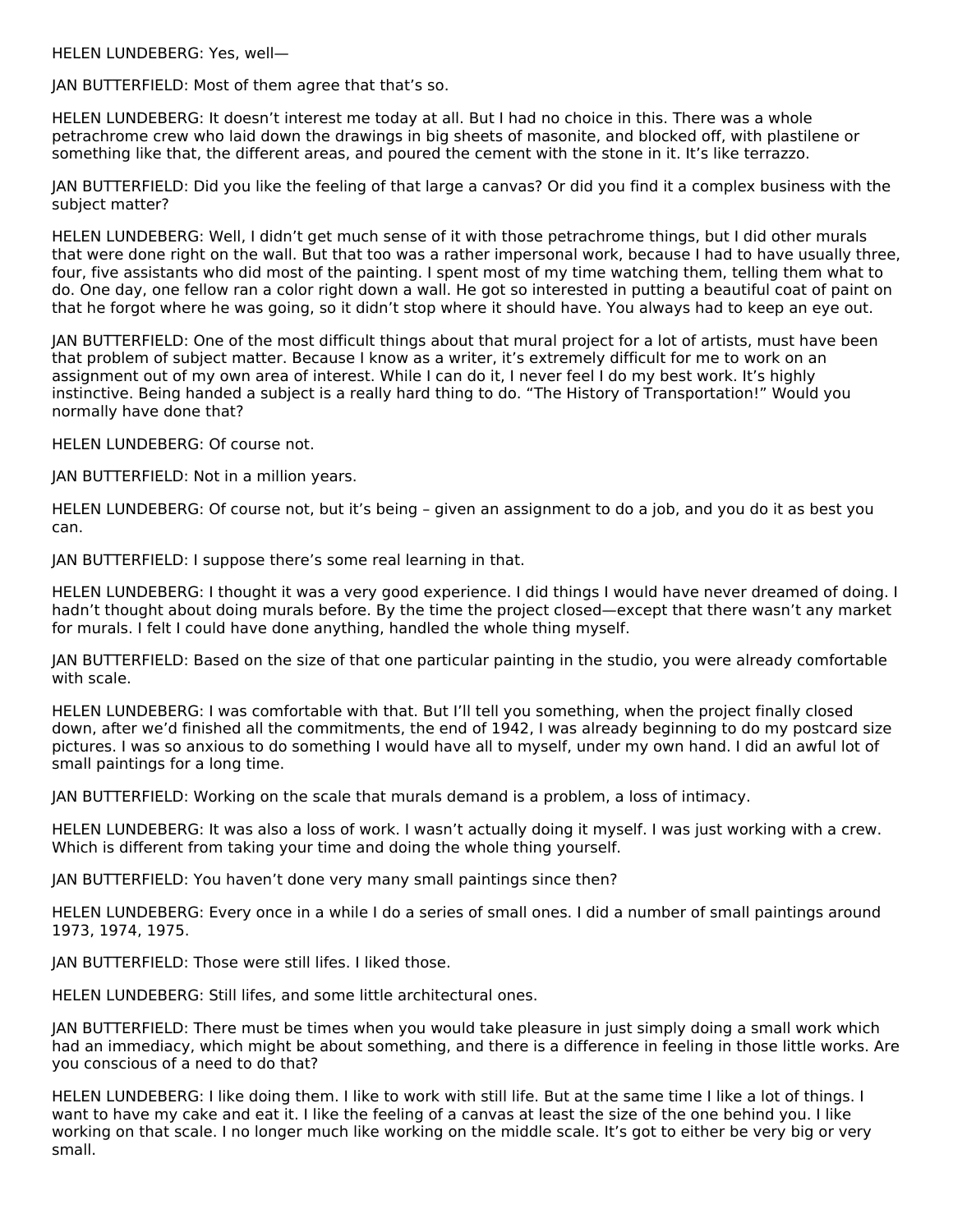JAN BUTTERFIELD: Why is that?

HELEN LUNDEBERG: I don't know. I feel better. It seems to me it suits better what I want to do, the effects I want to make. Only once in my life have I been "painterly" on a canvas as big as that, (Moon, Sea & Mist) and that was an experiment. It was about 1953.

JAN BUTTERFIELD: What's the size of this one?

HELEN LUNDEBERG: 60" x 50".

JAN BUTTERFIELD: What is your working time on a painting, bearing in mind that you do other things as well?

HL It all depends on how well it goes. I spent a lot of time on this particular canvas. It started out looking quite different. I had in mind a painting based on varieties of orange. When I got to a certain point I cou1dn do any thing more with it and didn't like it, so I put it away. I'd worked on it for maybe a couple of weeks. I don't work eight hours a day. I work off and on and do other things too. That was several months ago that I worked on the canvas.

JAN BUTTERFIELD: You put it away.

HELEN LUNDEBERG: Because sometimes I find the answer if I put it away for a while. I brought it back, and it went through a complete change except for certain basic structural elements which I couldn't change.

JAN BUTTERFIELD: That's a fairly unusual example, but generally there's a prolonged period of involvement with one painting.

HELEN LUNDEBERG: Yes. I'm not really terribly prolific. I'm not a fast worker.

JAN BUTTERFIELD: From the looks of that studio, it looks as if you are. It's pretty organized.

HELEN LUNDEBERG: Yes, but this is the result of the number of years that have gone by. That's not the whole production because some things are gone.

JAN BUTTERFIELD: Do you work on more than one painting at once, or is that confusing?

HELEN LUNDEBERG: Not usually.

JAN BUTTERFIELD: It's interesting, the differences. Some people never do, and some always do. Because I don't paint, the only parallels I have are my own work. One of the problems with critics is that very few of them do studio work, and so one is never sure whether the instinctive sense or the impulse is quite the same. I find intrusions into a body of work I am doing unacceptable and completely confusing. I can only work on one thing at once. I sometimes work on more than one, but it's usually to the detriment of all of them.

HELEN LUNDEBERG: That would be true of my work.

JAN BUTTERFIELD: I like to keep the movie running without—

HELEN LUNDEBERG: You really must get into that one thing completely.

JAN BUTTERFIELD: That must be true in painting with you.

HELEN LUNDEBERG: It is, really. The only time I might have two paintings going, is if I get into a terrible difficulty with one and think, well, I will turn and do something else and put this aside. But I'm not working on both of them at once.

JAN BUTTERFIELD: Maybe it is because it is ordered, because it isn't simply a cathartic phenomenon of just allowing whatever to bubble up. The painters I know who work on several things at once have work diametrically opposed to yours. I can think of four or five examples. They are all functioning out of a very different attitudinal basis. That may have a lot to do with it.

HELEN LUNDEBERG: It's a very different temperament. You asked me in what sense or to what extent I think of myself as a Post-Surrealist. What applied to the things I did at that time in the early thirties is "mood entity." That is the sense in which you might still call it Post-Surrealist. I want the painting, as a whole, to have a subjective entity. It has to have some magic for me. Sometimes it works for other people. I'm not interested in merely a fine, formal visual arrangement. I want something more to happen.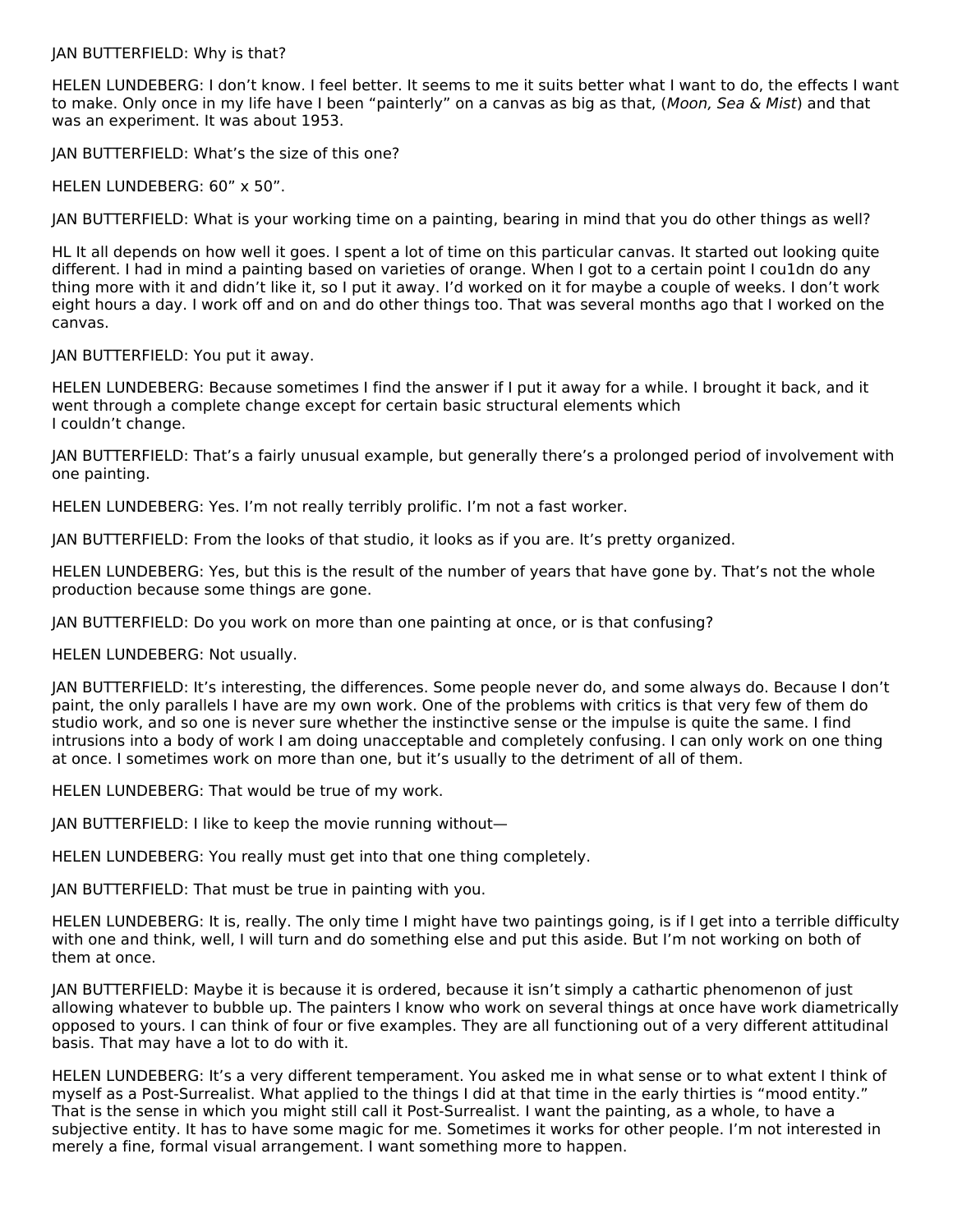JAN BUTTERFIELD: It makes a lot of sense. Define the difference between mood entity and idea entity.

HELEN LUNDEBERG: I call fundamental analogies an idea entity. Everything here is intellectually—

JAN BUTTERFIELD: — in a very cerebral way. The implied presence of a landscape or architectural space is really subjective, and not an idea, in the more recent works.

HELEN LUNDEBERG: Whether they are architectural or landscape-like, whatever the reference is. I've never worked from landscape. I've never worked from actual architecture. These are invented things. I'm equally interested in the visual effect of the thing and the subjective impact.

JAN BUTTERFIELD: When we were talking the other day, I asked if you have ever been a photographer. You said that wasn't an involvement. I'm thinking of Scheeler in particular, and some of the other people who came out of Stieglitz's Gallery 291. In many cases there was a rather concentrated and certainly serious involvement with photography. It's interesting to me that you have always had what I consider a very photographic eye. You see like a photographer.

HELEN LUNDEBERG: Really?

JAN BUTTERFIELD: Yes. I was really surprised to find out you don't photograph.

HELEN LUNDEBERG: I dislike monkeying with cameras.

JAN BUTTERFIELD: Is it the mechanics of it that don't appeal to you?

HELEN LUNDEBERG: Perhaps because I've never taken the time to get more experience with a camera.

JAN BUTTERFIELD: It doesn't interest you. When you are traveling or when you are out on a given day, are you conscious of using yourself as a camera? Are there certain things you go back to look at? Will you suddenly see a quarter of an archway, or a particular thing, and stop and go back to use yourself as a camera?

HELEN LUNDEBERG: I will be a camera most of the time.

JAN BUTTERFIELD: All right, touche!

HELEN LUNDEBERG: Even when I was a kid, the family went out on Sunday drives. My sister and I would sit in the back seat. I was all eyes wherever we went. If I take a plane trip, I can't bear not to be in the window seat because I like to look. It isn't as much fun looking out a plane window as it used to be, because they fly higher.

JAN BUTTERFIELD: The trip I took last summer to Italy was a trip for my eyes, and for my soul. It wasn't so much to look at art. Only half of it had to do with looking at hard art per se, much of it had to do with looking at architecture, but not in the sense of doing it with a guidebook or in an art historical sense. I was dealing with light and space in a very particular way. My goodness, what a difference it made.

HELEN LUNDEBERG: Did you make photographs?

JAN BUTTERFIELD: I did, yes.

HELEN LUNDEBERG: Did you find they were satisfactory?

JAN BUTTERFIELD: No, they never are. They're always a terrible disappointment.

HELEN LUNDEBERG: I look as hard as I can. But I don't want to take photographs.

JAN BUTTERFIELD: You know that recent Susan Sontag book, On Photography. She's extraordinary as a writer. The philosophical reasons for not photographing, which is the premise she has developed, that Americans have substituted, they don't experience anymore, they just do it with a Brownie. How tragic that is.

HELEN LUNDEBERG: You have a strong point there.

JAN BUTTERFIELD: People sometimes take their whole vacation through a camera. They never, in the phenomenological or sensate realm, experience for themselves.

HELEN LUNDEBERG: I would hate to be tied to a thing like that.

JAN BUTTERFIELD: It makes you ashamed of shooting. I've had a couple of real experiences recently that made me embarrassed, yet I had to do it. Certainly there is that problem that in an experiential sense a camera just simply doesn't do it. And those things are always interesting to me, because it's hard to understand what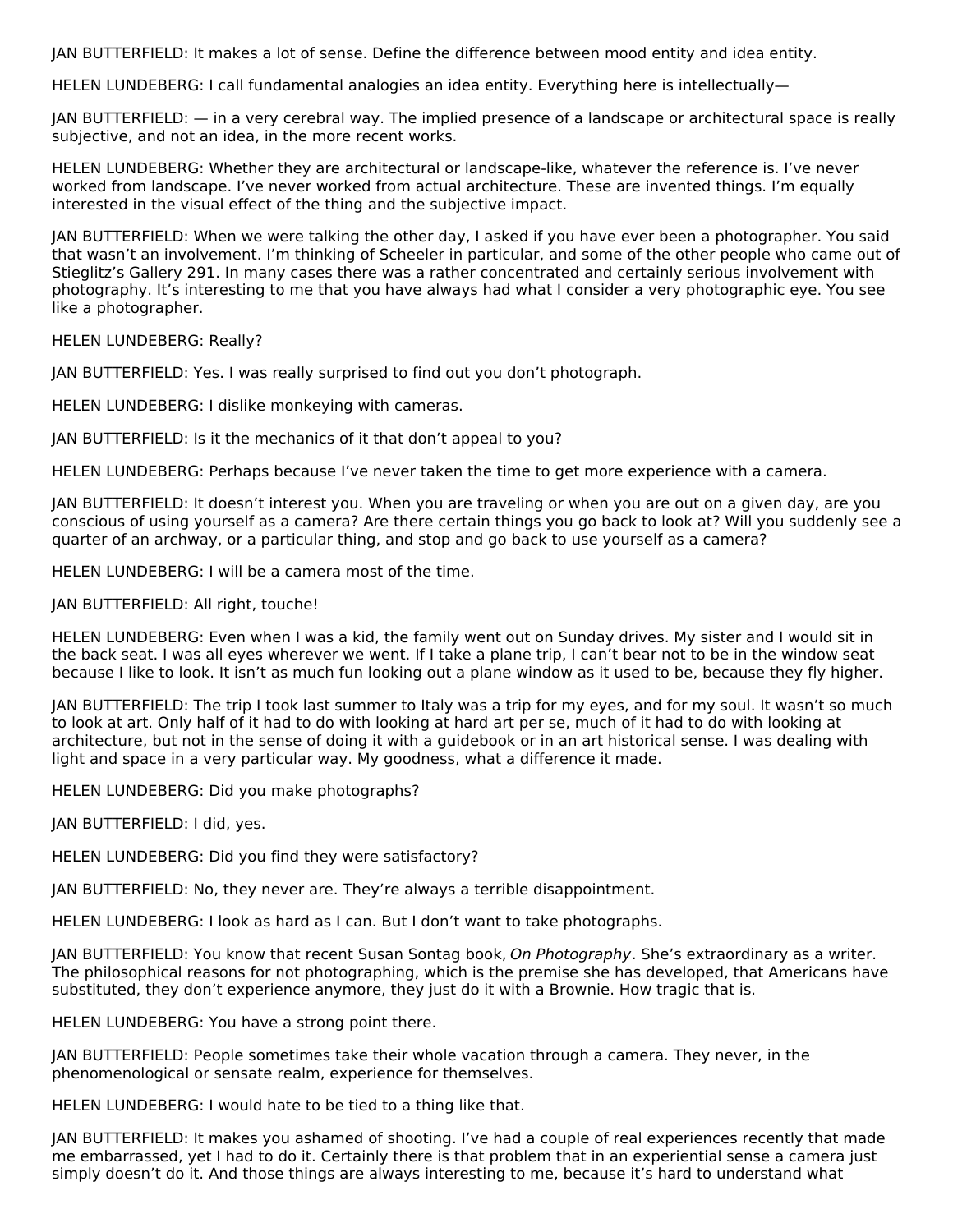somebody else's eye is about. I don't know whether that ever can be communicated verbally, but there are artists I have known for a long time whose work I under stand very well, who I can walk down the street with, and see the way they're seeing. Because it's sometimes a very different way from the way I see.

HELEN LUNDEBERG: If you're looking for camera subjects all the time, you're missing an awful lot. What's more, the camera lies.

JAN BUTTERFIELD: Well, that's another crucial point of Susan Sontag's. A photograph only documents a millimeter of a second, for one thing.

HELEN LUNDEBERG: I'm glad you brought that up. It's never the same thing. It's a distraction from really looking at things.

JAN BUTTERFIELD: Has architecture ever been particularly compelling to you?

HELEN LUNDEBERG: Not really. I began to do the arches series because I loved the shapes. I began to want to use some curves instead of simply the straight lines and angles. I'm crazy about that shape, and this one. This one is very strongly illusionistic. I have a photograph of that one taken out of doors, with greenery behind it. You'd swear it was a building standing there. But it doesn't have anything to do with architecture with a capital "A".

JAN BUTTERFIELD: So again it really is an intellectual and structural phenomenon. It's a matter of making intelligent use of a form that provides you with a visual—

HELEN LUNDEBERG: It gives me an opportunity to use certain forms I thought were very handsome. That's one of the early ones, 1959. See The Road, 1958. It's completely without a curve or without much illusion.

JAN BUTTERFIELD: It's really non-referential until you begin to look at that X in the back.

HELEN LUNDEBERG: Well, that is supposed to give you an in. Here is the first of a new Arches series, Kurigaizu's Arch, named for an ancient king of Assyria. This actually was inspired by a photograph. Of course, it comes out different and very clean and geometric in form. You know that international historical series that began in the sixties. I don't know whether it continued or not. I have two volumes of it. It's supposed to be an international scholars' project.

JAN BUTTERFIELD: No, I don't know.

HELEN LUNDEBERG: Anyway, that was the source. The photograph was labeled, "[Kurigal]zu's Arch".

JAN BUTTERFIELD: Very icon-like.

HELEN LUNDEBERG: One critic who came to our house, and who had never paid much attention to my work—he was interested in Lorser's, and he was a hard-edged painter himself. This painting was new, and it was standing up. He had to pass it as he went out. He looked at it and said, "Oh, very nice 'emblem'." That was the fashionable thing at the time, but not what I had in mind!

JAN BUTTERFIELD: Oh my, yes. I was looking at the date, 1964. You said that particular painting came essentially from the photograph. Have there been other photographic sources for your work, where you were reasonably literal on their transmogrification? I really like that one, Cobalt Sky, 1973.

HELEN LUNDEBERG: Now, this one – I could show you the photograph, but I don't know where to find it right now. You would not recognize the derivation, but it was inspired by a photograph in some book we have here.

JAN BUTTERFIELD: It's usually not a literal transmogrification, but something that sets you off.

HELEN LUNDEBERG: It was something that suggested this strange form here. Then I was fascinated by some aperture which had light going through it.

JAN BUTTERFIELD: This is beautiful. It's very Grecian, in terms of the blue and white and the highlight, high, hard, white light. You must like Gerald Murphy's work.

HELEN LUNDEBERG: I've seen a few reproductions.

JAN BUTTERFIELD: Every once in a while I get a little bit of a flash of it. Not in terms of visual similarity, but in terms of an intelligent balance. There's a clarity. I like his work.

HELEN LUNDEBERG: I'll have to look at Murphy again.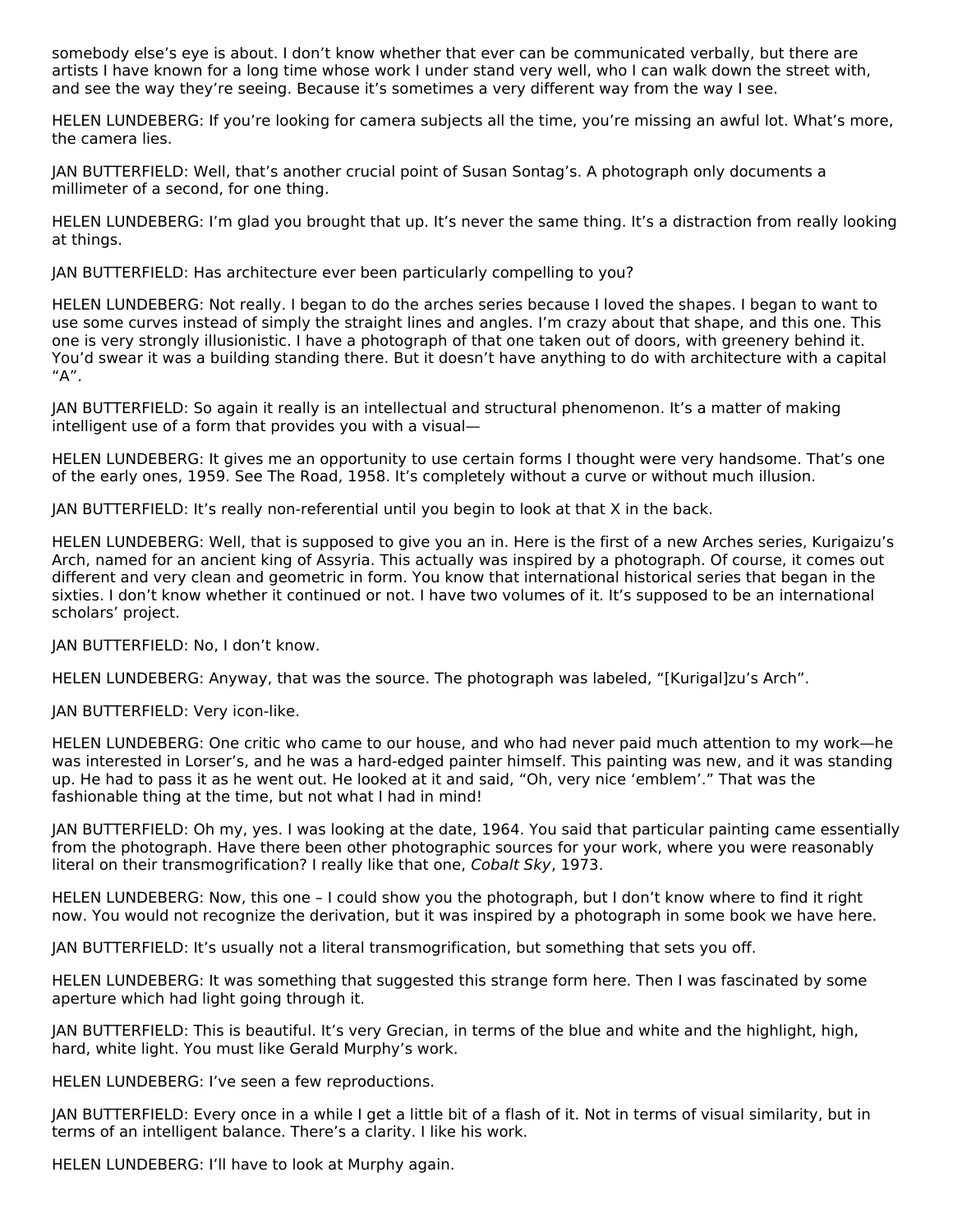JAN BUTTERFIELD: We did that show at the San Francisco Museum of Modern Art. There are only eight extant paintings. He probably only did fourteen in his lifetime. It's pretty amazing. A real special pocket of work. And how odd to get a full-scale retrospective with only eight extant pictures. There is a book called, Living Well is the Best Revenge which Calvin Tomkins did. It's about Gerald Murphy. He was the inheritor of the Mark Cross fortune. There were terrible family disasters. He had to leave painting behind. It nearly destroyed him. He cared too much about it to pursue in a half-baked fashion. It's a very wonderful, dramatic pocket of work. He was really quite important. He was doing works equally as strong as Stuart Davis in a given period of time, and really protopop, and then American Cubist. It's pretty nice stuff. But there wasn't enough, nor was it known.

HELEN LUNDEBERG: I must have seen some reproductions. Was he in that Delaware show, "The Avant-Garde in America"?

JAN BUTTERFIELD: I think he was in that one. How long ago was that show?

HELEN LUNDEBERG: 1974—5.

JAN BUTTERFIELD: I'm not sure. There was a recent survey in the catalog which just came in which he was included.

HELEN LUNDEBERG: "Arcanum #1", the first of six or seven, I think. I love these shapes. All this is an excuse to do them. The thing as a whole has a mysterious quality. I never expected this one to be reproduced. It's a very soft and delicate painting. I was never able to get a decent black and white reproduction.

JAN BUTTERFIELD: Anytime anything is that soft it's almost impossible.[pause in tape] I'm interested in knowing how accepted Post-Surrealism was as an attitude, in terms of the people who worked on it? How much writing was there about it, and how much support?

HELEN LUNDEBERG: In 1935 and 1936 there were two large shows, pretty much the same show. But maybe not all the same paintings, which were shown first at the San Francisco Museum of Art. Lorser gave a lecture on the subject at the museum, to what kind of group I don't know. I don't remember what was said in San Francisco, as far as the press was concerned. Arthur Millier had written quite a lot. He got interested in talking about this and wrote articles in the Los Angeles Times.

JAN BUTTERFIELD: What was the title of that show?

HELEN LUNDEBERG: "The Post-Surrealists." That show was expanded, went to the Brooklyn Museum, and was held there for five months. Possibly a summer show. It got a lot of popular notice. It was reviewed by Edward Alden Jewell in the New York Times while it was there.

JAN BUTTERFIELD: Here is a cartoon from the New York Times for Sunday, December 20, 1936. It's labeled, "The Post-Surrealists." It's a studio spoof. An artist is putting an utterly ridiculous fantasy, chimerical creatures on a painting. But he's working blindfolded, and his wife and somebody else are shooting with a mixture of cocaine and laughing gas. It's incredible. Now here's a serious review in the Sunday New York Times for May 17, 1936 by the critic, Edward Alden Jewell. This is the show that went to the Metropolitan, Brooklyn, Whitney and the Museum of Modern Art. Let's see where we are. "Upstairs in the top floor of the museum you encounter art antipodal in most respects to that of the fifteenth century. It brings us a message from California of the year 1936. Watercolors and oils, the latter addressing themselves to what must needs be esteemed the most up-todate cerebral gymnastics, post-surrealisme. Arthur Millier informs us that Lorser Feitelson is the originator of this new movement, and if in truth post-surrealisme seems scarcely other than a backwash from the Surrealist cult itself, that may be because these 'apprehended thoughts which total up to a universal idea,' are a trifle too profound for this time of year. Several of California's universal thinkers, at any rate, know how to paint. Both Mr. Feitelson and Miss Helen Lundeberg handle their brushes with cosmic authority." At what point did the critic Jules Langsner get involved with your work?

HELEN LUNDEBERG: Jules Langsner was a very young man then.

JAN BUTTERFIELD: He was quite young.

HELEN LUNDEBERG: Twenty-one or so. A very intelligent and—

JAN BUTTERFIELD: I only met him a couple of times. I'm sorry I didn't know him better.

HELEN LUNDEBERG: For a while, possibly during the war, he got involved in some psychological or sociological work and we lost sight of him. Then later, he turned up again. He was writing criticism or reviews for Art News magazine. Later he conducted an art lecture program which was supported by the Ford Foundation. That was in the early sixties. He did the catalog for the "Abstract Classicist" show. In the year or two before his death we saw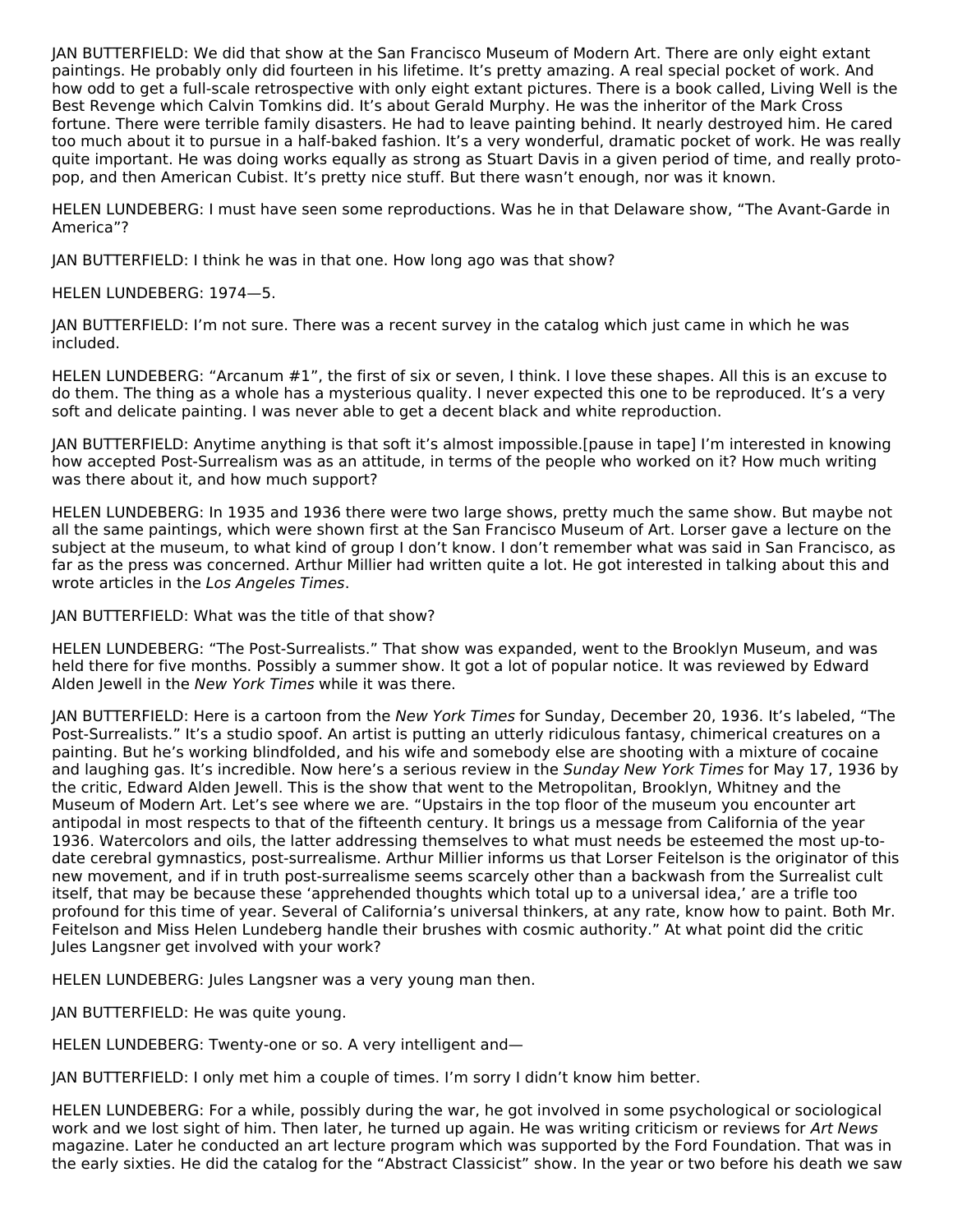a lot of him because he was involved in plans and sketches and synopses for a history of world art from certain points of view. He involved Lorser in at least—every Thursday evening Jules came over here. They talked and went through reproductions. He died suddenly. There's material relating to it which I think will go to the Archives. Some of it is here, but it would go as the gift of his widow. She's already given some material to either the Archives of American Art or to U.C.L.A.

JAN BUTTERFIELD: Maybe the Oral History Program. I don't know how archival their program is, but I'm glad to hear some plans are being made.

HELEN LUNDEBERG: Nothing is being just thrown away, but it's in an unorganized state, and she didn't feel that she could finish it properly.

JAN BUTTERFIELD: That's hard.

HELEN LUNDEBERG: It was Jules' project rather than Lorser's. But they were very much involved in conversations about that.

JAN BUTTERFIELD: In terms of the various writing, whether it was catalogs, publications, or critical articles—. There was so little writing in that early period. How much did Jules do in terms of your involvement and Lorser's?

HELEN LUNDEBERG: Not much was published. He wrote a foreword for our announcement of the show, "Post-Surrealists and Others." His writing was about what the Post-Surrealists were all about. But it was very short, very small.

JAN BUTTERFIELD: Were there others other than Jules?

HELEN LUNDEBERG: Aside from the reviews Arthur Millier wrote—. You see, it was so short as far as being an exhibition project, it was three years, something like that. There's the 1941 article Lorser wrote for a San Diego publication, What is Post—Surrealism Buckley McGurrin wrote some stuff for Script. Nothing of a very serious nature. Everyone got caught up in the art project, and the war. Before the war was over, Lorser was doing a series of "romantic" paintings, which were exhibited here at the County Museum and at the San Francisco Museum of Modern Art. He began the "Magical Form" series which led into the "Magical Space Forms." That was all going off on another tack.

JAN BUTTERFIELD: I'd like to go back to something we were talking about earlier. In a very real way, your work is still Post- Surreal in terms of your definition of what Post-Surrealism is about. Even though the high period of that involvement was a more interal, figurative period. It seems that there is really a great deal of continuity in terms of feeling and sensibility.

HELEN LUNDEBERG: The only time I was what you might call a programmatic painter during that prime period of Post-Surrealism.

JAN BUTTERFIELD: I was going to read you this quote from Henry Seldis, because it's related to what we talked about before. This is from the La Jolla Museum of Contemporary Art catalog. He said, "It was the importance of the subjective element that continued to set her apart from the intellectual formal exercises that engaged a good many of the geometric abstractionists." Because we have been talking about the structure and the intellectual, the rationalism and the intellectual clarity, I think it's important to underscore the subjective aspect of it at the same time.

HELEN LUNDEBERG: Well, that's a difficult thing to talk about.

JAN BUTTERFIELD: It is a lot harder to talk about it.

HELEN LUNDEBERG: I battered my brains considerably to produce a little column of print myself for a magazine that wanted some material on Lorser's work and on mine. Lorser's article was done by someone else, but I did my own, which again insists on the subjective as well as the formal. Of course, they're not to be separated. They can't be, because the subjective depends on the structure, on the formal elements. It's very hard to talk about.

JAN BUTTERFIELD: I want to be careful we don't place too much of an emphasis on the intellectual, or the structure or the rational part in an unclear fashion. I don't want to establish a premise which indicates there wasn't also a great deal of subjectivity.

HELEN LUNDEBERG: All the way through.

JAN BUTTERFIELD: I have been thinking about the difference between the work you do, and the hard-edge and color field paintings which came before the sixties. It's extremely important that we correct that sensibility with the differences, because the differences lie not in the structure, because there was certainly structure in the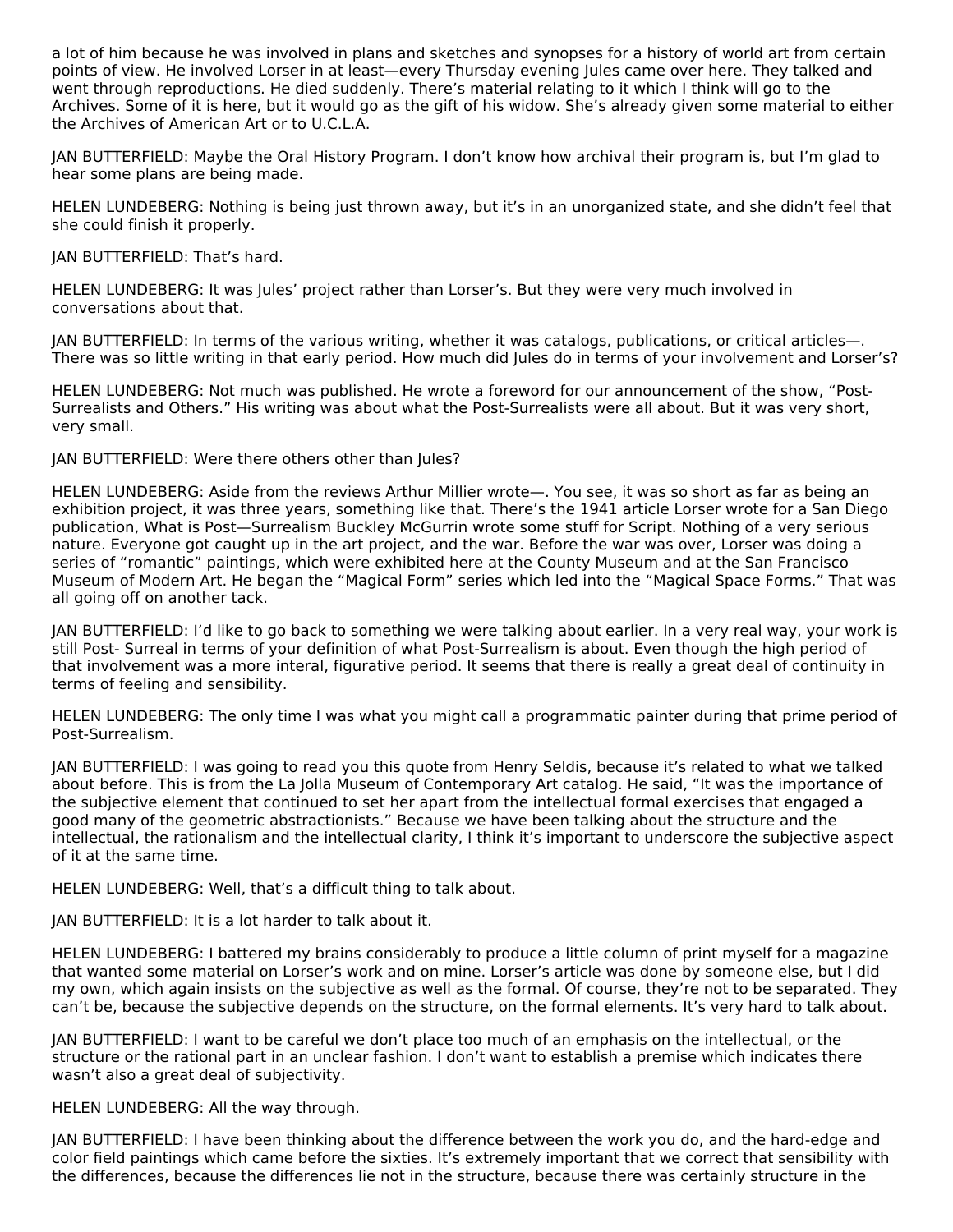hard-edge paintings of the sixties, right? But the differences lie in the subjective grounding and attitude, which is really crucial.

HELEN LUNDEBERG: The fact that I don't consider any of my work to be non-objective is one of them. I'm not a hard-edge purist, beginning right there.

JAN BUTTERFIELD: You are really not pure.

HELEN LUNDEBERG: I'm not pure at all.

JAN BUTTERFIELD: That's a funny thing to say about you, but yes, that's right. You already drop out of that category very quickly.

HELEN LUNDEBERG: No matter how flat and hard-edge in appearance it is, I want to suggest or evoke some reference to reality, and with subjective flavor, as it were.

JAN BUTTERFIELD: Plus it's also much more curvilinear. More sensuous and curvilinear. Your concern with tonalities is not a non objective involvement. It's completely separate. In a coloristic sense, it's a completely separate involvement. All that softness and undulating line quality is certainly not non-objective and purist in relation to the really hard-core definition. That's important to understand because you are not one of the four Abstract Classicists. You're not the fifth Abstract Classicist either.

HELEN LUNDEBERG: No, at that time, when that show was being got together, we had many meetings here in this studio, of Jules and the four Abstract Classicists. Because I was here and fed them and watered them. Although I was beginning to do those flat areas, Jules Langsner did not, quite rightly, according to his definition, consider me suitable for that Abstract Classicist category because Lorser's paintings were mostly geometric, occasionally curvilinear. The flat areas were in a way equal in value. They fluctuated as to which was the ground, which was the form, and that was part of it.

JAN BUTTERFIELD: There are some very definite interchanges.

HELEN LUNDEBERG: That was very important, the positive and negative aspects.

JAN BUTTERFIELD: The red painting of Lorser's at the Los Angeles County Museum of Art is a good example of that painting, the one with the pale blue line. That really reverses in and out.

HELEN LUNDEBERG: Yes, it can. Many of the line paintings do that. There's another one that the L.A. County Museum owns, a blue and brownish black painting, Geomorphic Metaphor.

JAN BUTTERFIELD: That was in the California show. "Painting & Sculpture in California: The Modern Era," at the San Francisco Museum of Modern Art in 1976.

HELEN LUNDEBERG: Which is also a positive-negative reversal. It is a much better example than the line painting.

JAN BUTTERFIELD: Does it have a lot of triangulated areas?

HELEN LUNDEBERG: Yes.

JAN BUTTERFIELD: That's the one that was in the California show.

HELEN LUNDEBERG: I guess it was.

JAN BUTTERFIELD: Blue and black.

HELEN LUNDEBERG: Yes.

JAN BUTTERFIELD: And it's not perfectly square.

HELEN LUNDEBERG: No, somewhat horizontal. I was fascinated by what happened in those things. But that was not what I wanted it to end in, as far as I was concerned. I really didn't fit that Abstract Classicist show. But later on, Jules included me in a California hard-edge show.

JAN BUTTERFIELD: You certainly were hard-edged. But you were not a Classicist by his definition.

HELEN LUNDEBERG: His definition of hard-edge at that time relaxed or enlarged by 1964. Because by that time, he thought I was suitable to include. I'm not sure what paintings I had in that. I know I had some which were not non-objective reversable images by any chance. They suggested landscape mostly, of one kind or another.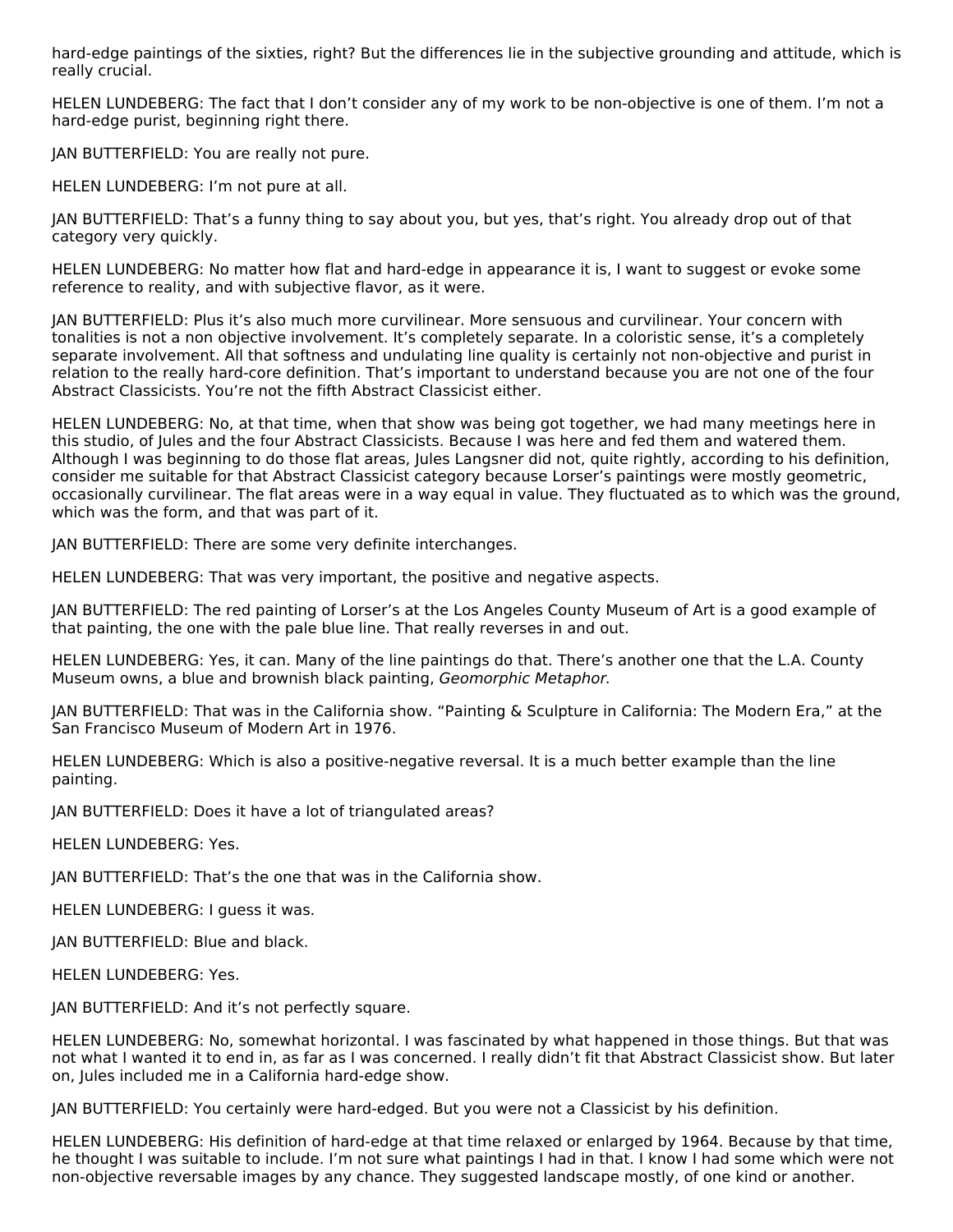JAN BUTTERFIELD: I'm trying to think of New York painters in the sixties, hard-edge painters who had any referential figurative material. Kelly's line drawings of leaves really were a separate breed of cat from his other paintings. He's the only one I can think of off-hand who had figurative elements. But they weren't in his hardedge paintings. They were part of a body that were done at that time.

HELEN LUNDEBERG: I don't think I know those drawings.

JAN BUTTERFIELD: Very large sheets of hand-made paper, and simple outlines of drawings of three leaves and two lemons.

HELEN LUNDEBERG: That sounds like Matisse.

JAN BUTTERFIELD: A little like that. But not as decorative. Although they had those edges, and the image filled the page. There was certainly some relation. But they were much looser, and they were obviously referential anyway. They were looser, and they tended to divide space in somewhat the same ways as other—

HELEN LUNDEBERG: Did they fit a hard-edge category?

JAN BUTTERFIELD: No, that was what I was saying. It was only the drawings that I've ever seen like that. Your hard-edge painting isn't hard-edged nominally, because there is always that referential aspect which alludes to, or invests it with a subjective element.

HELEN LUNDEBERG: Even if it alludes to fantastic or unreal structures, like the Arcanum series, or those freeform space things that came a bit after.

JAN BUTTERFIELD: I don't think it's necessary that those structures really exist.

HELEN LUNDEBERG: No. I was always interested in preserving some reference to our illusion of a third dimension, and usually not interchangeable.

JAN BUTTERFIELD: At what point was there some decision, and when was it made a conscious decision, to keep a referential element of some sort in your work? Sometimes it's very subtle. Perhaps without the titles, one wouldn't know in some cases.

HELEN LUNDEBERG: I've found that no matter what I think I'm looking at, sometimes some other people don't see it. And it's in different works at different times, it's more and less. There are a few things that are quite illusionistic, almost flat realistic. There are others which I really had to put titles on to make sure that everybody knew, like some of those things that came right after Kurigaizu's Arch. There are others in which there's a central space that's curved, as if on the side, or just the beginning of arches and then straight down. I've found that many people look at these things, and they're afraid to see what I want them to see. They think they should be seeing something completely non-objective or non-referential. I don't want that. I want both this interesting shape or assembly of shapes and whatever subjective impact the referential aspect has. Does that make sense?

JAN BUTTERFIELD: Yes. There can also be a subjective impact in the non objective works of Kandinsky. What is the difference between your interest in the referential, in relation to your desire to keep a subjective base for the work, and the subjective impact that totally non-objective work can have? I don't really mean what is the difference. I mean, in what way did you decide that was more interesting for you?

HELEN LUNDEBERG: It's something which simply "growed like Topsy," as it were, which came natural. It wasn't "shall I do this or shall I do that?"

JAN BUTTERFIELD: Have you done works that are totally non-referential?

HELEN LUNDEBERG: I don't really think so. There are one or two that come about as near to being nonreferential as anything I've done, and yet—

JAN BUTTERFIELD: Untitled, 1970 and Cloud Shadows, 1966, are both in—That, [referring to Cloud Shadows] very definitely if you see it in color, is referential. These are blues and greens in here. These are very delicate tones which suggest that this might be another hillside, sky with clouds. Once you saw that in color you could probably—

HELEN LUNDEBERG: You've seen these things on the hills. It's quite non-realistic and designed with interest in the patterns. But nevertheless it's not meant to be non-referential.

JAN BUTTERFIELD: It's there to see. Well, you're talking about the Untitled, 1970 in particular as being very close to it.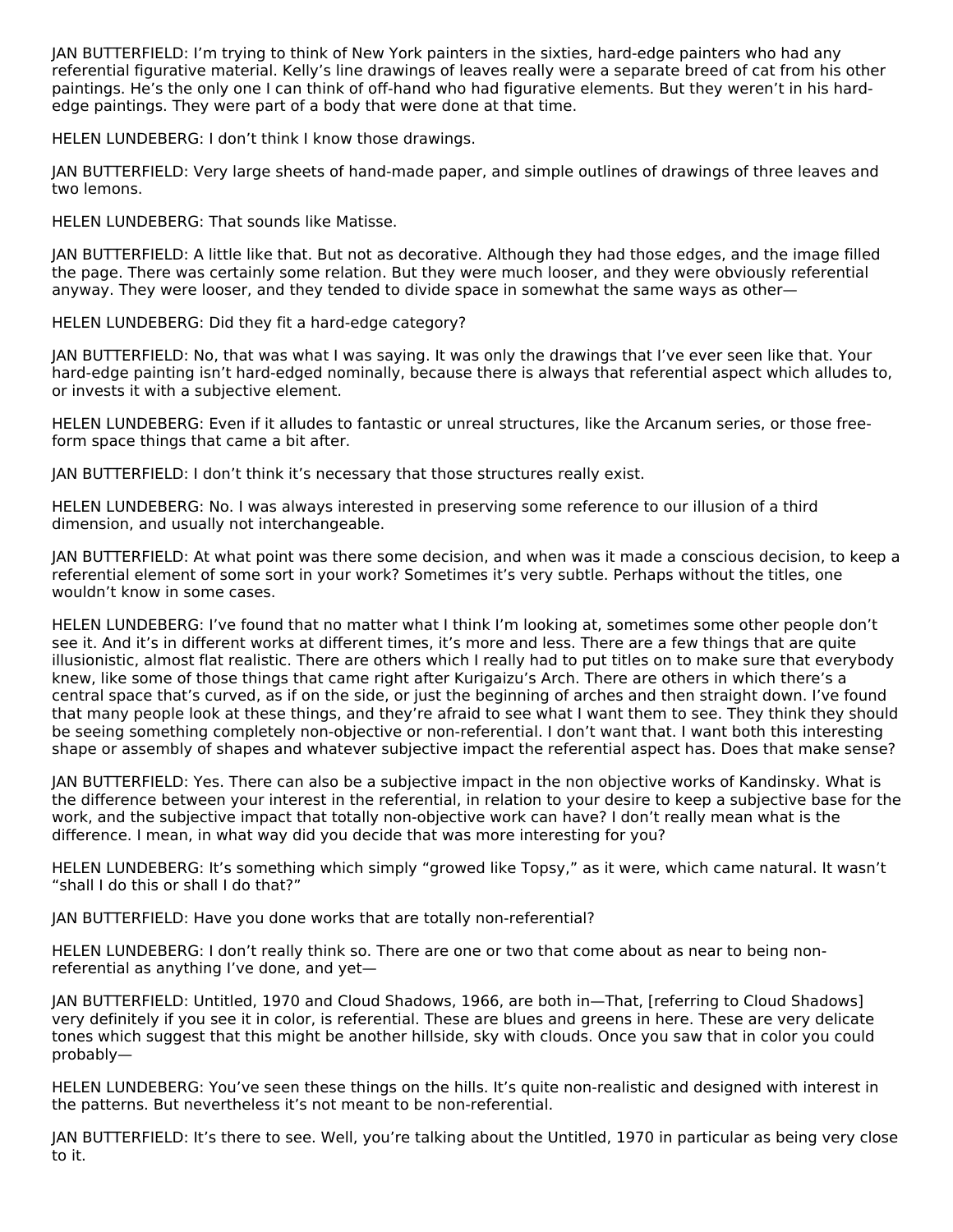HELEN LUNDEBERG: I was thinking about a mountain and a fiery light that you see sometimes between the hilltops and clouds that are hanging over them. But it came out to be very, very abstract. This, [inaudible] is a very bad color reproduction. It doesn't reproduce well because these tones are very delicate. This is more rosy, and this is a little more orangey. There's a streak of red that goes right through, a dark red. It's not a very colorful painting. It was done the same year as this one.

JAN BUTTERFIELD: You can see what a difference the color makes because that's very clearly a particular – landscape in Icarus Bay we're talking about 1970. After that one came out in an essentially non-objective way, did you desire to set that as a test for yourself?

HELEN LUNDEBERG: Not especially. This is a 1971 painting which is derived from the big diptych. It doesn't represent anything any one ever saw on God's earth or in the sky. But nonetheless, they are unreal. They're forms floating in space. Then you come to this, 1973—

#### JAN BUTTERFIELD: Aegean Light

HELEN LUNDEBERG: It got its name not because I was thinking about Greece when I painted it, but because two different people came in at different times and looked at it hanging on the wall there and said, "Oh, it's like the light of Greece." So I thought "Aegean Light" sounded like a good title for it.

JAN BUTTERFIELD: How well do you know the room environment works of Robert Irwin, and Maria Nordman, and a number of the younger artists who are working with space in an environmental sense?

HELEN LUNDEBERG: I've seen some photographs of them in magazines, but I haven't seen the actual things themselves. I just haven't gotten around to look at them.

JAN BUTTERFIELD: I wondered if you felt in any way kinship with them. You are their ancestor in a number of ways. I wondered if that linkage is something you see.

HELEN LUNDEBERG: That never occurred to me.

JAN BUTTERFIELD: There was a piece Maria Nordland did at Washington and Beethoven last summer, which was a white room environment. Pure white space in a storefront, which was one of those special pieces which was just quite unforgettable, and I think one of the most powerful pieces she's done to date.

#### HELEN LUNDEBERG: Whose is that?

JAN BUTTERFIELD: Maria Nordman, who is the only woman in the group environmental situational non-object people. But her works are created primarily with light. Robert Irwin's are created with light and with scrim. But there is a particular sense of the presence of the space itself, and of the spill and fall of light and the manner in which a corner meets another corner. Or certain arches are cut into that space. It's a very particular way of seeing.

HELEN LUNDEBERG: I'm sorry I haven't seen those because I feel sympathetic to what it sounds like.

JAN BUTTERFIELD: When I get the material all together for that book, I will show you the photographs because one of the things I'm dealing with is the impact of a sense of place on people and the information from a shared community. One of the things that bothers me about the rigidity of art history as it has been taught, especially contemporary art history, is that it tends to make very clear linear progressions for people. Very often artists don't learn that way. A number of the people here in California, I'm very convinced, the younger generation, learned their clean, hard edges, their light and space, from a number of the senior figures whose work had a reference for light, for space, and for a certain edge. The very clear thinking that's happening now.

HELEN LUNDEBERG: Well, that might be. And then from seeing certain paintings you might get the idea of actually constructing things.

JAN BUTTERFIELD: It's a similar reverence for space, and a certain way of looking at it and an attitudinal base for it. The only colored photograph of Maria Nordman's work that was in a small article Peter Plagens did five years ago in Artforum which was blue and white, and is an outdoor piece in which the sun hits a particular indented section of a wall at a particular time of day. That has a certain totally abstract configuration which is very powerful. It feels like some of the spaces in your paintings. The one with the two portholes, and that ziggy shape off to the right in particular.

#### HELEN LUNDEBERG: Which one?

JAN BUTTERFIELD: It's much more a subjective or philosophical link. You get so much of that sun and sand and sea and surf laid on Southern California by outside writers. Oh well, it's all those hedonists with their studios in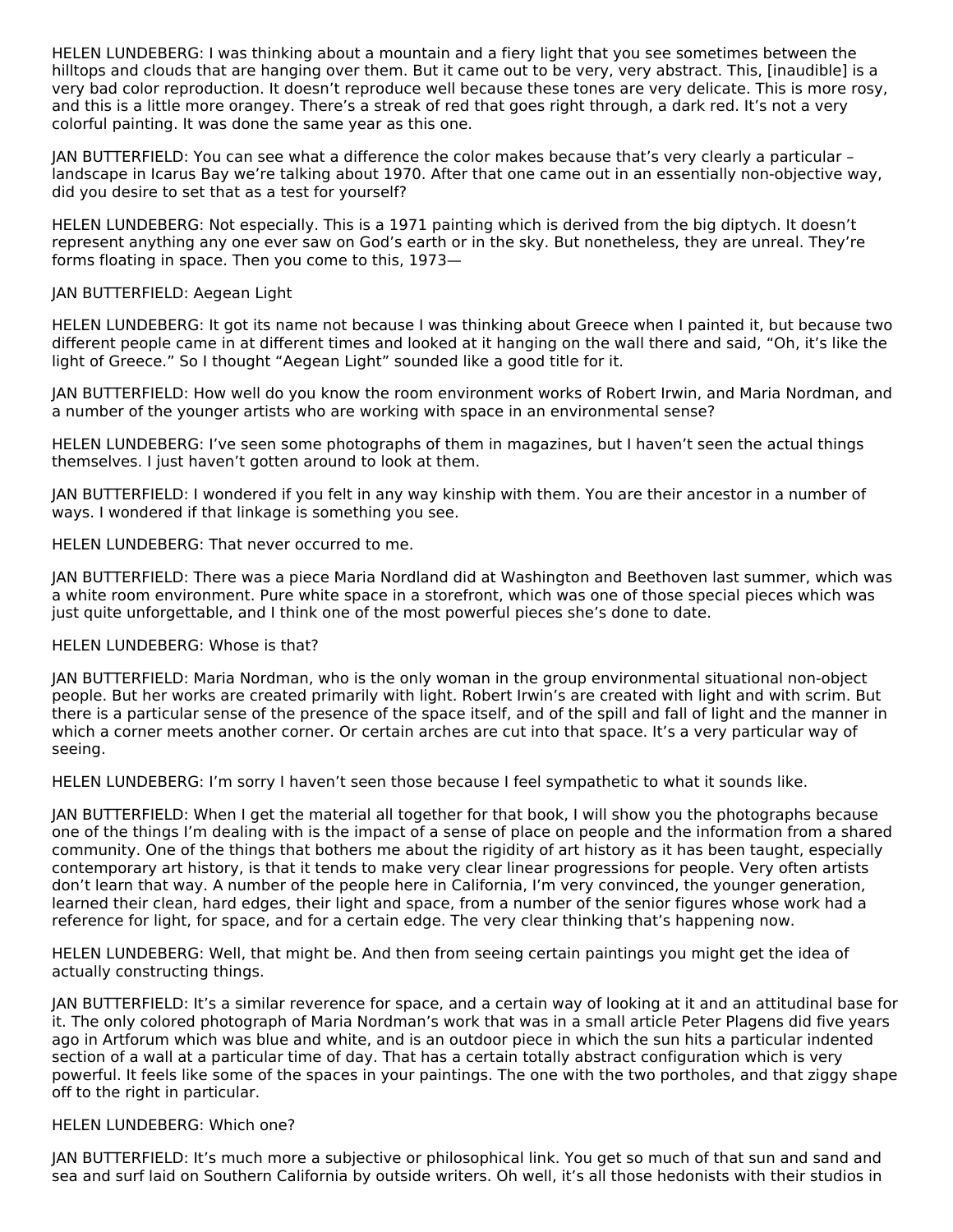Venice dangling their toes in the water, and seeing pretty things.

HELEN LUNDEBERG: I'm very annoyed by some of the stuff like that.

JAN BUTTERFIELD: There's a big difference in the big, heavy brutal grey work done in New York, and the easier, lighter, highly colored, rather ethereal and ephemeral work done out here. A lot of it is sense of place.

HELEN LUNDEBERG: I don't know what's going on in Chicago now, but in the fifties work was coming out of Chicago which was noticeable when it came out here. It had a character that one didn't see in work in Southern California. The difference between the art being produced in the Bay Area and the art being produced in Southern California is so radically different. You could line them up, and I could tell you the difference and not be wrong very much of the time. Yet this is a state that's easy to travel up and down. You can get back and forth all the time in terms of cross referencing with materials and information. But they don't. There's very little cross information in the work. Where there has been, it's something like Peter Voulkos has taught down here, and then gone up there. But for the most part, that very brash and erratic and high in color and funky and figurative and literal and fetishistic Bay Area art have no parallels in Los Angeles. And vice versa. There's no hard-edge work being done up there, for all practical purposes. Obviously that's an oversimplification. There are people like David Simpson who have been doing it for a long time. But that's a real exception rather than the rule. As a matter of fact, a show that the Janus Gallery has up. There is a big show of contemporary Constructivists, which is a companion show for the L.A. County Museum show. I went to see it in Venice yesterday. It's Ed Moses and people that we know, who are working in a very particular way. And a lot of people I didn't know, two of whom were hard-edge people from the Bay Area. Generally you don't find them, they were two youngsters, I don't know who they are. So then you have to say, yes, if there is a group of artists living by the water's edge with all the sun and sea and surf, yes, that has had some effect. You have to be careful, it drives me crazy. I have to say that because I know it has changed the work. That's a part of it, but to try to ground that in a very serious fashion – Fidel Danieli's project when he began to do those tapes for the U.C.L.A. Oral History Program had to do with the influence of the Southern California environment on the artists who lived and worked there.

JAN BUTTERFIELD: That would be a very interesting thing just to pursue as an attitude.

HELEN LUNDEBERG: I don't know that he has.

JAN BUTTERFIELD: You were saying Post-Surrealism had its attitudes in terms of what specifically?

HELEN LUNDEBERG: That teeny weeny manifesto, that was printed in 1934 under my name, was really the result of Lorser's ideas and our discussions. That was a theory or a doctrine for Post- Surrealists to follow. But I think Lorser and I were the only ones of the group who really produced some things which conformed to that idea.

JAN BUTTERFIELD: Who did you consider part of the group?

HELEN LUNDEBERG: Lucien Labaudt got interested in this, idea, exhibited with us, and produced a few things which could be called Post-Surrealist. Knud Merrild was interested, but his things always leaned toward Abstract Surrealism. He was a very individualist artist.

JAN BUTTERFIELD: Those flux paintings I know.

HELEN LUNDEBERG: The flux paintings come a little later, the very early forties. I won't mention any specific dates. I have one here which is dated 1943, and you see that it preceded the fortuitous paint-poured paintings of Jackson Pollock. But Merrild, I think, used a different method. He worked on boards. He set it up in a frame. He was quite secretive about it.

JAN BUTTERFIELD: I understand that.

HELEN LUNDEBERG: He poured paint, and poured other paint into it. He didn't work on a large scale like Pollock. In some way paint dropped into liquid paint until it made beautiful—

JAN BUTTERFIELD: —marbleized—

HELEN LUNDEBERG: Apparently he had some way, when he got something he wanted, of stopping the process. It's like the process of making marbleized paper, which used to be used in books.

JAN BUTTERFIELD: It feels like Italian made papers.

HELEN LUNDEBERG: Except that he managed to isolate certain particular con figurations and then stop it. I don't know any more about it than that.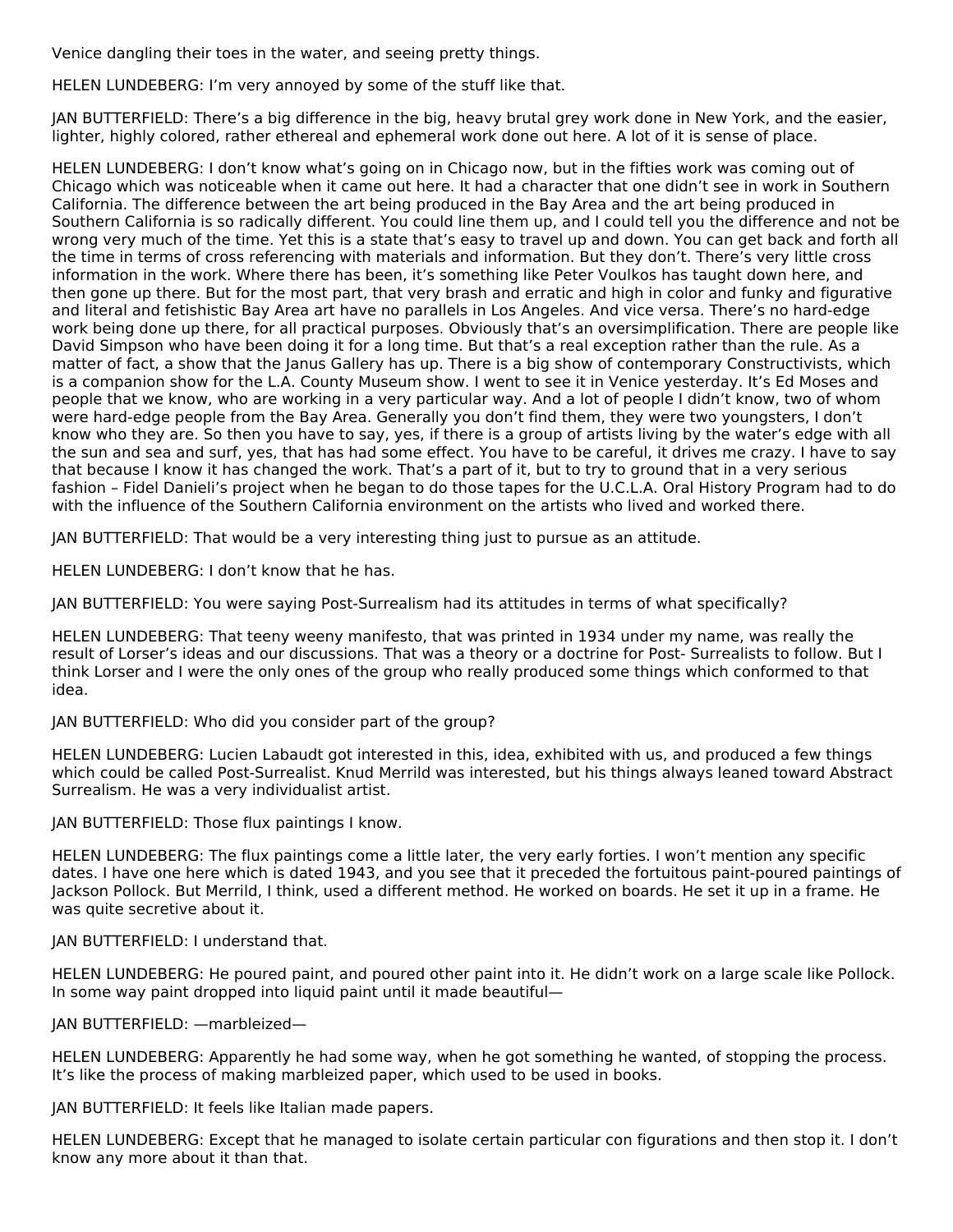JAN BUTTERFIELD: There was that Knud Merrild show at the Los Angeles County Museum of Art, in the middle sixties. I can't remember the earliest paintings. I don't remember whether in that show there were pre-1940 paintings or not. For some reason they don't stick in my mind.

HELEN LUNDEBERG: I have a catalog of that show. I think it was organized after Merrild died in Denmark, about 1954.

JAN BUTTERFIELD: Yes it was. Bill Osmun organized it.

HELEN LUNDEBERG: Mrs. Merrild was here. It was actually Jules Langsner who organized and wrote the catalog for the show.

JAN BUTTERFIELD: It went up to the wooden constructions which were somewhat de Stiji-like. I don't remember the earliest things.

HELEN LUNDEBERG: I don't remember anything not pretty abstract. I think there's a reproduction somewhere of a tennis player or something like that. But it's done with cubistically angular shapes. [Merrild]

JAN BUTTERFIELD: So Lucien Labaudt was interested in Post-Surrealist, Knud Merrild, who else?

HELEN LUNDEBERG: There were other people who exhibited with us. But they were more Surreal than not. A woman named Ethel Evans produced some Post-Surrealist paintings. She dropped out of sight as an exhibited painter after that very short period. Elizabeth Mills had had some of her things re produced in one of those spreads on the Post-Surrealists in the Los Angeles newspapers in 1938.

JAN BUTTERFIELD: Ethel Evans and Elizabeth Mills.

HELEN LUNDEBERG: Grace Clements.

JAN BUTTERFIELD: We found Grace Clements when we were doing the California show. She did some rather remarkable things. We know nothing about her. What do you know about her?

HELEN LUNDEBERG: She was a rebel daughter of a conservative, well-off family in Northern California. She was interested in left politics when we knew her. She was very intelligent, but she had this great need for something almost like a religion. So for a while it was Communist ideas.

JAN BUTTERFIELD: It was the era, certainly.

HELEN LUNDEBERG: The last thing I heard was that she was involved in some theosophical—Grace Clements was working more or less in a Surrealist mode. She came to a lecture which Lorser gave around 1934-5. A gallery talk. She stood up and gave him an argument. I'm not sure what her work was like before that. It was somewhat abstracted, but not completely abstract. She was always interested in social problems. After arguing against Post-Surrealism, she got very interested. It appealed to her intellectually.

JAN BUTTERFIELD: I can see where there would be some real linkage there. I would never have associated her with Post-Surrealism.

HELEN LUNDEBERG: The Post-Surrealists were just as buried in their real tendencies and interests as the Abstract Expressionists. Like most of Lorser's and most of my Post-Surrealist paintings, if you are going to construct a painting on these ideas or principles where the identity of objects is important, or where associational values and their relationships to each other are essential, you can't be a sloppy or a loose painter.

JAN BUTTERFIELD: Not at all.

HELEN LUNDEBERG: You need to define everything quite clearly so you can work from whatever ideas these forms suggest.

JAN BUTTERFIELD: We're looking at a painting by Lorser Feitelson, Genesis No. 2, from 1934.

HELEN LUNDEBERG: You need to be able to identify a light bulb, and this cord with little seed-like ending, and relate that to the cut melon with the seeds spilling out.

JAN BUTTERFIELD: The openness of that shell and egg.

HELEN LUNDEBERG: And the sexual implications of that form. If this were painted illusionistically, or expressionistically, it would not be as clear.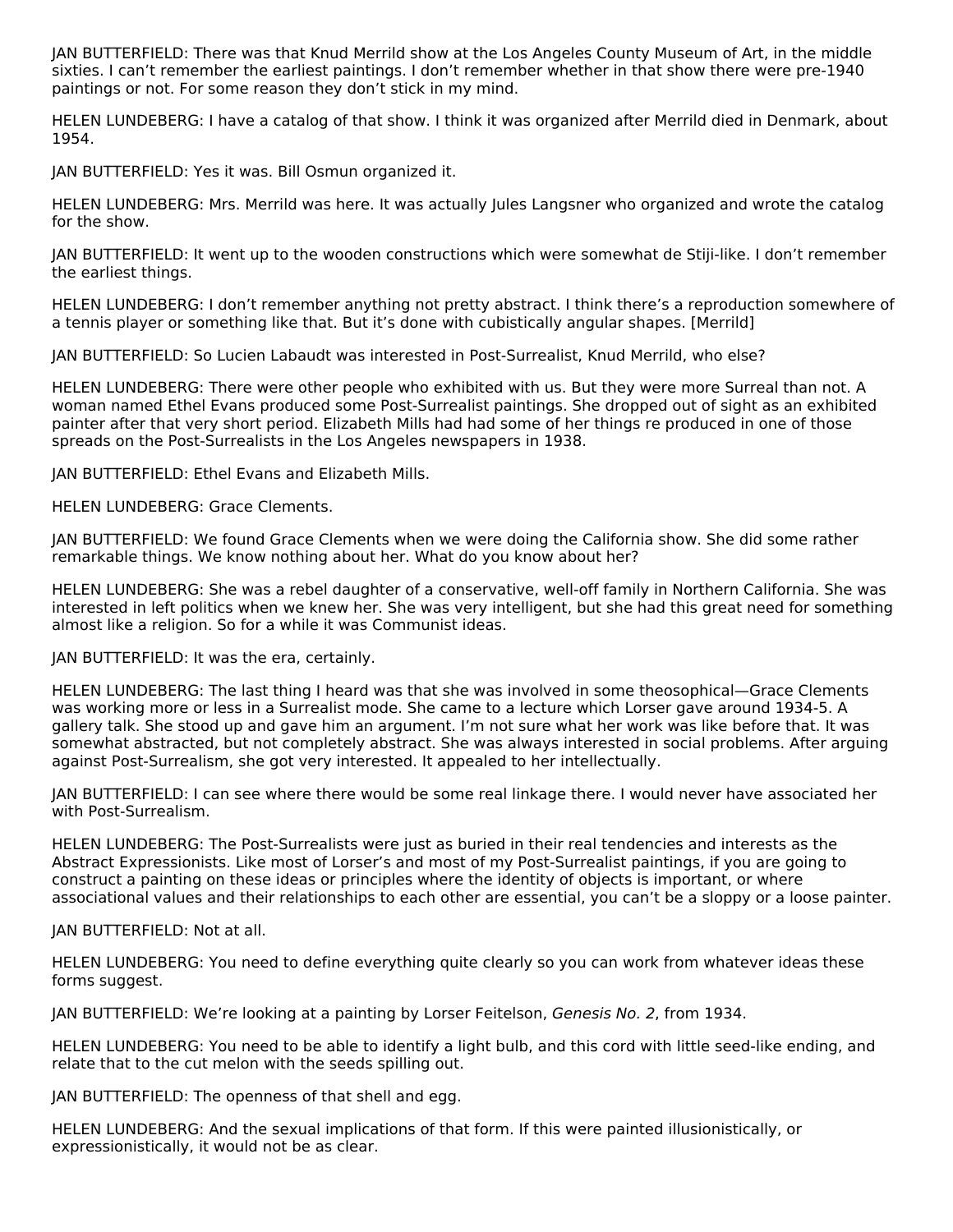JAN BUTTERFIELD: It wouldn't be clear at all.

HELEN LUNDEBERG: That accounts to some extent for the precision of these paintings. It wasn't intended to be magic Realism.

JAN BUTTERFIELD: Who else, in terms of people who were interested?

HELEN LUNDEBERG: I see that Jeffrey Wechsler mentions Philip Guston and Reuben Kadish in a list of people who were involved. They both got interested in the ideas and produced some things that were obviously influenced. They exhibited on some occasion with us, but then they were off to Mexico and off to New York. I never felt they were really part of the group.

JAN BUTTERFIELD: This was the time that Philip Guston was in Southern California before he left for New York? We're looking at a catalog called Surrealism and American Art 1931-1947 by Jeffrey Wechsler. It's an exhibition at Rutgers University Art Gallery, March 5 to April 24, 1977.

HELEN LUNDEBERG: You don't have this catalog?

JAN BUTTERFIELD: The museum may have it. Philip Guston mentioned a number of times, both to Henry Hopkins and myself, that there were very important things he had learned from Lorser. But he specifically talked really about his Renaissance attitudes, and his love of Piero and Uccello.

HELEN LUNDEBERG: That is true.

JAN BUTTERFIELD: He really felt that his love for what he called his pantheon of great masters came from intellectual opening up he had learned from Lorser. I didn't talk to him about Post-Surrealism. I didn't talk to him about that linkage.

HELEN LUNDEBERG: There was one little exhibition. A little announcement folder, I think it's dated 1935. The show was "Post Surrealists and Other Moderns," and the names of Guston and Kadish --

JAN BUTTERFIELD: That's interesting. They were the "other moderns."

HELEN LUNDEBERG: No, I think Arp was in that show. Feitelson and Lundeberg, of course. And a French painter who was out here, who to my mind was one of the "other moderns," certainly didn't fit into Post-Surrealism. What was his name, Etienne Ray?

JAN BUTTERFIELD: I don't know anything about him at all. Where was that show?

HELEN LUNDEBERG: At the Stanley Rose Gallery on Hollywood Boulevard.

JAN BUTTERFIELD: There was a fold-over, but not a brochure. There weren't catalogs in those times. It makes documentation terrible.

HELEN LUNDEBERG: Many shows were put on, and announcements were sent out. Maybe just a postcard, and the show went off and nobody thought—

JAN BUTTERFIELD: No checklist.

HELEN LUNDEBERG: Really, no record.

JAN BUTTERFIELD: I keep every scrap now. I keep all show mailers on all artists whom I watch.

HELEN LUNDEBERG: Now, I keep everything.

JAN BUTTERFIELD: It makes history.

HELEN LUNDEBERG: Yes, it does. It's been very difficult to trace things in the past because memory is so unreliable.

JAN BUTTERFIELD: Most artists aren't that interested in their own documentation. They tend not to keep those things as they go. You two have been amazing in relation to your documentation. It's terribly important.

HELEN LUNDEBERG: We may have more than some artists. But in the beginning—

JAN BUTTERFIELD: Who thinks that they're going to be important in the beginning, or thinks of it in that way? I better keep this because some day it might be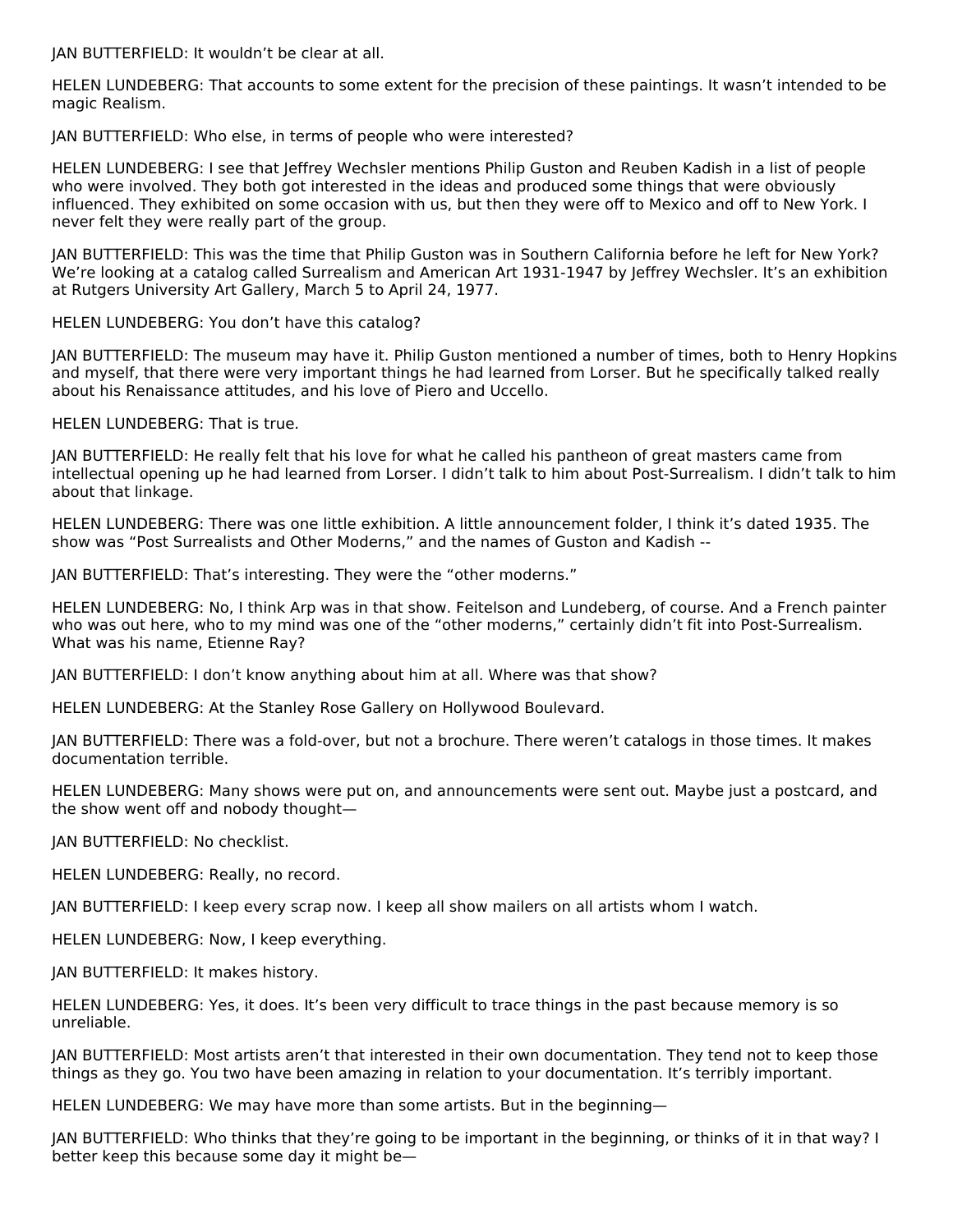HELEN LUNDEBERG: Well, no, we did. There are other kinds of documenting other than we did with these shows.

JAN BUTTERFIELD: You should think of the art first.

HELEN LUNDEBERG: It's often fortunate that even the checklist existed for these early shows.

JAN BUTTERFIELD: We all say that. Because very often there's a great deal of information to be gained from checklists. Strangely enough, because there's a pattern of exhibiting.

HELEN LUNDEBERG: Oh yes, and place of exhibitions.

JAN BUTTERFIELD: Sometimes they're important in relation to other artists. It's important to me to know who saw what paintings at what time.

HELEN LUNDEBERG: What was visible.

JAN BUTTERFIELD: Exactly. There were a number of artists in Southern California influenced by both exhibitions of Morandi and Surealism which took place in Los Angeles in the fifties and sixties. Philip Guston is the one Abstract Expressionist whom the younger group of Los Angeles artists had a close contact with. They were aware of Still up north. It would be interesting to me to know your exhibition pattern, in terms of what was available for people to see here. Because of the importance of the influence of your work and Lorser's work on a whole generation of Los Angeles artists. You had a one-person show in 1958 at the Pasadena Museum. You had one at Scripps College in 1958, and in 1958 you had one at the Santa Barbara Museum. In 1959 and 1960 and 1961 and 1962 you had exhibitions at Paul Rivas Gallery in Los Angeles, and 1962 and 1964 at Ankrum Gallery in Los Angeles. 1963 at Long Beach Museum of Art, and 1965 Occidental College. 1970 and 1971 David Stuart Gallery, and in 1970 at the La Jolla Museum of Contemporary Art. I'm looking at a list in the back of a catalog, Helen Lundeberg, a Retrospective Exhibition which was organized by the La Jolla Museum of Contemporary Art in December, 1971 to February, 1972. That's twelve shows. There's a thirteen year period of reasonable visibility in terms of your work.

HELEN LUNDEBERG: That date for the Pasadena Art Museum should have been 1953.

JAN BUTTERFIELD: In 1953, your first one-person show was at the Pasadena Art Museum.

HELEN LUNDEBERG: It was a small retrospective in 1953 while John Palmer Leeper was still director. It wasn't the first one I ever had, but we decided there had to be a cut-off place some where.

JAN BUTTERFIELD: A number of major Southern California artists, by 1960, were beginning to make some real forays into hard-edged work. It's important to know they could have known about your work for some period of time. That the first exhibition of work was 1953, and then the next one was 1958. It's correct in the catalog that was done by Diane Moran. Lorser had taught for a long time, but teaching did not interest you. Who were your colleagues in the Los Angeles area in the fifties and early sixties? Were there people independent of styles, movements or attitudes, not necessarily Post-Surrealists. Were there artists, older and younger, who were friends, acquaintances?

HELEN LUNDEBERG: Many acquaintances, of course.

JAN BUTTERFIELD: Who might have been in and out of your studio, so that there was a real crossover of information?

HELEN LUNDEBERG: That would go back to the fifties. One person we saw quite frequently in the early fifties was Elise Cavanna. Elise Cavanna had been known as Elise Seeds, the name Cavanna came from some other family. Her mother was known as Mrs. Something-or-other Seeds. Flora, her stepmother, lived with Elise until her death. There was a little book on Elise by Merle Armitage. He was a great producer of books on art and designer of books. He's one of the historical figures of Los Angeles art history. There probably is various material on him. And of course, Jake Zaitlin. Merle Armitage produced a book on Elise's work. Her work was completely abstract at that time, the 1930s and 1940s.

JAN BUTTERFIELD: That's early.

HELEN LUNDEBERG: Yes, she was an abstract artist in Los Angeles when there weren't too many. At the time I knew her, she was very much interested in those first Magical Space Forms which Lorser exhibited in 1952. The first large group at the Pasadena Art Museum, in the big retrospective. That was probably the reason for our getting better acquainted and for her expanding her canvases in size and becoming more hard-edge. We lost touch with her in the mid-fifties.

JAN BUTTERFIELD: Did she stay in Los Angeles?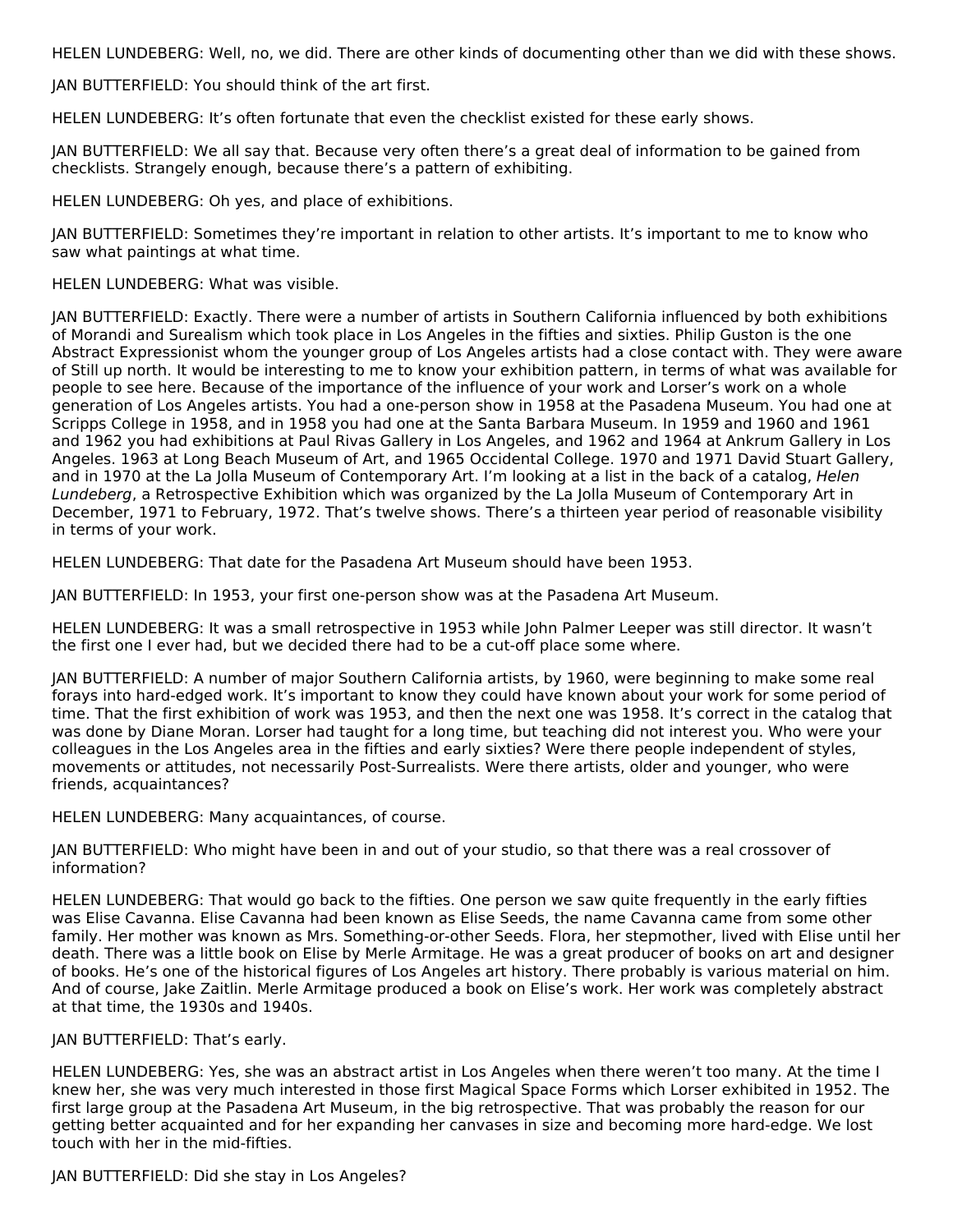HELEN LUNDEBERG: There was a blow-up about some art political matter. So we were no longer on such good terms.

JAN BUTTERFIELD: Always those things.

HELEN LUNDEBERG: Lorser and I were a self-contained society. When the "Four Abstract Classicists" show was being planned, we got better acquainted with John McLaughlin, Karl Benjamin, Jules Langsner and Frederick Hammersley. Some of the meetings with Jules Langsner at the time of the show took place here in our studio. I was seeing those people. I was not considered by them, and I did not consider myself at that time, to be an Abstract Classicist. The ideas which they discussed, and which Jules formulated, for the purposes of that catalog were about a completely abstract and non-objective painting. I don't think I've ever done a non-objective painting. The most geometric, flat, hard-edged things I have done are still intended to create some threedimensional illusion, which is referential to streets, buildings, landscape and what have you. There wasn't any question in my mind, even though I had done a few things like The Road and even the one called A Quiet Place long before that. They still were not hard-edge painting or Abstract Classicism in that sense.

JAN BUTTERFIELD: You were happy in your own mind at the time. You didn't feel uncomfortable, or you didn't feel at the time the show was being organized that you were being excluded.

HELEN LUNDEBERG: Oh no.

JAN BUTTERFIELD: It was clear from the beginning.

HELEN LUNDEBERG: It was perfectly clear that I was doing something with unmodulated flat areas and geometric forms which had nothing to do with what they were doing.

JAN BUTTERFIELD: I heard a feminist at one point give a lecture in which she used that exhibition as a classic example of excluding a female who should be included. I thought at the time she misunderstood the sense of the show. She said, "Now there you are—." You have to be careful about those things.

HELEN LUNDEBERG: There wasn't any question of that at all, of my being female.

JAN BUTTERFIELD: It made me go back and read the essay again.

HELEN LUNDEBERG: This had to do with my different ends. After a while perhaps Jules Langsner's ideas about hard-edge softened a little, or became more flexible. Because by about 1963 he came down to the studio and looked at a new painting of mine that was on the wall and said, "Now, that's hard-edge." The painting in question is Desert View and it is an area of colored shapes surrounded by the white of the unpainted primed canvas. It is somewhat ambiguous because you can see this area of color jutting into the white, almost like a banner or part of a shield. But the white is so shaped. My intention was that you should see it as part of a white pillar and floor. As part of an arcade through which you were looking at desert landscape.

JAN BUTTERFIELD: And that grounds you, as it were.

HELEN LUNDEBERG: Yes. But it is somewhat ambiguous, and maybe that's what inspired him to say, "Now, that's hard-edge." In 1964 he included me in "California Hard-Edge Painting," at the Balboa Pavilion.

JAN BUTTERFIELD: I would have to read the catalog essay in order to determine whether or not he had stretched his premise.

HELEN LUNDEBERG: Now hard-edge has become a much more general term for any thing which is clean edged, with flat areas.

JAN BUTTERFIELD: Yes, and you certainly have all of those. I'd have to read his definition in that catalog. My own sense of it is essentially confirmed by what you're saying. At the time that he did the "Four Abstract Classicists" exhibition, in 1959 he signed the essay. When was the show you just mentioned, "California Hard-Edged Painting"?

#### HELEN LUNDEBERG: 1964.

JAN BUTTERFIELD: There's only five years difference. "Four Abstract Classicists" as an exhibition had such a very specific tack. It's very possible for things to grow beyond, plus work develops and critics sometimes, who are deeply involved grow and change as well. I admire a critic who is not afraid to extend the parameters of his own premises in print. You were saying that some of the artists in the California hard-edge show were not included in the "Four Abstract Classicists." We have people in here such as Florence Arnold, John Barbour, and here is Larry Bell in this show in 1964 when Larry was doing hard-edge painting. Paintings such as Old Cotton Fields Back Home, which had areas of orange, hard-edged geometrical on unprimed canvas. I felt at the time that those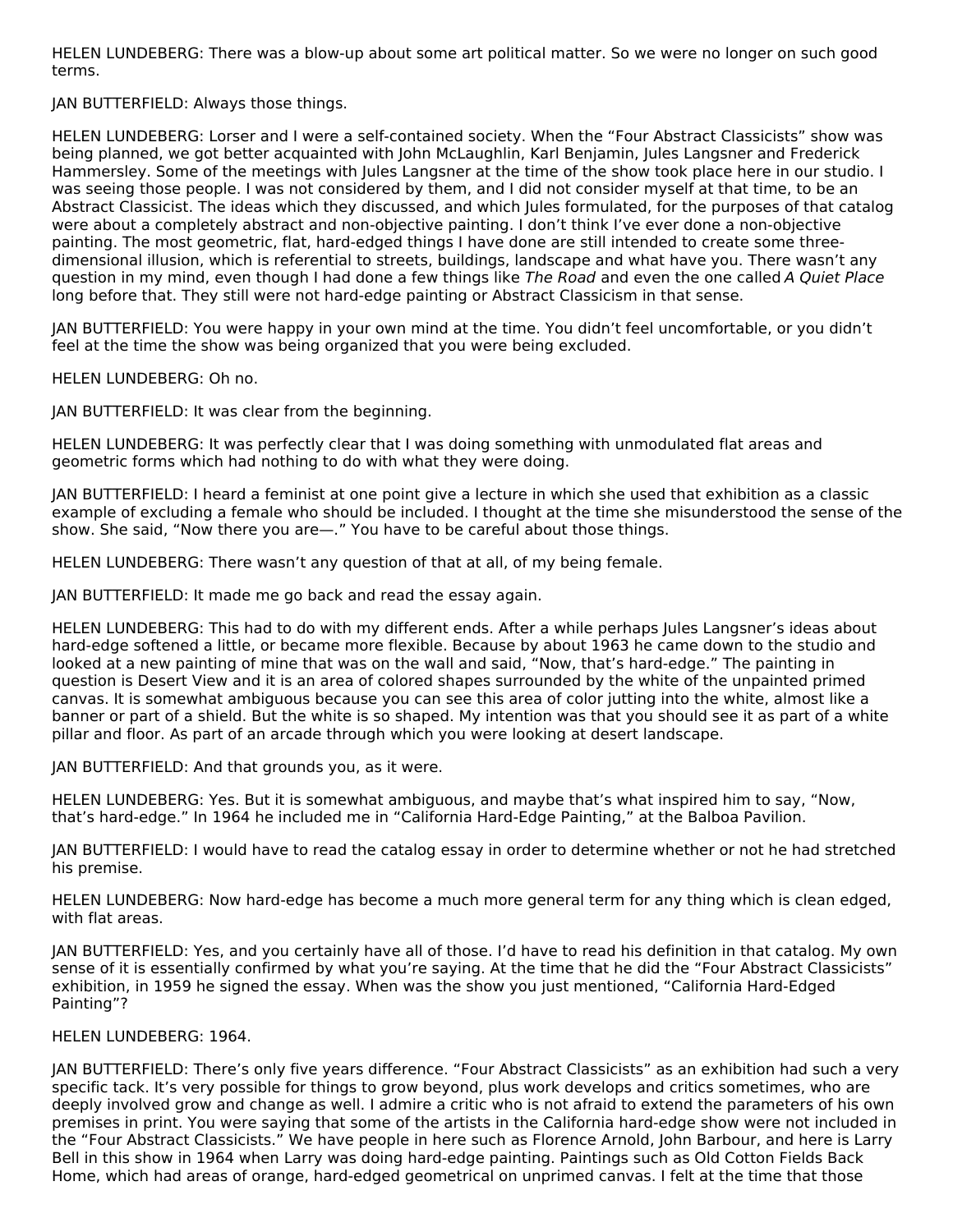were important. He was then to go on and do his glass works, Karl Benjamin who was a Classicist. I don't know about those works. I know about very Reinhardt-like works, John Coplans, Lorser Feitelson, June Harwood, Frederick Hammersley, Helen Lundeberg, John McLaughlin, Dorothy Waldman.

HELEN LUNDEBERG: I don't know what happened to Dorothy Waldman. I haven't heard of her lately but that may be just my ignorance.

JAN BUTTERFIELD: What do you know about Florence Arnold?

HELEN LUNDEBERG: Florence Arnold lives down in Fullerton still. I am really not aware of what she did before she became a hard-edge painter.

JAN BUTTERFIELD: What about John Barbour?

HELEN LUNDEBERG: John Barbour was an older man who worked on a smaller scale than some of the other Abstract Classicists. He's no longer living.

JAN BUTTERFIELD: He was born in 1891, so probably not.

HELEN LUNDEBERG: I think he died some years ago. My impression is that he was not a well man then, and he had a heart problem or something.

JAN BUTTERFIELD: There are all 24" x 24" in this show. One of them is 24" x 36".

HELEN LUNDEBERG: They were rather small but very, very nice.

JAN BUTTERFIELD: Larry Bell was a youngster at that point. Can you tell me about Dorothy Waldman?

HELEN LUNDEBERG: I didn't know her. Jules probably saw her work at some exhibition and decided she belonged in this show.

JAN BUTTERFIELD: June Harwood was very young then. She was born in 1934.

HELEN LUNDEBERG: She's still working in the hard-edge vein. Her work has changed and developed as time went on, but she's been doing some very beautiful things. She's not as well-known as she should be.

JAN BUTTERFIELD: Is she exhibiting here? I've only seen her work in reproduction.

HELEN LUNDEBERG: She had two or three small shows, small in the number of paintings. At David Stuart's Gallery, within the last few years.

JAN BUTTERFIELD: In looking at this catalog from Newport Harbor in 1964, California Hard-Edged Painting, there certainly seems to be absolutely no reason one would not include you in this show. However, you were the only one whose work was referential.

HELEN LUNDEBERG: I think so.

JAN BUTTERFIELD: Now these are pretty subtly referential. It's very similar to the one, close in date, to the one that was in the California exhibition at Vice President Mondale's house in 1980. Number 47 of 1963, Desert Coast. It has a very subtle referential.

HELEN LUNDEBERG: I should remember my own paintings, shouldn't I. My memory is that this and that area are the untouched primed canvas.

JAN BUTTERFIELD: That much. The top and the very wide portion at the bottom, nearly half the canvas.

HELEN LUNDEBERG: This large area of color does separate itself more than it does here, from the ground.

JAN BUTTERFIELD: You really have the canvas at an angle.

HELEN LUNDEBERG: But of course you see mountains, the red.

JAN BUTTERFIELD: Did you ever have any connection with either Joe Goode or Ed Ruscha, who were younger artists in the sixties?

HELEN LUNDEBERG: No. I know of them, and I've seen some of their work. But I'm not acquainted with them.

JAN BUTTERFIELD: They continue to do works with a very subtle Surrealism. A Surrealism combined with realism.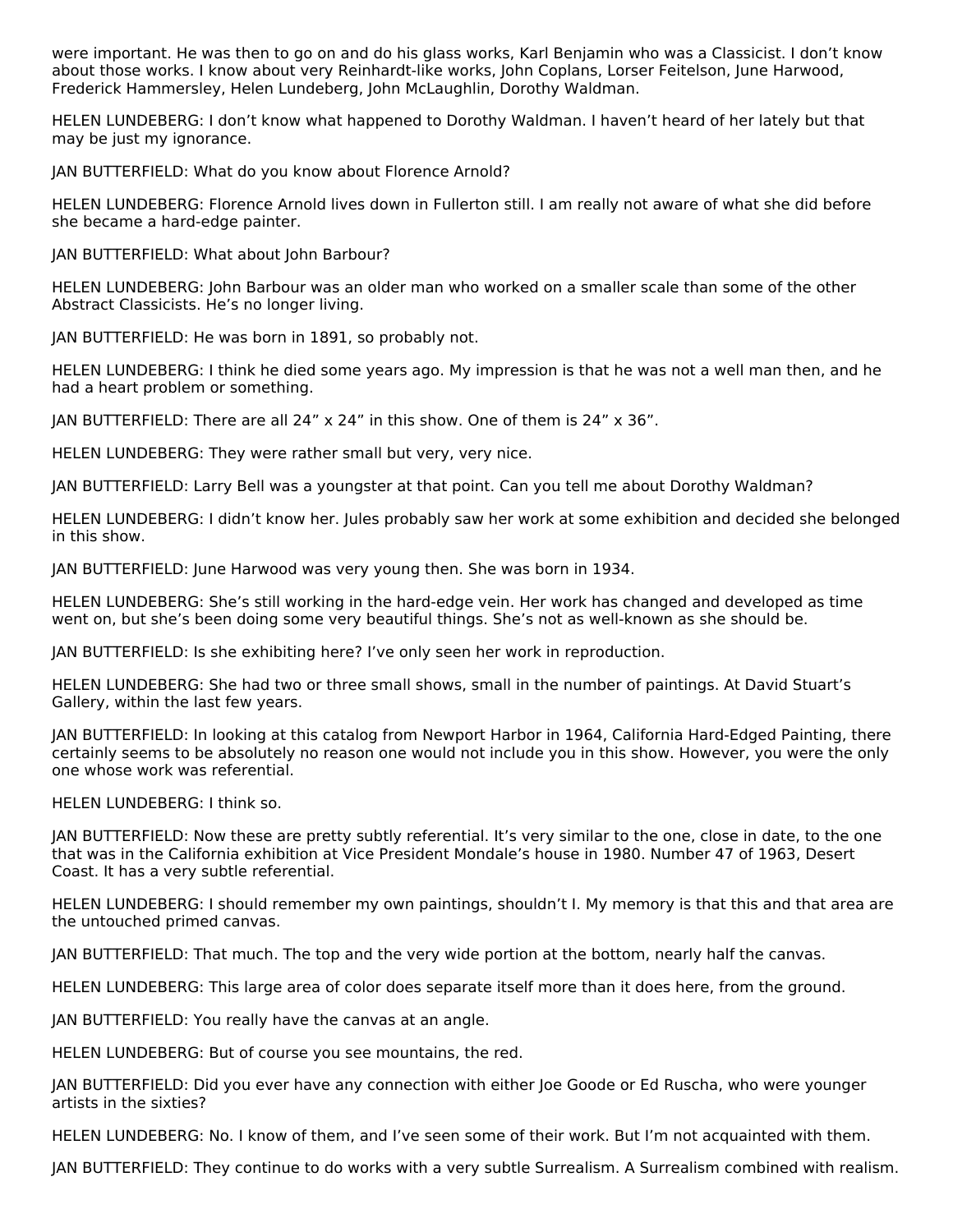Combined with certain Pop edges. Joe Goode's window paintings and sky paintings certainly had those overtones. I was looking at Desert Coast and because of the angulation of the composition and so on, I suddenly began thinking about early paintings by Ed Ruscha, such as Standard Station, which was certainly very hardedged and very particular as a composition. I'm always interested in where these crossovers came. Some times with younger artists, it's simply that they've seen your work some place. It would be interesting to talk to them.

HELEN LUNDEBERG: They probably wouldn't even remember.

JAN BUTTERFIELD: It often happens.

HELEN LUNDEBERG: Sometimes we're fortuitously influenced or inspired by something we forget about afterward or don't take seriously. Or it comes out so different than the work of the one who is influenced that it's not identified.

JAN BUTTERFIELD: I think writers do that too. It can be a very unconscious process of simply absorbing something that has a feeling or sensibility. Certainly visual artists do that. Some times you can say your work of such and such a period looks like artist X or artist Y. And they'll say, yes, I realize that now but I certainly didn't know it when I was doing it. Now that it has been pointed out to me, I've been able to trace it back and say, I must have seen artist X and Y. I know they had an exhibition and I remember liking that show. But I sure didn't realize that when I was in the studio. Very often it's in no way conscious.

HELEN LUNDEBERG: Sometimes people see influences where there are none, too. I can remember when we were meeting someone in a gallery, a museum person. We were perhaps looking at a catalog, at my painting Oracle, which has rather strange and unusual shapes. He muttered something about Arthur Dove. I couldn't say anything but I was outraged because I don't like Arthur Dove's paintings. I could have told him what inspired that painting. It was a varicolored blot, a puddling of acrylic paint which had occurred fortuitously on a plate I had been using for a palette. I liked it so much that I started making drawings from that.

JAN BUTTERFIELD: I can't tell you how many times stories like that come up in interviews. They're not monumental historical clicks, but some wonderful accident.

HELEN LUNDEBERG: Of course the thing grows from there.

JAN BUTTERFIELD: In what way do you not care for Arthur Dove?

HELEN LUNDEBERG: I've seen mostly reproductions of his work. They are often a little heavy, awkward, clumsy. They don't appeal to me.

JAN BUTTERFIELD: Are you talking about content as well as technique?

HELEN LUNDEBERG: I'm talking about the look of them.

JAN BUTTERFIELD: Do you think they're heavy-handed attitudinally as well?

HELEN LUNDEBERG: I really haven't thought about that. I know that they are not paintings I stop to look at when I come across them.

JAN BUTTERFIELD: He walks with lead shoes in areas where you go much more quietly. There's quite a bit of difference. There are very few examples of professional colleagueship among husbands and wives in a studio situation. You two also shared a studio. I think something extraordinary took place that allowed you to maintain your freedom and your flexibility as individual artists, at the same time, working out of the same base.

HELEN LUNDEBERG: One thing that helped is I'm a daytime worker. Lorser liked to work at night.

JAN BUTTERFIELD: Would he paint all night?

HELEN LUNDEBERG: Most of the night, or well into the night. I have to work in daylight. By dinnertime I'm through. Unless I have a show coming up, and a strip of paint already planned to put on a particular canvas, I can't work at night. I don't feel I see that well. I don't feel I function that well.

JAN BUTTERFIELD: You literally shared the same studio.

HELEN LUNDEBERG: We did have separate studios at one time. So we worked side by side or we worked separately. Sometimes I worked on some little thing in 1942 or 1943 while he was working on something big in that same large studio.

JAN BUTTERFIELD: In the same physical room. But you were saying separate studios, side by side?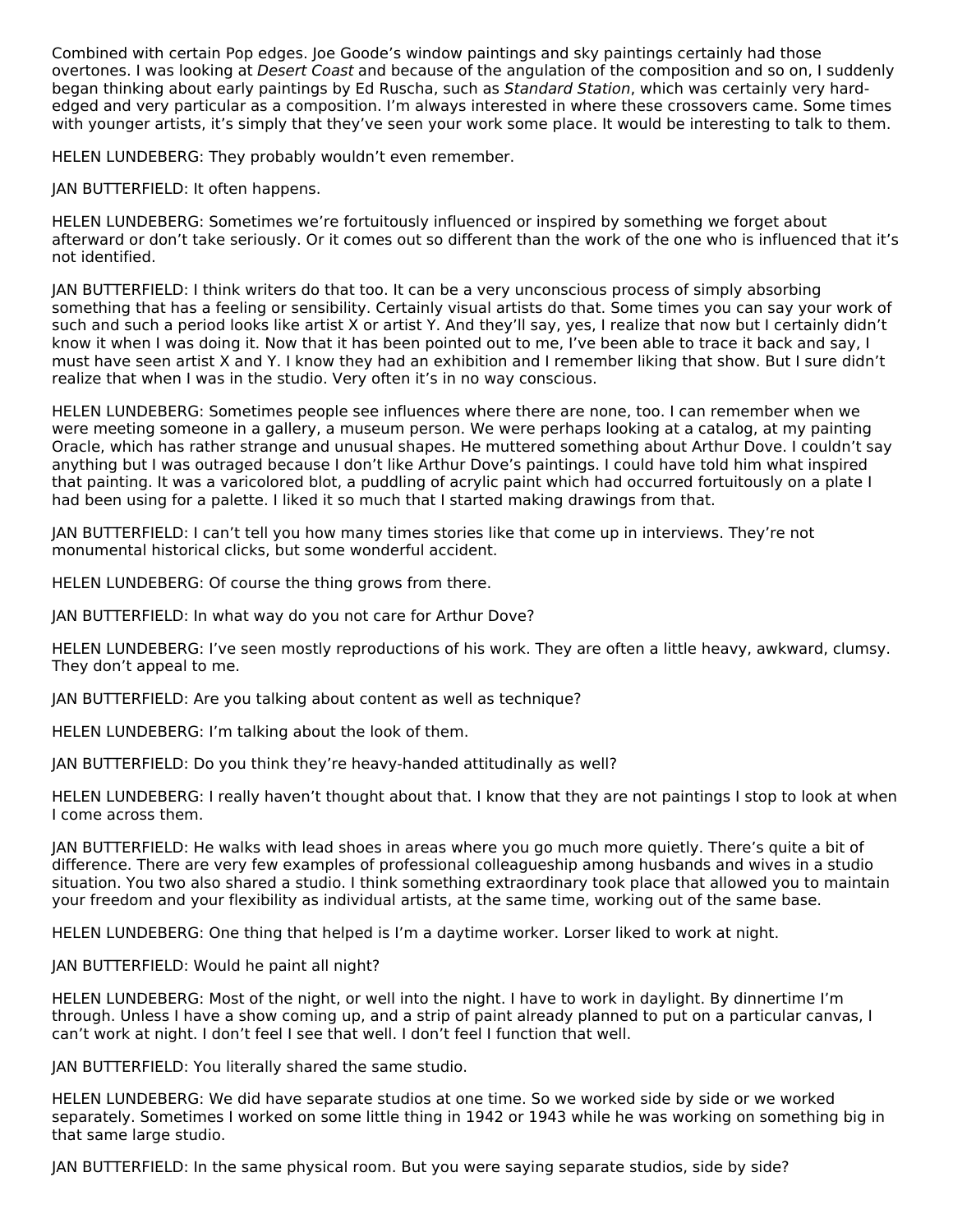HELEN LUNDEBERG: They were separate, side by side, yes. I didn't always work in my own studio. Sometimes I worked in his. I never liked to start anything with anyone around. I always started a painting, or conceived it, when I could be alone. But since for many years Lorser spent a great deal of day time teaching, I had a fair amount of time.

JAN BUTTERFIELD: To do what you wanted to do. Do you criticize each other's work at all?

HELEN LUNDEBERG: We talked about each other's work.

JAN BUTTERFIELD: Was it difficult for you to have a painting up, let's say half or a third of the way through, especially a painting where you'd reached a problematical state. Did you want to be private about that problematical state, or was it easy for you to say, look, I've gotten this far and it's not working?

HELEN LUNDEBERG: No, not necessarily. Once I'd conceived it and had got it going, I didn't mind talking about it. I didn't always take the good advice I got. Sometimes I argued.

JAN BUTTERFIELD: That's the terrible thing about two strong people who know what they're doing. There's a terrible question about who is right. I know so few husband and wife teams, and certainly not teams who—I'm saying collaborative when I obviously don't mean collaborative. I mean collaborative in a life relationship way rather, not in a studio sense. I think those things are difficult at best, with obviously strong egos.

HELEN LUNDEBERG: I never thought that was a difficulty. Lorser talked about what he was doing, and would say when he was drawing a shape on the canvas. He would be constructing one of these so subtle lines and he'd say, "Come and look at this." Then he'd change it and say, "Now look." Sometimes I'd say I liked it better before. In the end he did what he wanted to do. But he paid attention because it's interesting to get someone who knows what you're more or less trying to do, to get their reaction. That worked the other way for me, too.

JAN BUTTERFIELD: If there is an atmosphere of total trust, it's possible to do that.

HELEN LUNDEBERG: If they are competitive with each other, then it would be impossible. But that never existed.

JAN BUTTERFIELD: Were you both strong enough all along, even from the beginning in terms of the work? You are very secure.

HELEN LUNDEBERG: Lorser was a very strong artist, and secure about himself and his own work.

JAN BUTTERFIELD: I would sense that.

HELEN LUNDEBERG: At first I began as his student. But Lorser's great virtue as a teacher was that, as soon as he saw the student's own tendencies and abilities and direction, he pushed the student in that direction. He never wanted disciples or imitators. So the fact that I was his student didn't hinder me. There are some who are outraged if their students depart from their precepts.

JAN BUTTERFIELD: The hallmark of a good teacher is exactly that he or she has that capacity to open doors and have students walk through them.

HELEN LUNDEBERG: Too many teachers do not have a broad enough background and knowledge and enthusiasm themselves. They are limited in what they can teach, or what they can appreciate, or what they can see in their students.

JAN BUTTERFIELD: Since you were a student of Lorser's from the very beginning, it's interesting that there weren't problems for you in relation to the teacher and pupil relationship. Somebody can go on being your mentor for the rest of your life, and never let go of that. And always do it in a slightly patronizing way: "That's very good, dear," that kind of implication, which obviously you never had.

HELEN LUNDEBERG: I know what you mean.

JAN BUTTERFIELD: That's totally destructive in an art situation. It's marvelous because it's a real rarity. Did you ever have art fights in relation to points of view?

HELEN LUNDEBERG: In relation to our own work, I can't say so. In talking about other things, I remember Lorser would appreciate something that I didn't care for at all. But I don't consider that a fight, a difference in sensibility.

JAN BUTTERFIELD: Did you ever feel that your egos were in competition?

HELEN LUNDEBERG: No, I didn't. I was happily occupied with some other things, and painting mostly small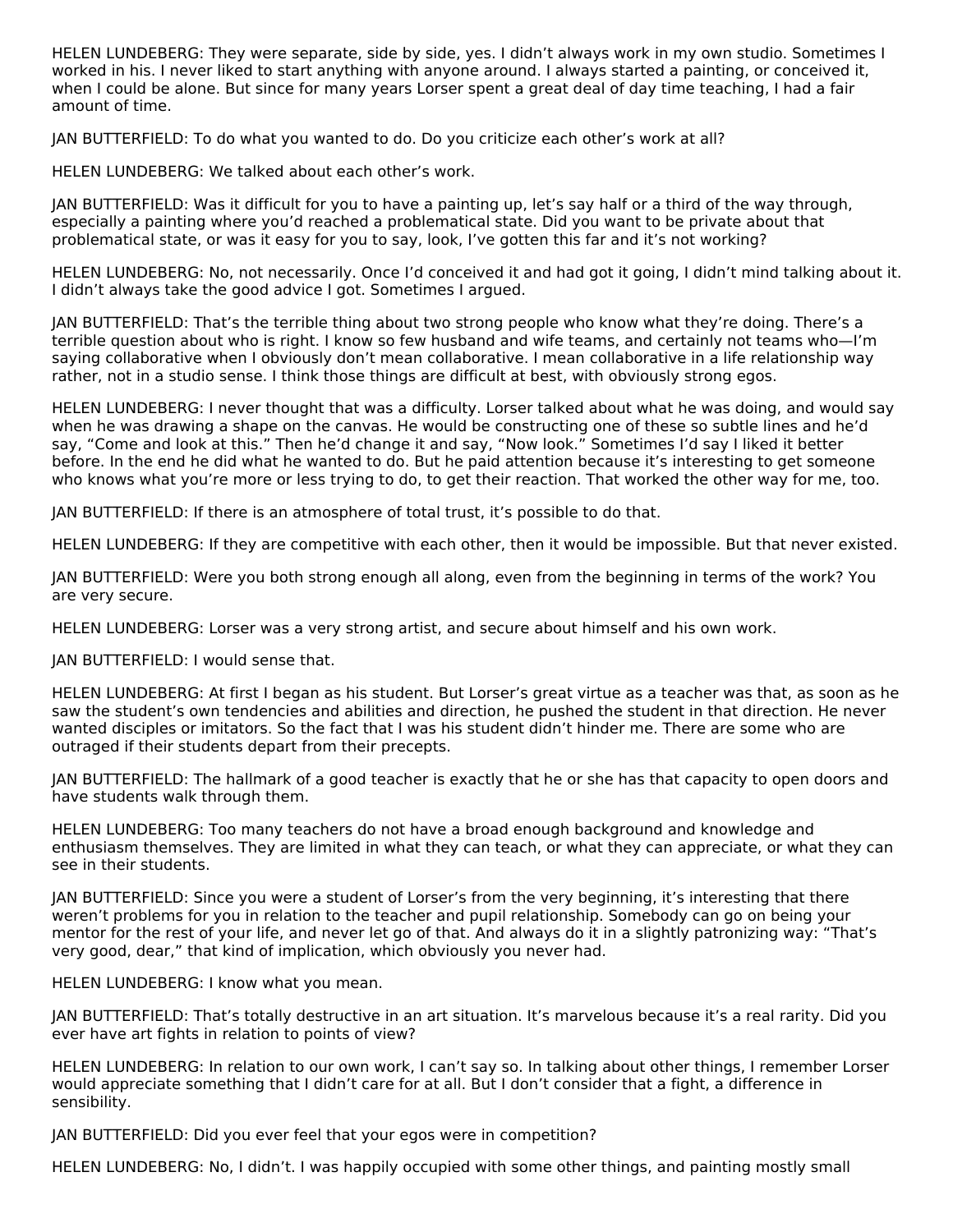paintings in the forties and fifties. I was not exhibiting too often, and not giving a damn. I thought this was a very unprofessional attitude. My husband said, "What!" I'm really not a very competitive person. I want to do my own thing. I don't want any accompaniment, but—

JAN BUTTERFIELD: There really can't be. Competition and jealousy are really wasted emotions. I don't think you can be competitive with somebody.

HELEN LUNDEBERG: It's stupid, really. Each person has certain possibilities, certain abilities. But you have to be your own—

JAN BUTTERFIELD: Some of that comes with maturity. I was probably pretty competitive when I was young, because there were things I didn't understand.

HELEN LUNDEBERG: I suppose that time and experience make a difference, too.

JAN BUTTERFIELD: Some place along the line, even though you both had exhibited in New York, and you traveled a reasonable amount, you made a calculated decision to stay here in California. A decision that in some ways was hard for your work. I should rephrase that, you made a decision to be Californians, and to remain in California, and to function here instead of going to New York. In retrospect it would have focused New York attention on your work at an early period of time when both of you were doing stronger work than most of the New York painters.

HELEN LUNDEBERG: It probably was true that at a certain point, in terms of being noticed, in terms of the works being sold, it would have been better to be on the New York scene. A lot of things happen just because of an inertia. But neither of us liked what we saw in the New York scene, to live and work. Neither of us had a taste for art politics and the whole game that you play in that arena.

JAN BUTTERFIELD: Do you have any regrets about not having gone for a period of time to New York?

HELEN LUNDEBERG: Not really.

JAN BUTTERFIELD: It's nice to be able to say that. There has not been a consistent heavy-handed pattern of criticism. Before Artforum began and after Artforum moved, we had no journal out here. If that made the going tougher, it also allowed complete freedom and room for mistakes. For privacy, for growth and development in your own studio without having a spotlight turned on you. In many cases there's a richness and a depth in the work. In any number of cases I think the art of California artists is often richer because of that development line. One has the freedom to work over a ten, twenty, or thirty year period of time.

HELEN LUNDEBERG: I'm glad to hear you say that because Lorser came out here in 1927 not intending to stay, but for a visit. He stayed on. Since he was in his own work, he wasn't a sociable person in the studio, he was always working on his own ideas, he found it a marvelous place. You do just what you please and nobody bothers you. So he just stayed on and on.

JAN BUTTERFIELD: For nearly fifty years.

HELEN LUNDEBERG: I dislike the idea of other artists always walking in and out of the studio and saying this and that. I like to work very much on my own. I really have no regrets. I know there have been certain disadvantages, but there have been great advantages too. The artists here in Los Angeles are so scattered around the map.

JAN BUTTERFIELD: They really are.

HELEN LUNDEBERG: Few know each other except by name or by work. I don't really believe in groups and movements. The only time I was ever involved in that type of thing was during the short period of the Post-Surrealists, and as far as numbers in the group go, the group concerned was very small.

JAN BUTTERFIELD: Most tendencies of movements are at least partially over laid by art history and art criticism, and not by the artists. I don't care whether you're talking about Minimalism or Pop Art or Abstract Expressionism or Social Realism, however far back you want to go.

HELEN LUNDEBERG: Those things are usually named by other people.

JAN BUTTERFIELD: That's right. The artists involved in those things didn't consider themselves Pop artists until some way reasonably down the line. Somebody puts them in a show, and says, "Oh, you're a thus and so."

HELEN LUNDEBERG: Somebody found a category and lumped them together.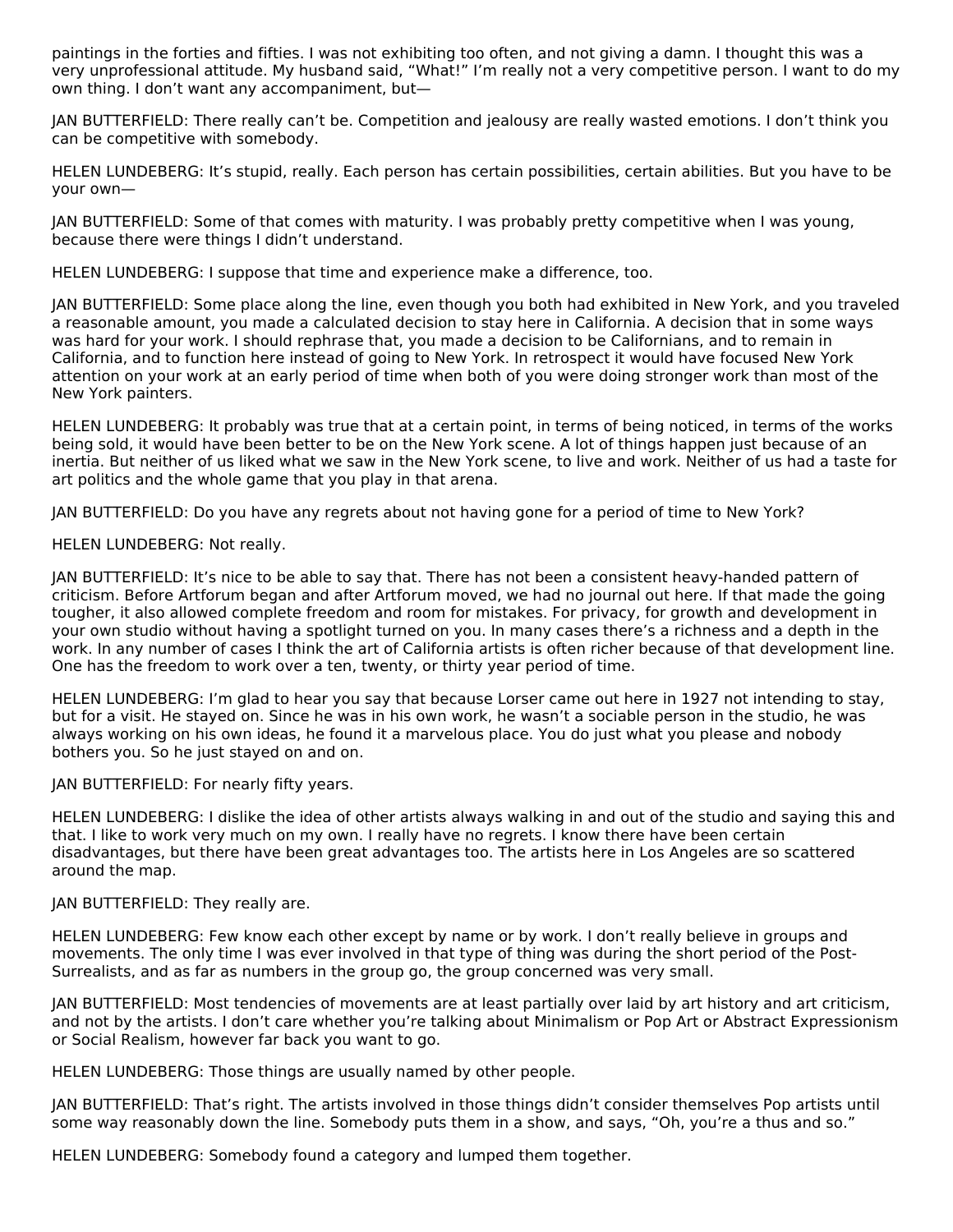JAN BUTTERFIELD: One of the things that's going to be interesting in relation to the things happening around the development of the new museum of contemporary art to be built on Bunker Hill in Los Angeles is that there's a very vocal and very active artists community. Vocal in a positive way, not in the old political sense. A great group of people who care and who are deeply desirous that this time around, if a new museum is built, it should serve the artists. In the process of that, a number of artists are getting to know each other who never knew each other before. There could be some interesting ramifications. They are artists who have no visual or aesthetic link, but have some interesting human links. It's been my observation over the last few years, as I've begun extensively to interview artists, that we tend to develop friendships along aesthetic lines. One tends not to have friends whose work is radically different from one's own. I wouldn't say that's 100% true across the board, but there's a very curious pattern which may have stronger psychological roots.

HELEN LUNDEBERG: That makes sense.

JAN BUTTERFIELD: "I like your work because you like my work," it's not that kind of thing. It has to do with the root base. By the same token, I have never been excited or deeply affected by a painting or a group of paintings, or to a body of work and not found the same common thing in the artist. It doesn't ever surprise me to meet an artist whose work I have spent a lot of time with. The people never surprise me. The work is so much a part of what that human being is about.

HELEN LUNDEBERG: I'm not sure.

JAN BUTTERFIELD: The one exception to that is Dan Flavin who works with fluorescent. Dan is a very large, very heavy-set man. Everybody expects him to look like a tube, because it's clean ascetic, linear, and he's not. There are some exceptions.

HELEN LUNDEBERG: I can remember an artist who worked as a mural assistant for the art project. He looked rather like a bear walking. You wouldn't expect anything very delicate from him, and yet he did fine lettering, delicate, little detailed miniature sorts of things.

JAN BUTTERFIELD: I think if you plumbed that person, there would be great sensitivity and gentleness beneath all that. It's not always physiognomy. It's something much more in the personality. What about your specific desire to hold onto the referential, to have present, implications of three-dimensional space?

HELEN LUNDEBERG: Besides the formal considerations of a visual structure, I want also certain subjective qualities which I seem to be able to suggest by certain relationships to what we call reality. Whether it's landscape, seascape, certain kinds of interiors, or certain arrangements of lights and shadows. It's a subjective quality I can get with these referential abstractions rather than a complete—I don't mean to say that the painting of Lorser's which refers to nothing you ever saw before or since, has no subjective quality, because it does. It must have to do with the associational values. It's difficult to say it by making comparisons, because I seem to be negative about completely non-objective hard-edge abstraction, which I don't mean to be. I don't feel that way. Does that make sense?

JAN BUTTERFIELD: Is the subjectivity for you or for the viewer?

HELEN LUNDEBERG: It has to be for me, but I hope that it says something to others who look at it. I, f or one, don't know how to work on the subjectivity of viewers. Do you know what I mean?

JAN BUTTERFIELD: Doing so is probably specious, anyway.

HELEN LUNDEBERG: I have to work on myself first. When I feel there's some thing there, then I can feel that since I'm not that different from everyone else, someone else will feel it too. The artist has to work for his own satisfaction first. I don't know of any other way. Of course there's having to consider in a literal way what this looks like to someone else.

JAN BUTTERFIELD: But that's not the same thing. Was there a time when you might have become a hard-edge painter, and let go of things referential, where you made a conscious decision not to do that?

HELEN LUNDEBERG: I don't remember ever thinking about the possibility of being referential in some way. I might do what are called pure abstractions or non-objective works. For instance, you speak about 1958, as sort of a turning point back as far as 1951, when I painted Mirror No. 2 and a painting, a partner to it, The Shell. The only forms there which are painted at all realistically are the little objects, the shell, the fruit. I forget what they all are. But the background, the areas which make a setting for these objects, are almost totally abstract, really hard-edge, flat areas which suggest walls, cast shadows, even landscape and sky. But they are not modulated at all. That goes right on through to paintings like The Portrait, which is in the Santa Barbara Museum collection, in which a little girl of another era is depicted with a carnation in her hand in a canvas on an easel. That's not a very good example, come to think of it. There are more what you might call realistically painted objects in that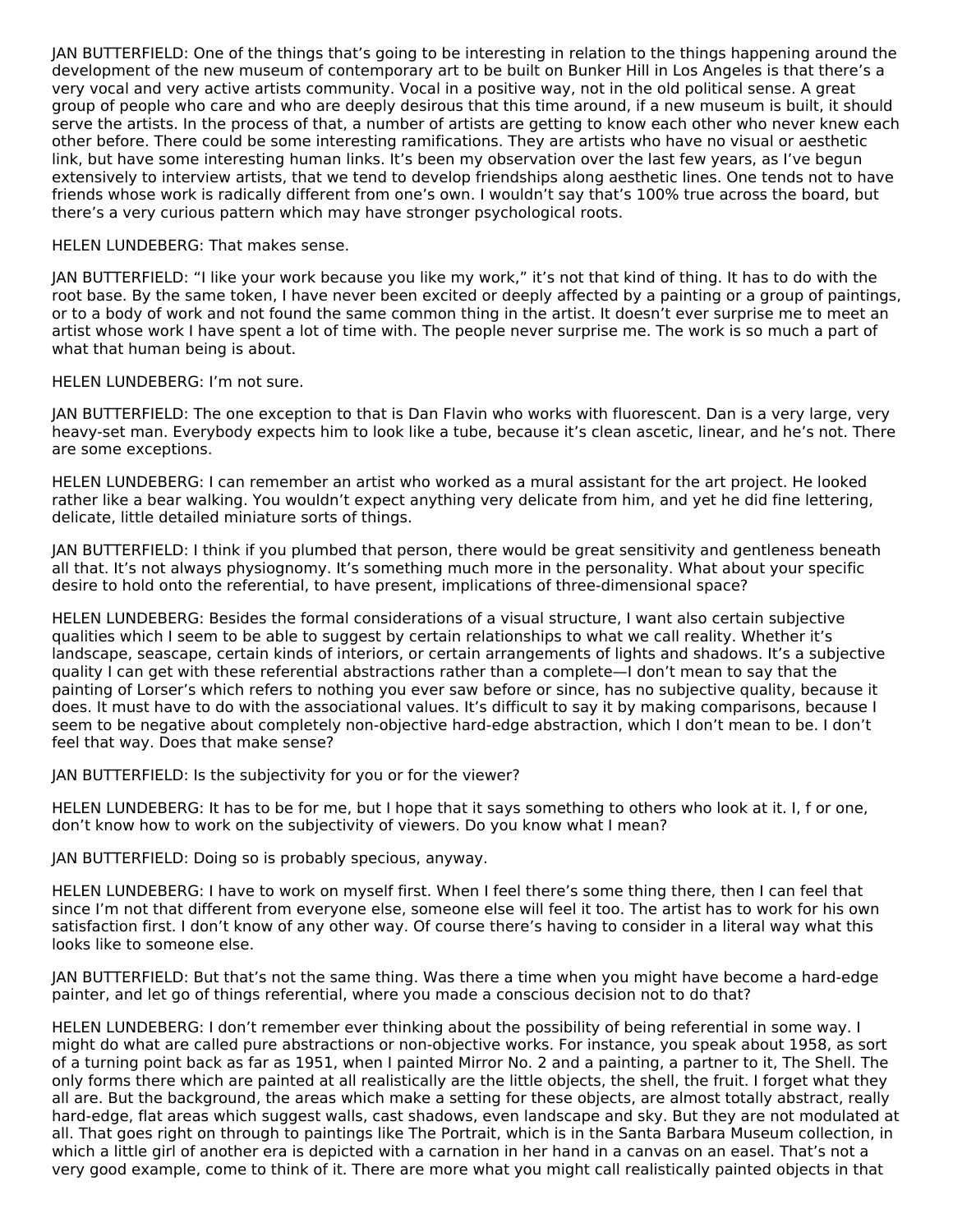picture. But those hard-edge areas come right down from the earliest fifties. In fact, perhaps they appear in some of the Post-Surrealist things.

JAN BUTTERFIELD: But you don't let the objects disappear ever, or the reference.

HELEN LUNDEBERG: But at a certain time, that little painting A Quiet Place, done in 1950, was the forebear of a painting The Road, in which there are no modulated surfaces. The treatment is flat, to create an interior and a view out of a door with a road going back into a landscape. It's all purely geometric shapes. My hard-edge debut came about for two reasons. First of all this tendency which I already had, treatment of areas and spaces, meant to suggest walls, floors, cast shadows and so on. The other thing is that I would look at Lorser's Magical Space Forms, in which these flat areas are ambiguously positive and negative, and be fascinated by the threedimensional possibilities I saw. But I wanted to use those possibilities for my own purposes. That's as near as I can come to it. Then, as you go on with this sort of painting, the size expanded. I found ways of suggesting landscape. I began to introduce curves instead of just angular geometric forms.

JAN BUTTERFIELD: So you were really interested in the quality of three- dimension which is important to opening up the space, and the implied referential attitudes which open it up, depending on where the viewer wants to take it. Those things are terribly important in relation to the Formalists' attitudes about the respect of the flatness of the canvas.

HELEN LUNDEBERG: I don't give a damn about flatness of the canvas. I like to knock a hole in the canvas. I'm also interested in what it looks like as an arrangement on a flat canvas, an arrangement of forms.

JAN BUTTERFIELD: They work both ways. It's not that they don't work as flat forms. They certainly do.

HELEN LUNDEBERG: I'm interested in both aspects. I want to have everything.

JAN BUTTERFIELD: It's interesting because there are not very many examples of that. Do you know anybody else working in an implied referential way like that?

HELEN LUNDEBERG: Of f hand, I can't say I do. As far as I'm concerned, I would feel it was a natural discipline.

JAN BUTTERFIELD: Especially at a time when that was not done, when it was accepted that one did not do that. That becomes even more interesting. During the sixties, the criticism that could have conceivably been leveled against your work would be the criticism that was often leveled against de Kooning, that he could simply not get rid of the figure. "Isn't it too bad that de Kooning couldn't get rid of the figure?" As we look back on it we're awfully glad he didn't. Diebenkorn got hit with that too, "Isn't it too bad he wasn't disciplined enough?"

HELEN LUNDEBERG: Perhaps I was lucky I was less conspicuous than Diebenkorn or de Kooning. I remember that when I had my first one or two shows of the hard-edge paintings the critic Henry Seldis was not very happy about this development. He had always spoken nicely of my work before that, but there were some nice little complaints in his reviews at that time. He was not the only one. I remember one man who came up to me and bawled me out, "A renegade."

JAN BUTTERFIELD: How did he mean that?

HELEN LUNDEBERG: He implied that I had just let myself be taken over by Lorser, and was imitating him.

JAN BUTTERFIELD: That's ridiculous.

HELEN LUNDEBERG: Because I had dropped out these nice little fruits and flowers and shells and things. But you can't pay attention to that. Anyway, I was never working in what do they still call it, the "mainstream"?

JAN BUTTERFIELD: Yes.

HELEN LUNDEBERG: And neither was Lorser. Lorser came out with all those Magical Space Forms just when Abstract Expressionism was beginning.

JAN BUTTERFIELD: However, his earliest hard-edge dates precede Kelly's.

HELEN LUNDEBERG: Oh. That's one of the things that annoys me, when people bring up Kelly.

JAN BUTTERFIELD: I think Lorser is much more important than Kelly, but he's never been given that credibility. I hope that will happen—

HELEN LUNDEBERG: I hope it will too. It burns me up every time I—